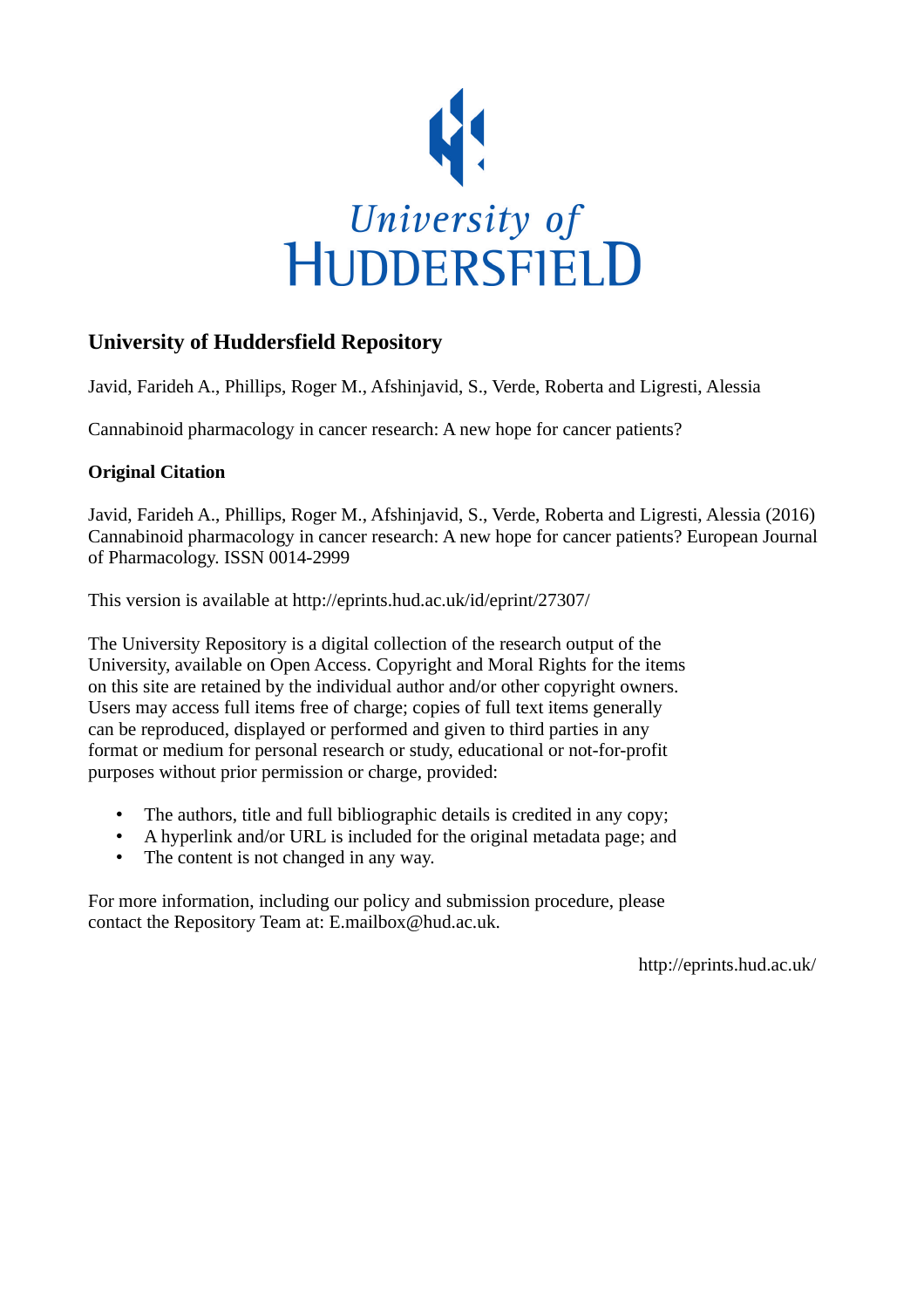**Cannabinoid pharmacology in cancer research: A new hope for cancer patients?** 

# **Cannabinoid pharmacology in cancer research**

# <sup>1</sup> Farideh A Javid, <sup>1</sup> Roger M Phillips, <sup>2</sup>S. Afshinjavid, <sup>3</sup>Roberta Verde, <sup>3</sup>Alessia Ligresti

**<sup>1</sup>** Department of Pharmacy, School of Applied Sciences, University of Huddersfield, Huddersfield, Queensgate, HD1 3DH, UK

<sup>2</sup> Faculty of Science and Engineering, University of Chester, Pool lane, Chester, CH2 4NU, UK

<sup>3</sup> Endocannabinoid Research Group, Institute of Biomolecular Chemistry, National Research

Council of Italy, Pozzuoli-NA, Italy

**Corresponding author: Dr Farideh A Javid** 

 **Division of Pharmacy and Pharmaceutical Sciences School of Applied Sciences University of Huddersfield Huddersfield, Queensgate, HD1 3DH, UK E-mail: fajavid@hud.ac.uk Tel: 01484 472543** 

**Fax: 01484 472182**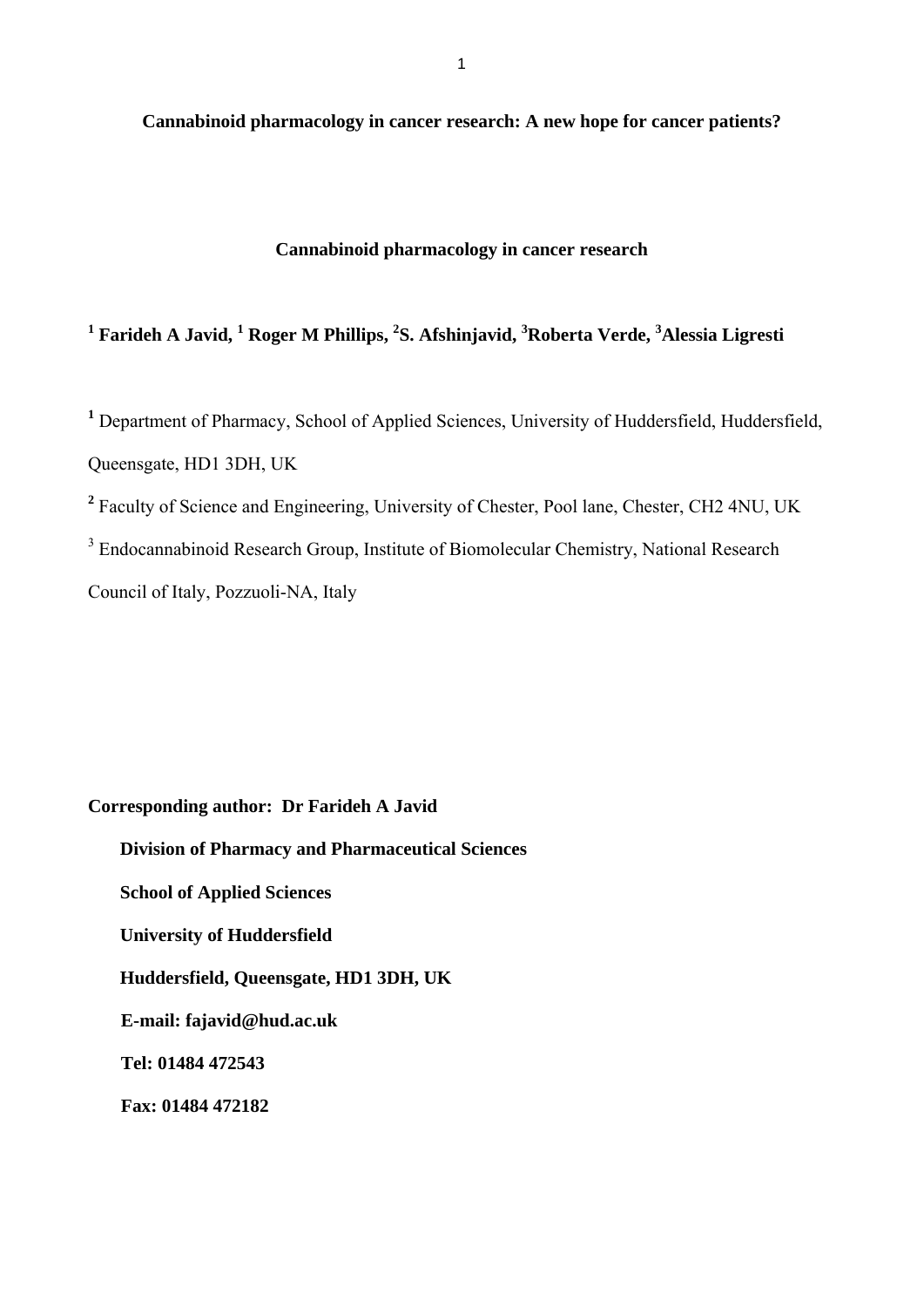#### **Abstract**

Cannabinoids have been used for many centuries to ease pain and in the past decade, the endocannabinoid system has been implicated in a number of pathophysiological conditions, such as mood and anxiety disorders, movement disorders such as Parkinson's and Huntington's disease, neuropathic pain, multiple sclerosis, spinal cord injury, atherosclerosis, myocardial infarction, stroke, hypertension, glaucoma, obesity, and osteoporosis. Several studies have demonstrated that cannabinoids also have anti-cancer activity and as cannabinoids are usually well tolerated and do not produce the typical toxic effects of conventional chemotherapies, there is considerable merit in the development of cannabinoids as potential anticancer therapies. Whilst the presence of psychoactive effects of cannabinoids could prevent any progress in this field, recent studies have shown the value of the non-psychoactive components of cannabinoids in activating apoptotic pathways, inducing anti-proliferative and anti-angiogenic effects. The aforementioned effects are suggested to be through pathways such as ERK, Akt, mitogen-activated protein kinase (MAPK) pathways, phosphoinositide 3-kinase (PI3K) pathways and hypoxia inducible factor 1 (HIF1), all of which are important contributors to the hallmarks of cancer. Many important questions still remain unanswered or are poorly addressed thus necessitating further research at basic pre-clinical and clinical levels. In this review, we address these issues with a view to identifying the key challenges that future research needs to address.

#### **Keywords: Cannabinoids, cancer, cannabinoid receptors**

# **Abbreviations:**

ABCC1, ATP-binding cassette (ABC) transporter AC, adenylyl cyclase AEA, anandamide AKt, protein kinase B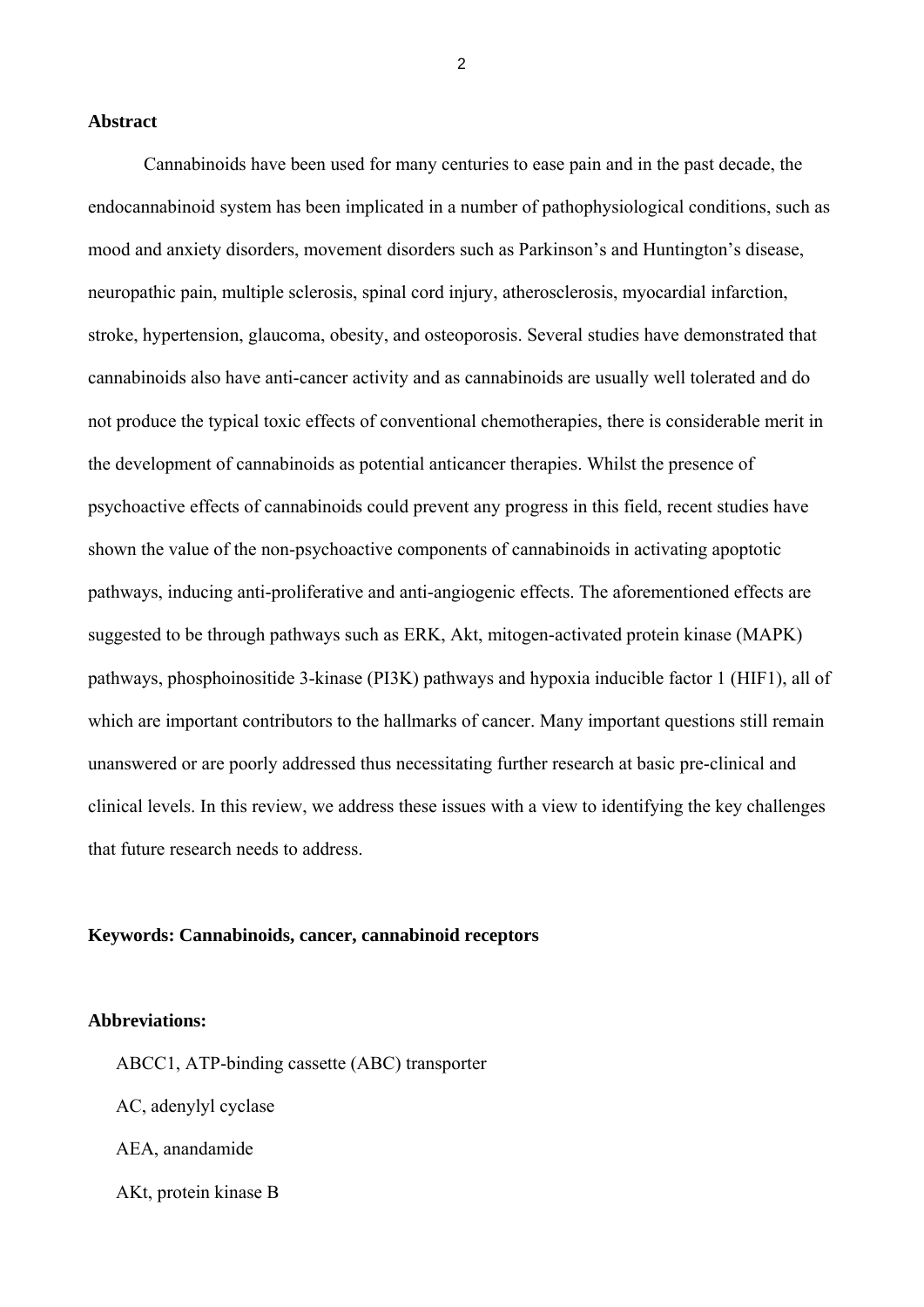AM251, a  $CB_1$  receptor antagonist

- AM630, a  $CB<sub>2</sub>$  receptor antagonist
- AMPK, 5'-adenosine monophosphate-activated protein kinase
- ATF-4, activating transcription factor-4
- AR, androgen receptors
- CBD, cannabidiol
- $CB<sub>1</sub>IR$ ,  $CB<sub>1</sub>$  receptor immunoreactivity
- Cdk, cyclin-dependant kinase
- Chk 1, cell cycle checkpoint
- COX2, cyclooxygenase-2
- CXCR4, chemokine receptor 4
- CXCL12, a chemokine protein encoded by the CXCL12 gene
- Δ9 -THC, ∆9-tetrahydrocannabinol
- EGFR, epidermal growth factor receptor
- ER, Oestrogen
- ERK, extracellular signal-regulated kinase
- FAAH, fatty acid amide hydrolase
- FAK, focal adhesion kinase
- GBM, glioblastoma multiform
- Gi/o, a subunit of G protein
- GTPγS, guanosine 5'-O-[gamma-thio] triphosphate
- HER2, human epidermal growth factor receptor 2
- HIF- $\alpha$ , hypoxia-inducible factor
- HU-210, highly potent cannabinoid receptor agonist, 96aR0-trans-3-91, 1-Dimethylheptyl)-
- 6a, 7, 10, 10a-tetrahydro-1-hydroxy-6, 6-dimethyl-6H-dibenzo [b,d]pyran-9-methanol
- ICAM, intracellular adhesion molecule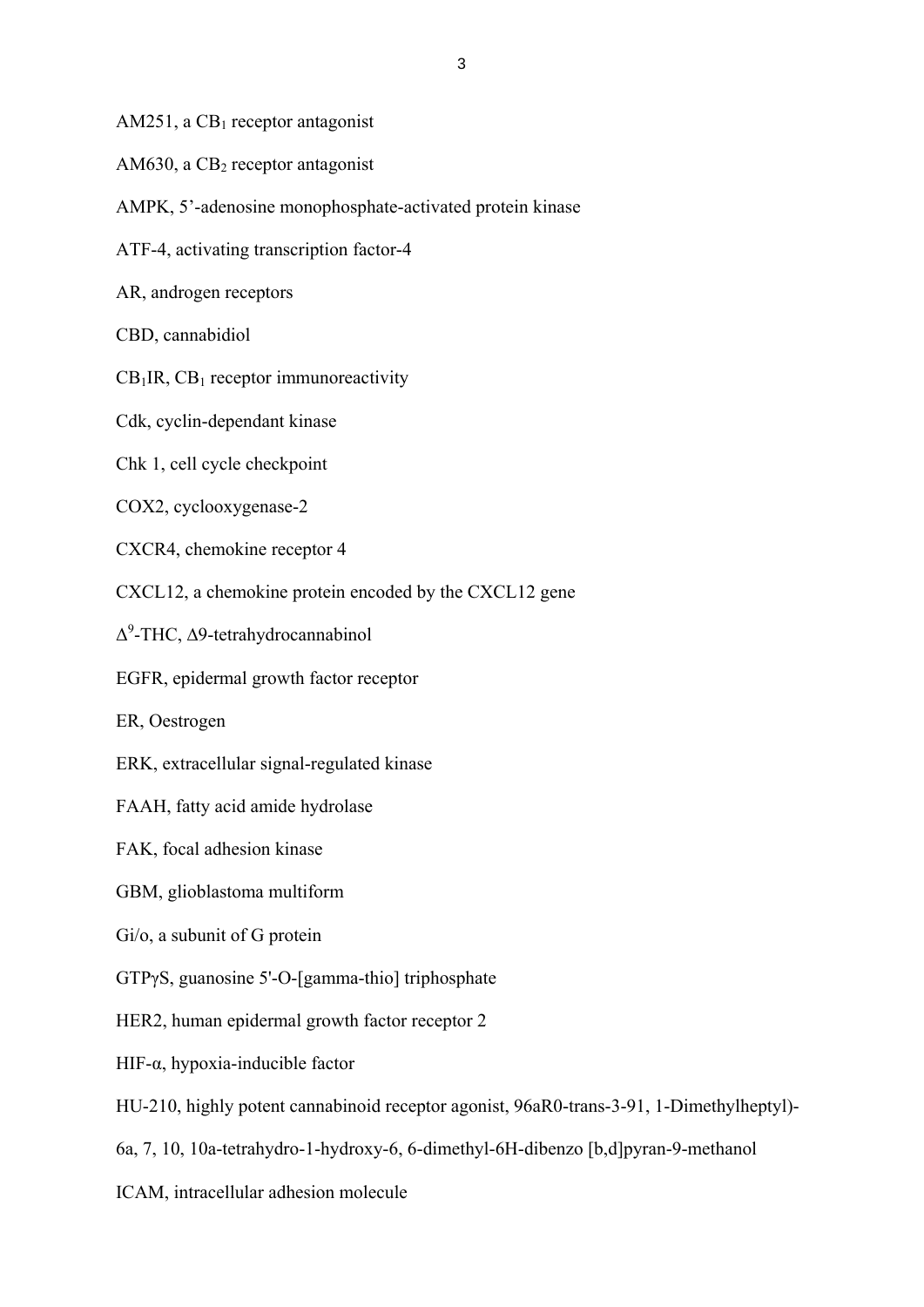JWH-015, a selective CB<sub>2</sub> agonist, 2-Methyl-1-propyl-1H-indol-3-yl)-1-naphthalenylmethanone

JWH-133, a potent selective  $CB_2$  agonist, (6aR, 10aR)-3-(1,1-dimethylbutyl)-6a,7,10,10a-

Tetrahydro-6, 6, 9-trimethyl-6H- dibenzo [b,d]pyran MAPK, mitogen activated protein kinase

LAK, lymphokine-activated killer

LPI, lysophosphatidylinositol

MAGL, monoglycerol lipase

MMP-2, matrix metallopeptidase 2

MMP-9, matrix metallopeptidase 9

MRP1, Multidrug resistance-related protein 1

mTOR, mammalian target of rapamycin

NF-κB, nuclear factor kappa-light-chain-enhancer of activated B cells

NGF, nerve growth factor

PD98059, p42/44 inhibitor, 2-(2-Amino-3-methoxyphenyl)-4/h-1-benzopyran-4-one

PGE2 , prostaglandine E-2

PI3K, phosphoinositide 3-kinase

PKA, protein kinase A

PCNA, proliferating cell nuclear antigen

PPARs, peroxisome proliferator-activated receptors

PR, progesterone

PRLr, prolactin receptor

PSA, prostate specific antigen

PyMT, polyoma middle T oncoprotein

RAF-1, a proto-oncogene, serine/threonine kinase

ROS, reactive oxygen species

RXRα, retinoid X receptor

SB203580, a p38/MAPK inhibitor, 4-[5-(4-Fluorophenyl)-2-[4-(methylsulphonyl) phenyl]-1H-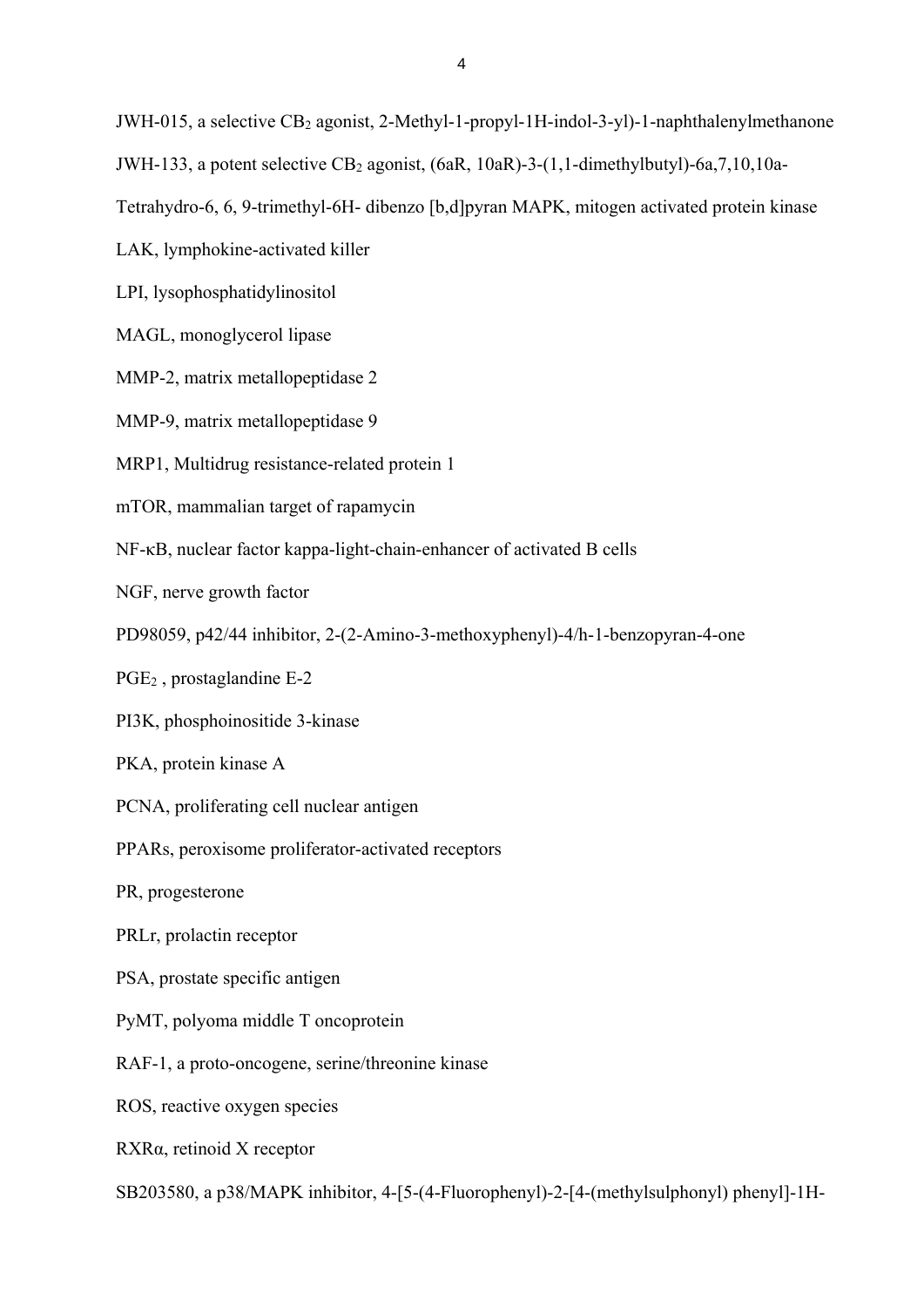imidazol-4-yl] pyridine

SC58236, COX-2-specific inhibitor, 4-[5-(4-chlorophenyl)-3-(trifluoromethyl)-1H-pyrazol-1-

yl]benzenesulfonamide

siRNA, small interfering RNA

 $SR141716$ , Rimonabant, a selective  $CB<sub>1</sub>$  receptor antagonist or an inverse agonist

Src gene, a family of proto-oncogenic tyrosine kinases

Th1, a type of T helper cells

Th2, a type of T helper cells

TIMP-1, tissue inhibitor of matrix metalloproteinases-1

TrK A, tropomyosin receptor kinase A

TRPM8, transient receptor potential channels of melastatin-type 8

TRPVA1, transient receptor potential A1

TRPV1, transient receptor potential vanilloid 1

TRB3, tribbles homolog that inhibits Akt/PKB activation

2-AG, 2-arachidonoyl glycerol

VEGF, vascular endothelial growth factor

WIN 55,212-2, a CB<sub>1</sub> and CB<sub>2</sub> receptor agonist  $[(R0-(+)$ - $[2, 3-Dihydro-5-methyl-3-(4-))$ 

morpholinylmethyl) pyrrolo[1,2,3-de]-1,4-benzoxazin-6-yl]-1-naphtalenylmethanoneesylate]

# **1. Introduction**

It is known that cannabinoids, the active components of Cannabis sativa, act by mimicking the endogenous substances (the endocannabinoids anandamide and 2-arachidonoylglycerol (2-AG)) by activating specific cell-surface cannabinoid receptors (Devane et al., 1992). Currently, the cannabinoid receptor ligands are generally divided into three main categories known as phytocannabinoids, endogenous cannabinoids and synthetic cannabinoids (figure 1). After the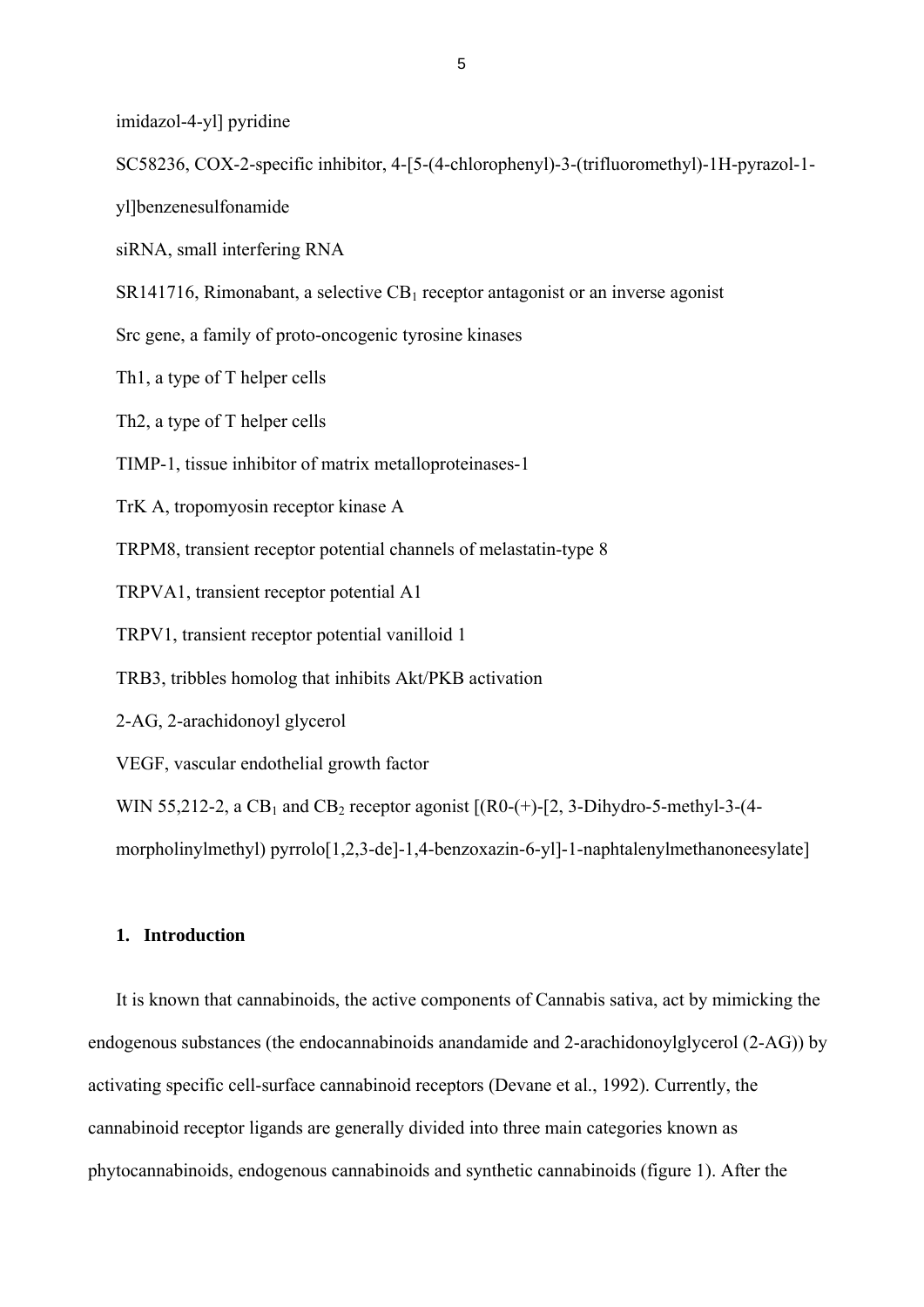clarification of the chemical structure of (-)- $\Delta^9$ -tetrahydrocannabinol ( $\Delta^9$ -THC) which is the primary psychoactive component of the cannabis plant (Gaoni, 1964a; Gaoni, 1964b), other chemically related terpenophenolic compounds were identified in Cannabis sativa, including cannabichromene (CBC) (Gaoni, 1966) and cannabigerol (CBG) (Gaoni, 1964c). Although the pharmacology of most of the cannabinoids is unknown,  $\Delta^9$ -THC is the most widely studied owing to its high potency and abundance in cannabis (Pertwee et al., 2010). Among the herbal cannabinoids, other relevant plantderived cannabinoids include  $\Delta^8$ -THC, which is almost as active as  $\Delta^9$ -THC but less abundant and cannabinol (CBN), which is produced in large amounts but is a weak cannabomimetic agent. Cannabidiol (CBD), CBG and CBC are devoid of psychoactive potential. The chemical structures of some cannabinoids are shown in figure 1.

So far, two cannabinoid-specific receptors  $CB_1$  and  $CB_2$  have been cloned and characterized from mammalian tissues (Howlett et al., 2002). Mouse  $CB_1$  receptor and  $CB_2$  receptor share 66% overall homology and 78% in the transmembrane region (Shire et al., 1996). Human  $CB_1$  receptor and  $CB_2$  receptor share an overall homology of 44%, and 68% in the transmembrane region respectively (Munro et al., 1993). Homology (96%) has been reported between human and mouse  $CB_1$  receptor (Chakrabarti et al., 1995), whilst human and mouse  $CB_2$  receptors share  $82\%$ homology (Shire et al*.*, 1996). Many central and peripheral effects have been associated with the activation of CB1-receptors (Matsuda et al., 1990; Munro et al., 1993; Pertwee, 2006; Pertwee et al.,  $2010$ ). The CB<sub>2</sub> receptor, originally thought of as being exclusively present in the immune system, is highly expressed in B and T lymphocytes, macrophages and in tissues such as the spleen, tonsils and lymph nodes (Herkenham et al., 1991; Howlett et al*.*, 2002; Porter et al., 2001; Pertwee et al., 2010). Recently  $CB_2$  receptors have been shown to be also located in the brain stem (Van Sickle et al., 2005). Further studies using  $CB_1$  knockout mice demonstrated that  $CB_1$  receptors are involved in a variety of different behavioural disorders such as depression, anxiety, feeding and cognition as well as pain at the peripheral, spinal and supraspinal levels (Valverde et al., 2005). Such studies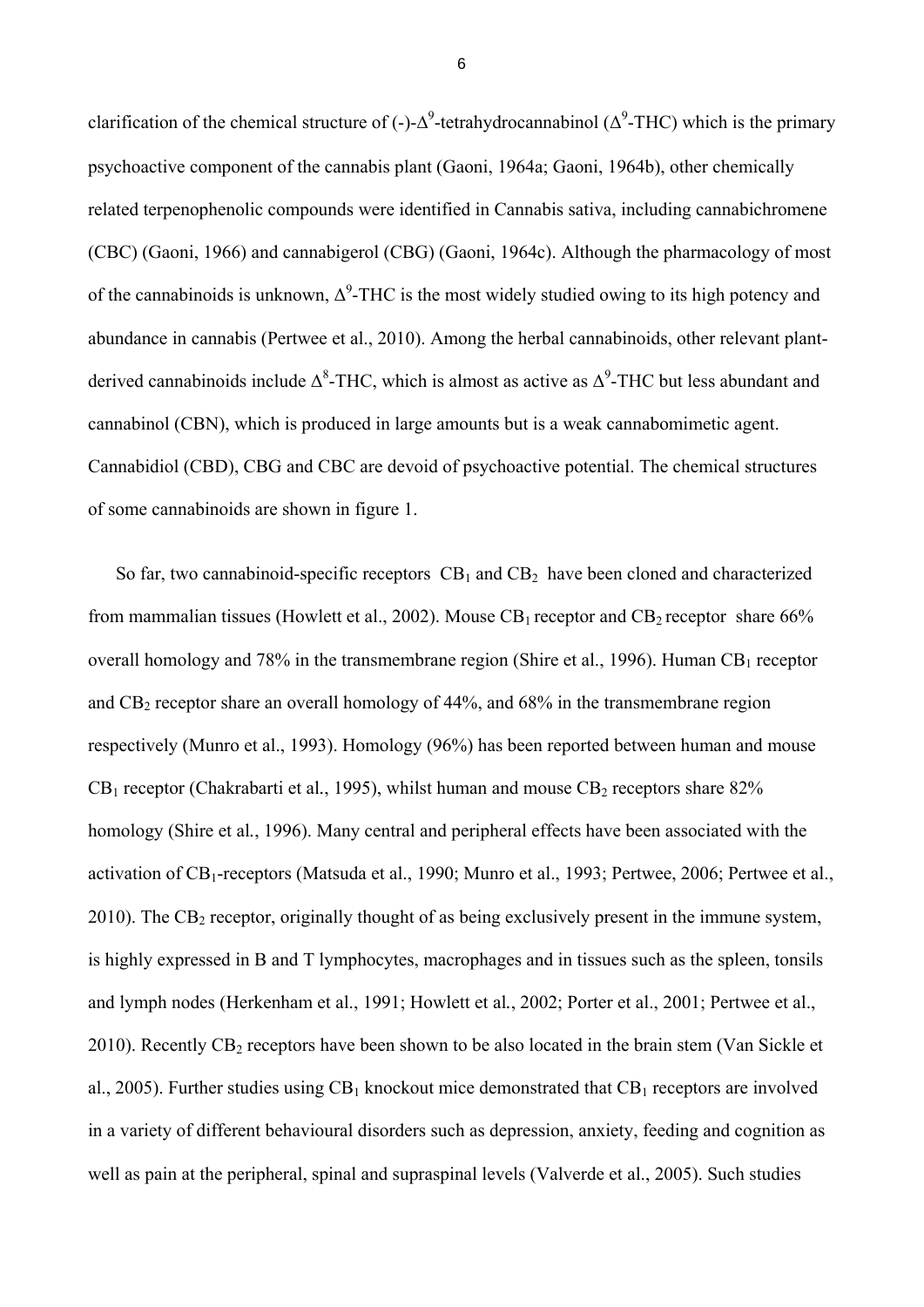using  $CB_1$  knockout mice also revealed the interactions between different systems such as opioids, gamma aminobutyric acid (GABA) and cholecystokinin (CCK) via  $CB<sub>1</sub>$  receptors (Valverde et al., 2005).  $CB<sub>2</sub>$  knockout mice have also been developed and revealed/confirmed the involvement of  $CB<sub>2</sub>$  receptors in a variety of different systems such as immune system, inflammation, apoptosis, chemotaxis, bone loss, liver disorder, pain and atherosclerosis (Buckley, 2008).

Both  $CB_1$  and  $CB_2$  receptors are metabotropic and belong to the G-protein coupled receptor family (Howlett et al., 2002). Activation of  $CB_1$  and  $CB_2$  receptors stimulates cellular signalling via alpha subunit of G protein (Gi/o), leading to inhibition of adenylate cyclase and the subsequent activation of many other pathways such as mitogen-activated protein kinase (MAPK) pathways, phosphoinositide 3-kinase (PI3K) pathways, modulation of ion channels (through  $CB<sub>1</sub>$  receptors), protein kinase B (Akt), ceramide signalling pathways in tumour cells and modulation of cyclooxygenase-2 (COX-2) signalling pathway (Demuth et al., 2006; Galve-Roperh et al., 2000; Glass et al*.*, 1999; Guzman et al*.*, 2001; Qamri et al*.*, 2009).

There is also pharmacological evidence that non- $CB_1$  and non- $CB_2$  receptors mediate the actions of cannabinoids located in the brain (Breivogel et al*.*, 2001; Di Marzo et al., 2000). The hypothesis that putative  $CB_3$  or non- $CB_1/CB_2$  receptor exist is supported by the fact that some of the anandamide (AEA)-mediated effects were neither inhibited by selective CB antagonists nor fully abolished in knockout mice lacking CB<sub>1</sub> receptors (De Petrocellis et al., 2010). Recent advances suggest, at least for AEA, that the transient receptor potential vanilloid 1 receptor (TRPV1) channel may be considered as the "third" receptor involved in endocannabinoid signaling (Di Marzo et al., 2001; Ross, 2003). For example, it has been shown that the endocannabinoids exert their apoptotic effect by binding to TRPV1, a non-selective cation channel targeted by capsaicin, the active component of hot chilli peppers (Smart & Jerman, 2000). However, the precise role of this receptor in cannabinoid signalling is still unclear and this uncertainty extends into the cancer field where its potential role in cancer biology (proliferation and migration of cancer cells) and cancer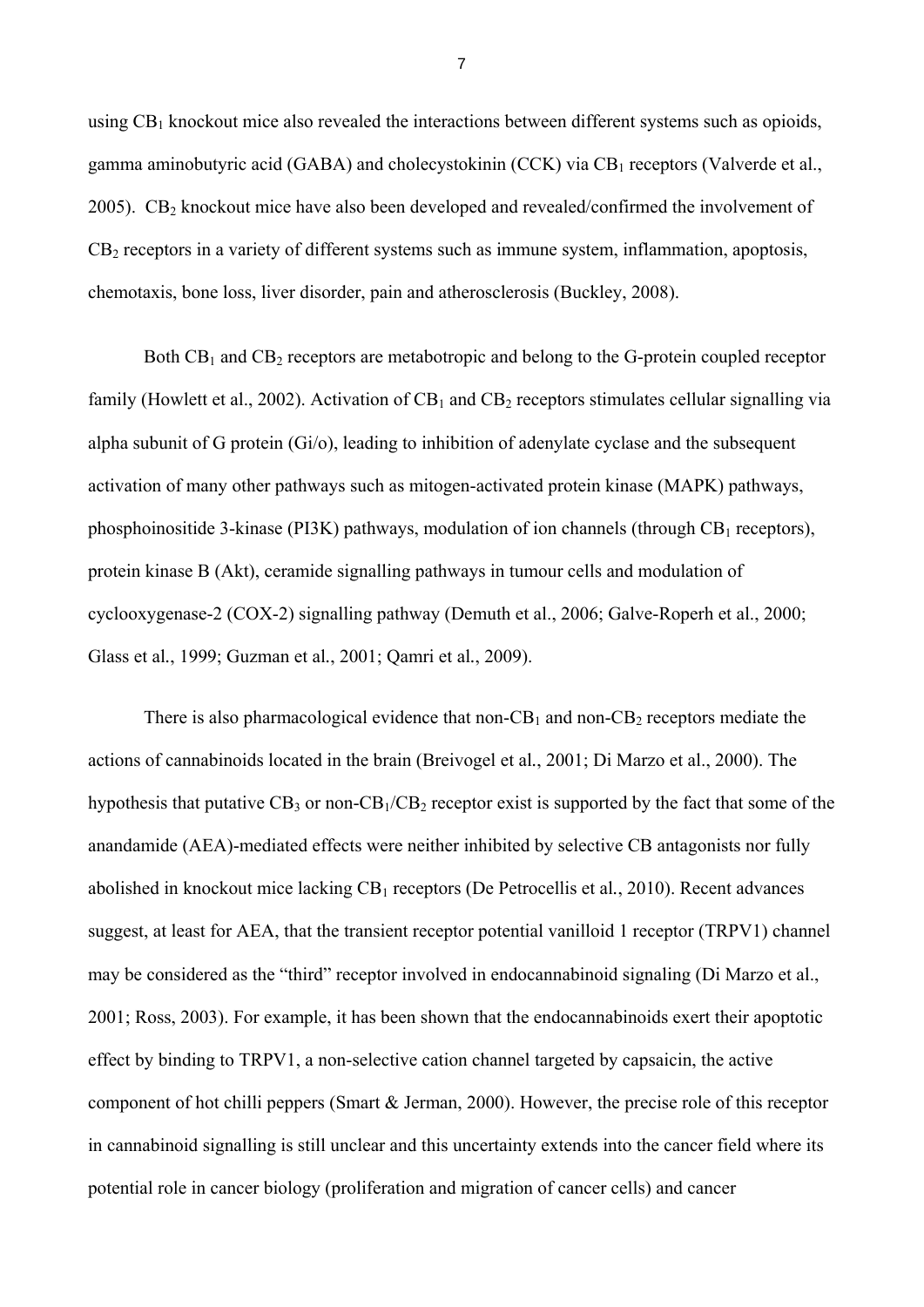pharmacology (resistance to chemotherapeutic agents) needs further investigation (Lehen'kyi et al., 2011; Liberati et al., 2013). Evidence also exists supporting a role for peroxisome proliferatoractivated receptors (PPARs) in the actions of cannabinoids (Sun et al., 2007). More recent studies have provided evidence for the interaction of cannabinoids with the orphan receptors such as G protein receptor 55 (GPR55) (Andradas et al., 2011; Pineiro et al., 2011). Thus in addition to CB<sub>1</sub> and  $CB<sub>2</sub>$  receptors other targets might be involved in mediating an effect to cannabinoids and endocannabinoids.

The potential of cannabinoids to alleviate pain has been recognized for many centuries. The antinociceptive actions are mediated via both the  $CB_1$  and  $CB_2$  receptors (Pacher et al., 2006). This does not negate a role for other receptors such as TRPV1, transient receptor potential cation channel A1(TRPA1), orphan GPCR (i.e. GPR55) or PPAR-γ (Maione et al*.*, 2006; Maione et al., 2013; Perez-Gomez et al*.*, 2013; Moreno et al., 2014). For a long time, the development of cannabinoids as anticancer agents has been restricted to two therapeutic avenues (antiemetic and analgesic). They have therefore been evaluated in terms of palliative care as cannabinoids can play an important role in the relief of pain, nausea, vomiting, and stimulation of appetite in cancer patients. However, the involvement of CB receptors in pain and their use in the palliative care in cancer patients are not the focus of this review. In the present review, the aim is to focus on the anti-tumour effects of cannabinoids, identify potential mechanisms by which cannabinoids induce anti-tumour effects and discuss the potential and challenges for the future development of this class of compound.

## **2. Anti-tumour effects of cannabinoids**

Whilst cannabinoids exert palliative effects in cancer patients by preventing nausea, vomiting and pain and by stimulating appetite, they have also been shown to inhibit the growth of tumour cells in culture and animal models by modulating key cell-signalling pathways. In 1975, Munson and collaborators were the first to report the anti-proliferative properties of cannabis compounds (Munson et al., 1975). They showed that  $\Delta^9$ -THC inhibits lung-adenocarcinoma cell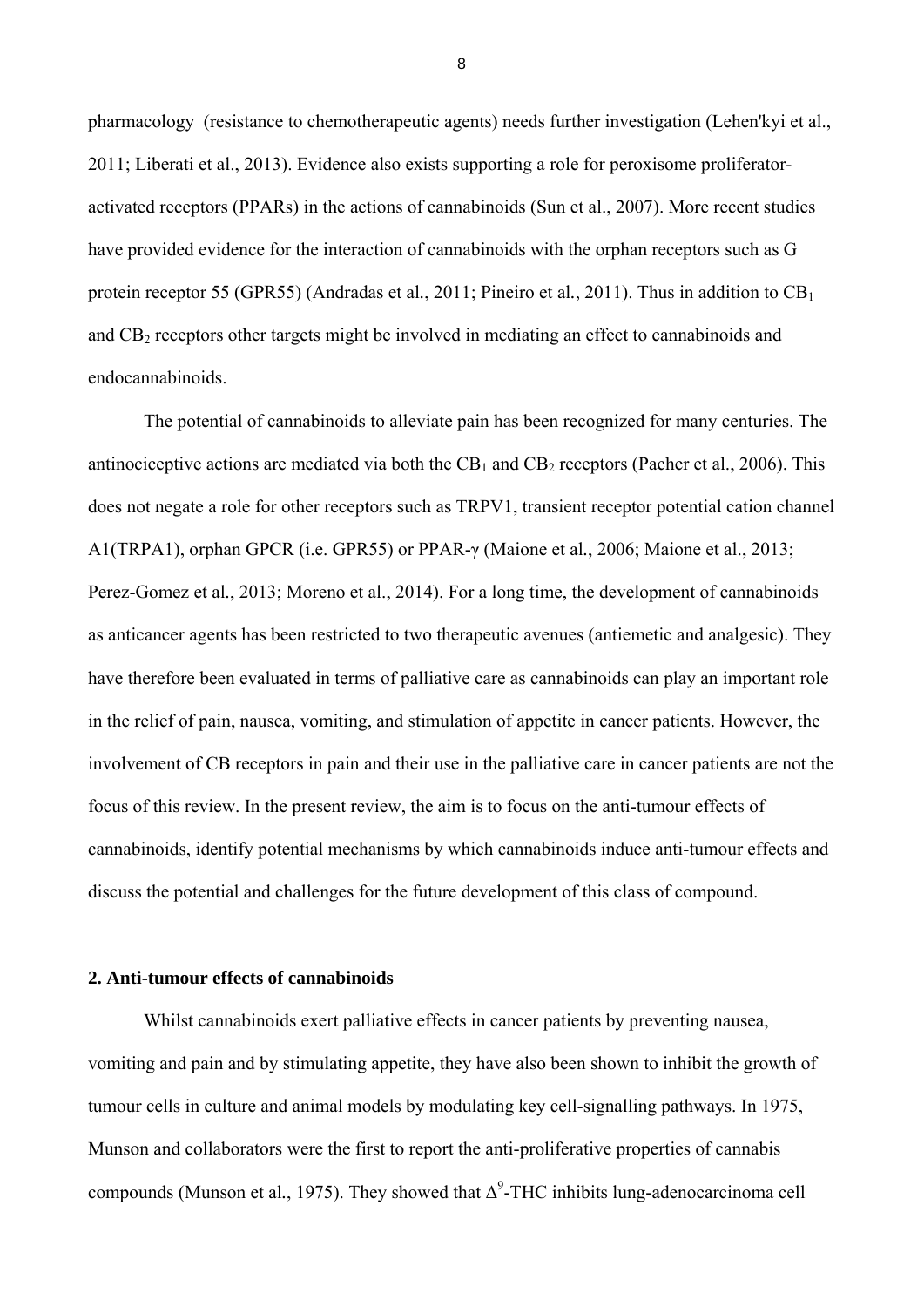growth *in vitro* and after oral administration in mice. It was not until the late 1990s however that further studies on the anti-cancer effects of cannabinoids were carried out. Several plant-derived (for example,  $\Delta^9$ -THC and CBD), synthetic (for example, WIN-55, 212-2 and HU-210) and endogenous cannabinoids (for example, AEA and 2-AG) are now known to exert anti-proliferative actions on a wide range of tumour cells *in vitro* (Guzman et al., 2002). The involvement of CB1 and/or  $CB<sub>2</sub>$  receptors in the anti-tumour effects of cannabinoids has been shown by various biochemical and pharmacological approaches, in particular by determining cannabinoid-receptor expression and by using selective cannabinoid-receptor agonists and antagonists (Guzman et al., 2003; Sarfaraz et al., 2008; Pisanti et al., 2013 ;Velasco et al., 2012). Such studies have shown that cannabinoids can prevent proliferation, metastasis, angiogenesis and exert pro-apoptotic effects in a variety of cancer cell types such as lung, breast, prostate, skin, intestine, glioma, lymphoma, pancreas and uterus (Blazquez et al*.*, 2006; Carracedo et al., 2006b; Casanova et al*.*, 2003; Cianchi et al., 2008; Galve-Roperh et al*.*, 2000; Guzman, 2003; Pacher et al*.*, 2006; Sanchez et al*.*, 2001a; Sanchez et al., 2001b). Silencing  $CB_2$  receptors with specific small interfering RNA (siRNA) in prostate cancer cells (PC-3) revealed the involvement of  $CB<sub>2</sub>$  receptors in the growth inhibition of prostate cancer cells (Olea-Herrero et al., 2009) via stimulation of autophagy. Cannabinoid-induced AMPK activation of autophagy was also confirmed *in vivo* (Vara et al., 2011). The over expression of cannabinoid receptors and elevated endocannabinoid levels have also been reported in a variety of different cancer types such as prostate, skin, hepatocellular carcinoma, colon, endometrial sarcoma, glioblastoma multiforme (GBM), meningioma and pituitary adenoma (see table 1) (Blazquez et al., 2006; Xu et al., 2006; Pisanti et al., 2013).  $CB<sub>1</sub>$  receptors are also up-regulated in Hodgkin lymphoma cells and also in chemically induced hepatocarcinoma (Benz et al., 2013; Mukhopadhyay et al., 2015). Also the expression of  $CB_1$  and  $CB_2$  receptors was found to increase in mantel cell lymphoma and fatty acid amide hydrolase (FAAH) expression was reduced when compared to non-malignant B-cells (Islam et al., 2003; Ek et al., 2002; Wasik et al., 2014). It has also been shown in both the mouse model of metastatic melanoma and in humans that the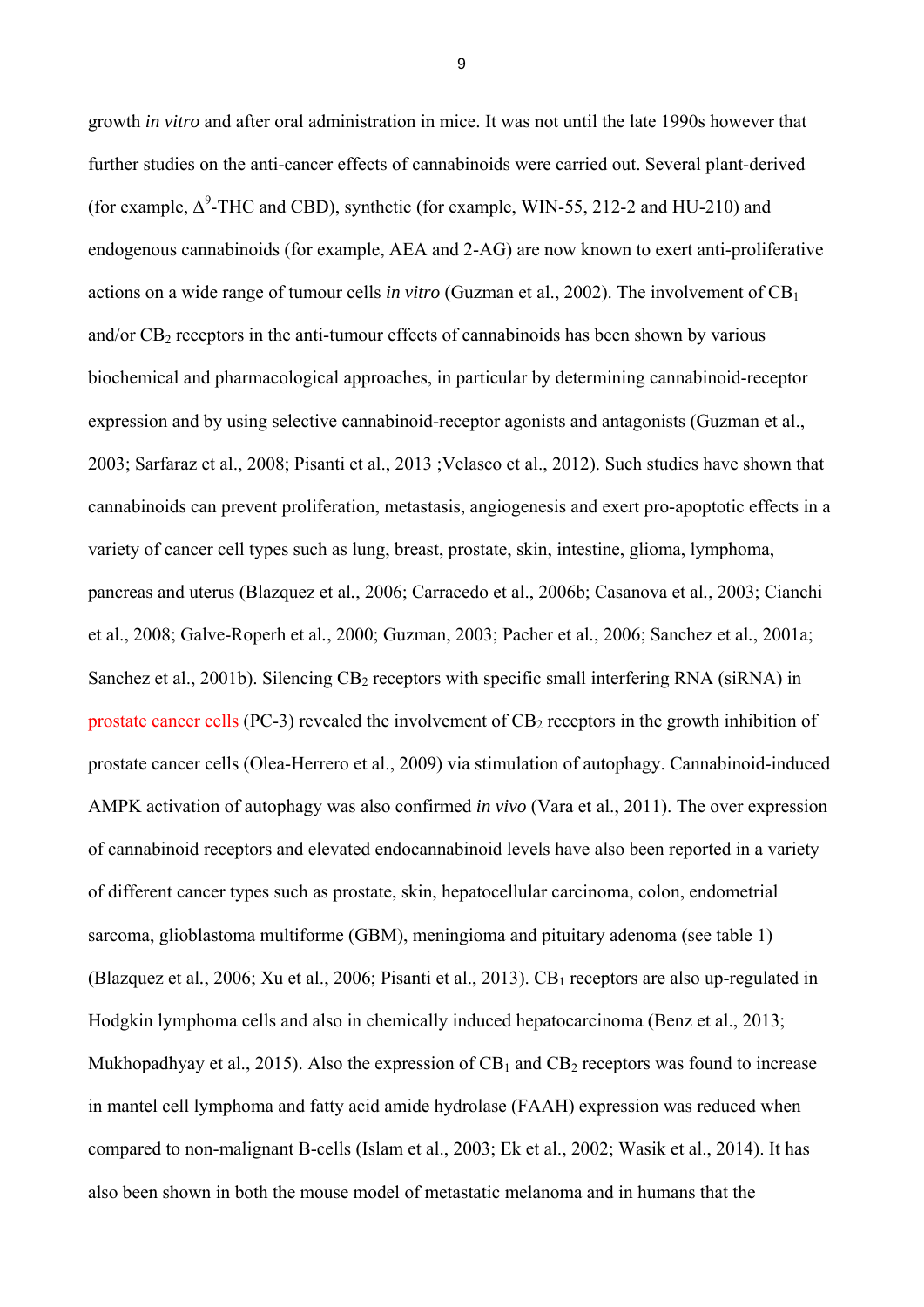circulating endocannabinoid levels have been associated with an increase in disease progression (Sailler et al*.,* 2014). Indeed many reports have shown that an increase in the level of endocannabinoids and their receptors correlates with tumour aggressiveness (Malfitano et al., 2011) and that cannabinoids can inhibit the growth of xenograft tumours (Blazquez et al., 2006; Carracedo et al*.*, 2006b; Sanchez et al., 2001a).

In neoplastic cells cannabinoids have also been shown to inhibit angiogenesis and directly initiate apoptosis or cell cycle arrest (Blazquez et al., 2006; Carracedo et al*.*, 2006b; Sanchez et al., 2001a). Other studies have shown the ability of cannabinoids to affect cellular signalling pathway/s essential for cell survival and growth (Bifulco et al*.*, 2008; Kogan, 2005). Some studies have also demonstrated and suggested the involvement of autophagy in the mechanism of cannabinoidinduced cytotoxicity (Armstrong et al. 2015; Vara et al., 2011; McAllister et al., 2015). Cannabinoids have also been reported to inhibit nerve growth factor (NGF)-induced proliferation of PC-3 cells (Melck et al., 2000) through interaction with  $CB<sub>1</sub>$  receptors and synthetic endocannabinoid-vanilloid hybrids via stimulation of TRPV1 channels. However, other studies demonstrate that cannabinoid-induced anti-tumour activity was only marginally dependent upon the interaction between cannabinoid and TRPV1 receptors (Massi et al*.*, 2004; Torres et al., 2011; Vaccani et al., 2005). On the other hand, cannabinoids have also been shown to actively induce apoptosis in these cells via a CB<sub>1</sub> receptor-independent mechanism as the  $\Delta^9$ -THC-induced apoptosis was not reversed by the  $CB_1$  receptor antagonist,  $SR141716$  (Ruiz et al., 1999).

The effects of cannabinoids in modulating cell cycle and signalling pathways are diverse (Figure 2) and may depend on the type of tumour cells. Whilst there is evidence showing that some cannabinoids induce anti-proliferative effect on tumour cells *in vitro* (Hart et al., 2004; White et al., 1976; Velasco et al., 2015), there is evidence to suggest that the effects may depend upon the disease context with differential effects seen in different tumour types. The subsequent sections focus specifically on the evidence of cannabinoid induced anti-tumour effects in specific cancer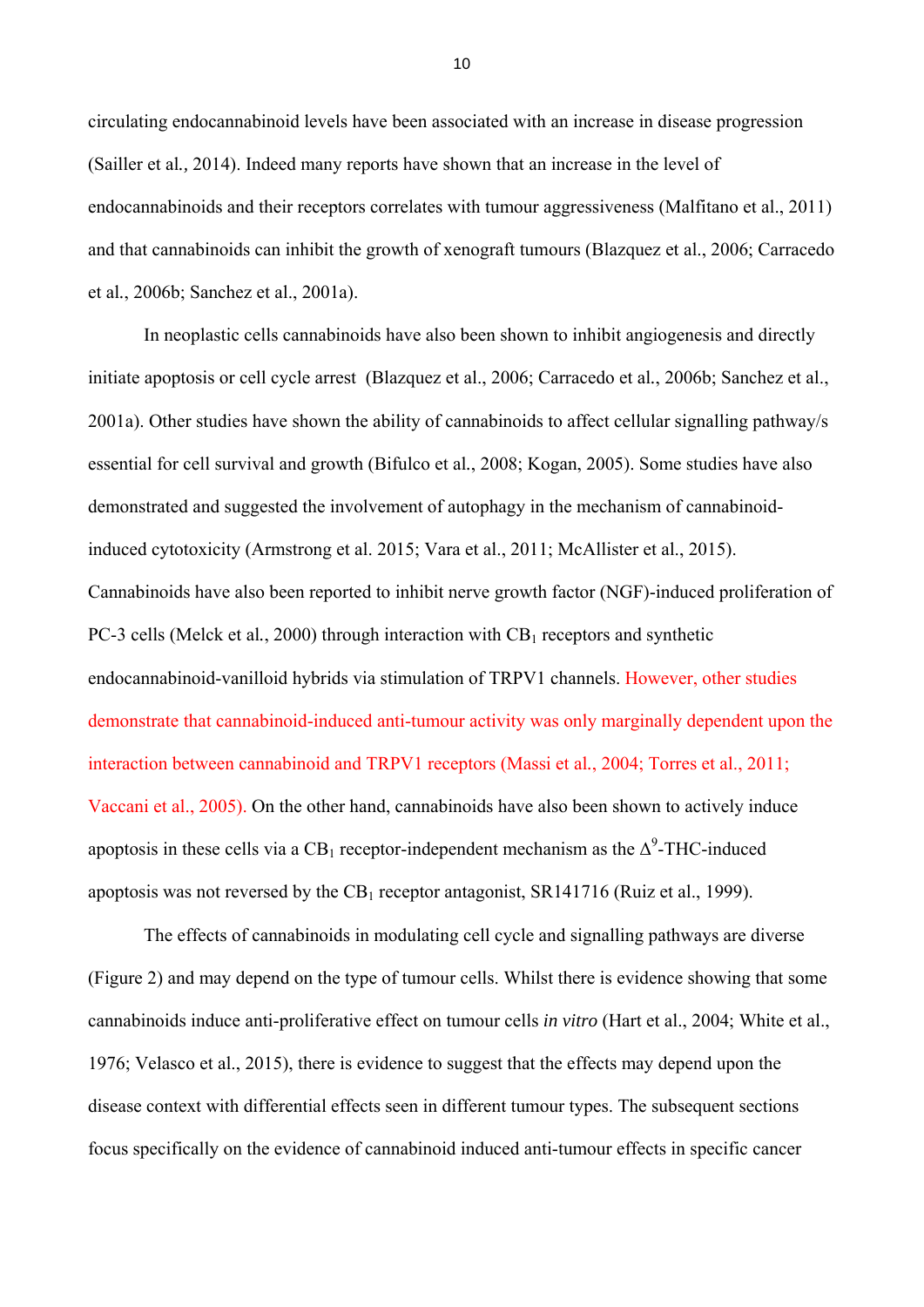types with the aim of exploring the mechanism of action of non-psychoactive components of cannabinoids in a disease specific context.

#### **3. Cannabinoids and breast cancer**

The first report on the antineoplastic property of cannabinoids in breast cancer are in the late 1990s, when it was shown that pre-treatment with the endocannabinoid anandamide inhibited prolactine- and nerve growth factor-induced proliferation of two hormone-sensitive, oestrogen and progesterone (ER<sup>+</sup>/PR<sup>+</sup>) breast cancer cell lines (EFM-19 and MCF-7 cell lines). In this case, treatment reduced the levels of prolactin receptor (PRLr) and nerve growth factor receptors via  $CB<sub>1</sub>$ receptor activation. Thus, the inhibition of adenylyl cyclase activity that in turn induced prolonged activation/stimulation of the RAF1-MEK-ERK cascade, leads to a down-regulation of the PRL receptor and levels of TrkA NGF receptors (De Petrocellis et al., 1998; Melck et al., 2000; Melck et al., 1999). Of interest, other studies showed that in both MCF-7 cells and tamoxifen-resistant MCF-7 (TAMR-MCF-7) tumour cells, anti-angiogenesis effects exerted by novel synthetic hexahydrocannabinol analogues was through the suppression of VEGF (Thapa et al*.*, 2011). It should be noted that both MCF-7 and TAMR-MCF-7 cells have shown a strong association between enhanced VEGF production and more aggressive phenotype (Kim et al., 2008; Kim et al., 2009). The anti-angiogenesis activity afforded by the novel synthetic cannabinoids were shown to be independent of  $CB_1$  and  $CB_2$  receptor activity and through an inhibition of NF- $\kappa$ B transcriptional activity which in turn plays an important role in VEGF regulation and angiogenesis (Thapa et al., 2011). Further studies demonstrated that the proliferation of EVSA-T, a hormone-sensitive (ER<sup>-</sup>  $/PR^+$ ) breast cancer cell line, was also inhibited by TCH via  $CB_2$  receptor activation. This caused the activation of the transcription factor JunD, the up-regulation of gene expression and subsequent translocation of protein to the nuclear compartment (Caffarel et al., 2008). Thus, it seems that cannabinoids do activate many cell-specific pathways, however not all pathways are simultaneously stimulated (Figure 3). In addition to their anti-mitogenic property, cannabinoids have been also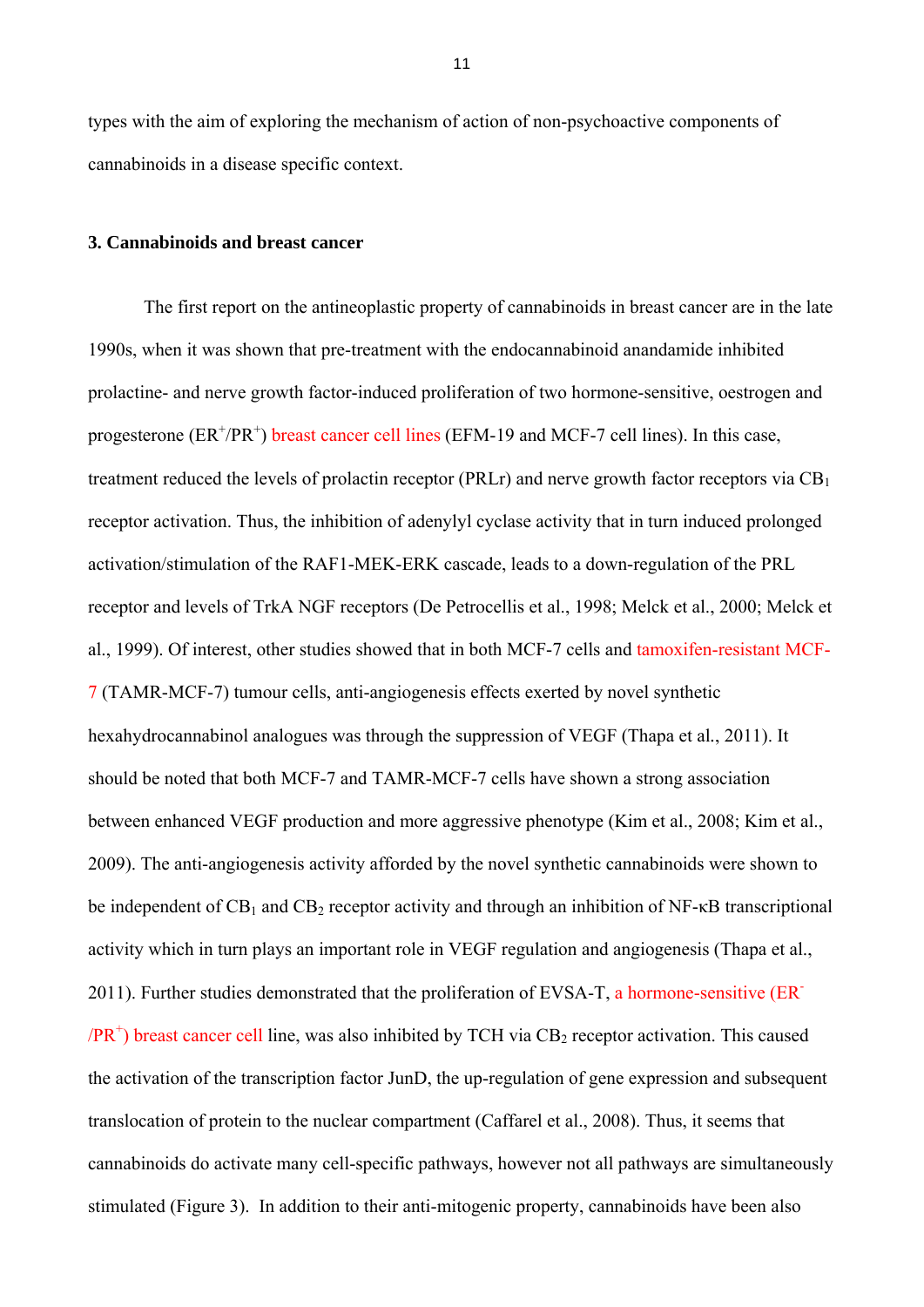shown to play a role in hormone-sensitive breast cancer cell migration and invasion. Specifically,  $CB<sub>2</sub>$  has recently been found to modulate breast tumour growth and metastasis by inhibiting signalling of the chemokine receptor CXCR4 and its ligand CXCL12 in both in MCF7 overexpressing CXCR4 and NT2.5 injected immune-competent syngenic FVB mice (Nasser et al., 2011). However, other studies showed that  $\Delta^9$ -THC enhanced breast cancer growth and metastasis although specifically in cells expressing low levels of cannabinoid receptors (i.e. mouse mammary carcinoma 4T1 cells) by suppressing the antitumor immune response (McKallip et al., 2005). Such studies showed that exposure to  $\Delta^9$ -THC led to an increase in the level of cytokines such as IL-4 and IL-10, suggesting that  $\Delta^9$ -THC exposure may specifically suppress the cell-mediated Th1 response by enhancing Th2-associated cytokines (McKallip et al*.*, 2005). Among the hormonesensitive histopathological subtypes, it should be mentioned that in breast tumours that express the tyrosine kinase receptor HER2, cannabinoids have been shown to be very effective. In fact, in addition to the correlation between tumour aggressiveness and  $CB<sub>2</sub>$  receptor expression in breast cancer, a significant correlation between  $CB_2$  receptor and ErbB2 has been recently demonstrated (Caffarel et al*.*, 2010). In particular, this study showed that the selective agonist JWH-133 was as effective as  $\Delta^9$ -THC (a CB<sub>1</sub>/CB<sub>2</sub>-mixed agonist) in reducing tumour growth and progression through inhibition of the pro-tumorigenic kinase Akt pathway. Moreover, *in vivo* studies reported that  $\Delta^9$ -THC was efficacious in reducing tumour growth, tumour number, and the amount/severity of lung metastases in MMTV-neu mice (Caffarel et al., 2010).

Another group of clinically important breast tumours are triple-negative tumours. These tumours are characterized by the total lack of expression in ER, PR or HER2. Numerous pieces of evidence both i*n vitro* and *in vivo,* demonstrate that cannabinoids (acting through a plethora of different mechanisms) can be considered as promising candidates for the treatment of ER7PR /HER2<sup>-</sup> breast cancer. The metabolically stable anandamide analogue (Met-F-AEA), significantly affected adhesion and migration of both the highly invasive human breast carcinoma cell line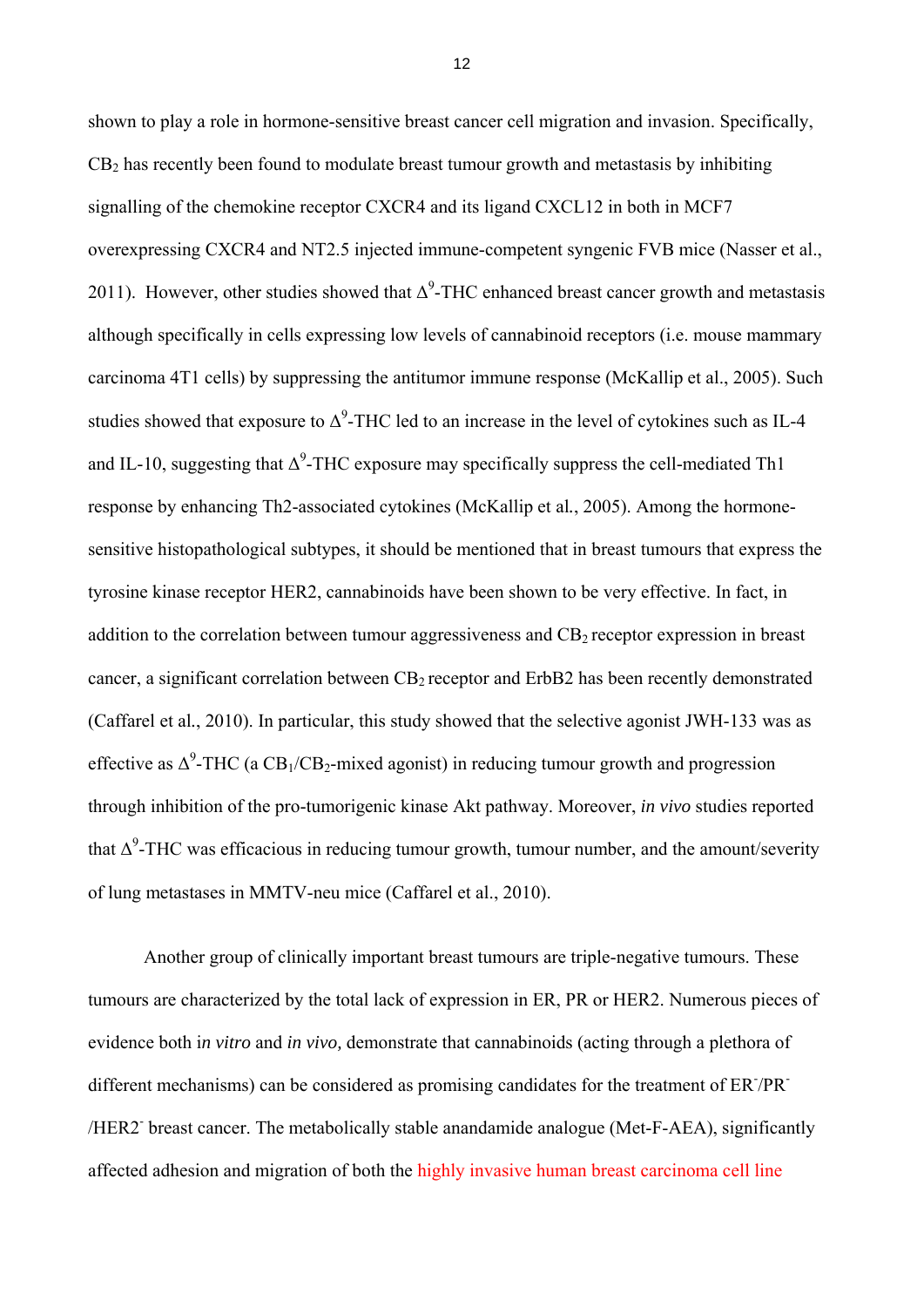(MDA-MB-231) and murine breast cancer cell line (TSA-E1) by reducing FAK tyrosine phosphorylation/activation and Src phosphorylation via  $CB_1$  receptor (Grimaldi et al., 2006). Interestingly, the same group reported that pre-treatment with SR141716 could also inhibit tumour growth or induce apoptosis possibly through an inhibition of ERK1/2 signalling in lipid rafts and caveolae (Sarnataro et al., 2006). Both are highly implicated in tumour growth and metastasis in breast cancer (Sloan et al., 2004; Williams et al., 2004). Later studies reported an over- expression of cannabinoid receptors in primary human breast tumours compared with normal breast tissues, as well as in breast cancer cell lines MDA-MB231 and MDA-MB468 (Qamri et al*.*, 2009). Such studies have shown that stimulation of both  $CB_1$  and  $CB_2$  receptor by their agonists, WIN-55,212-2 and JWH-133, respectively inhibited cell proliferation and migration in breast cell lines. The results were in line with *in vivo* findings where in mammary gland tumours in the polyoma middle T oncoprotein (PyMT) transgenic mice model, a genetically engineered model of triple negative breast cancer, WIN-55,212-2 or JWH-133 showed a reduction in tumour growth and lung metastasis. Inhibition induced by the agonists was sensitive to antagonism by  $CB_1$  and  $CB_2$  antagonists AM 251 and SR144528, suggesting involvement of  $CB<sub>1</sub>$  and  $CB<sub>2</sub>$  receptors.

In terms of signal transduction pathways, cyclooxygenase-2 and prostaglandin E2, via the regulation of GTPases and transcription factors, have been implicated in the action of cannabinoids on breast cancer growth and metastasis (Qamri et al., 2009). Such studies also reported a significant reduction in angiogenesis (CD31 staining) and attenuation of proliferation (Ki67 staining). A reduction in the level of Cdc42 activity and nuclear expression of transcription factors c-Jun and c-Fos in MDA-MB231 cells were also reported (Qamri et al*.*, 2009).

The involvement of  $CB<sub>1</sub>$  as well as TRPV1 receptors on the invasiveness of MDA-MB-231 cells has been recently discussed. Selective agonists were shown to reduce cell invasion and accordingly MMP-2 expression (Farsandaj et al., 2012). In addition, a down-regulation of vascular endothelial growth factor and concomitantly over-expression of COX-2 were also reported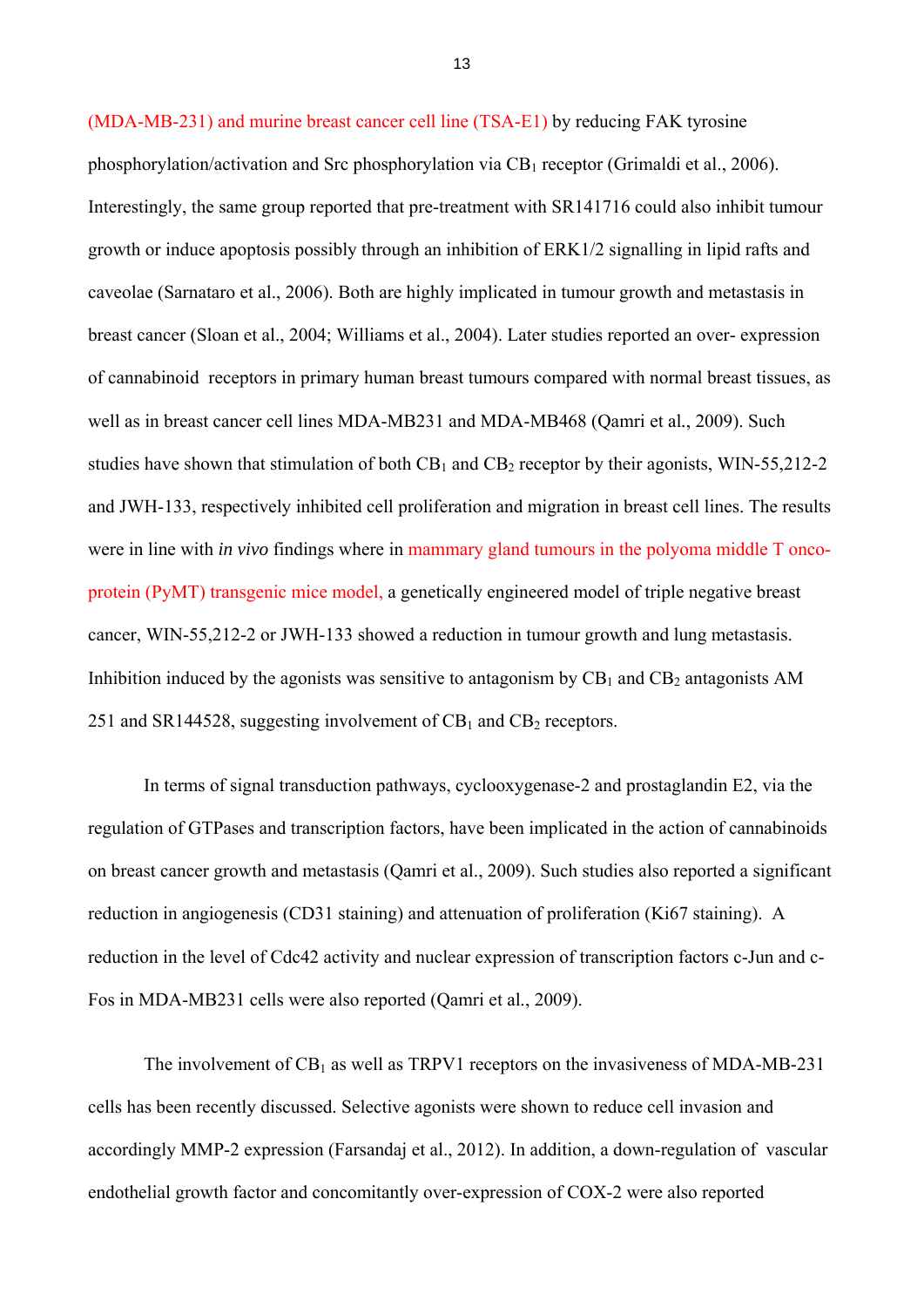(Farsandaj et al., 2012). In addition, phytocannabinoids were shown to be as effective as synthetic compounds (Ligresti et al*.*, 2006). Particularly, CBD was reported to be effective at inhibiting cell proliferation of both hormone-sensitive (MCF-7 ) and hormone-negative (MDA-MB-231) cells showing a combination of cell type dependent mechanisms of action which include either direct or indirect activation of CB<sub>2</sub> and TRPV1 receptors and induction of oxidative stress, all contributing to induce apoptosis. The efficacy of CBD was also corroborated with *in vivo* data in athymic mice injected with human MDA-MB-231 breast carcinoma cells (Ligresti et al*.*, 2006). Indeed, it was also shown that in MDA-MB231, a human breast cell line, CBD induced endoplasmic reticulum stress, inhibition of AKT/mTOR pathway, and up-regulation of autophagy-mediated cell death (Shrivastava et al., 2011). Recent studies indicated an anticancer activity induced by a quinone/cannabinoid derivative through the activation of  $CB_2$  receptors and oxidative stress mechanism to induce apoptosis in triple-negative breast cancer, a highly aggressive type of breast cancer (Morales et al., 2015). Other recent studies indicated that CBD significantly inhibits epidermal growth factor (EGF)-induced proliferation and chemotaxis of breast cancer cells. In addition, it was shown that CBD inhibits EGF-induced activation of EGFR, ERK, AKT and NF-kB signaling pathways as well as MMP2 and MMP9 secretion (Elbaz et al., 2015). CBD also inhibited tumour growth and metastasis in different mouse model systems. Analysis of molecular mechanisms revealed that CBD significantly inhibits the recruitment of tumour-associated macrophages in primary tumour stroma and secondary lung metastases (Elbaz et al., 2015). Figure 3 summarizes the important pathways in cannabinoid induced cytotoxicity.

#### **4. Cannabinoids and brain cancer**

Both  $CB_1$  and  $CB_2$  receptors have been identified in the CNS (Ameri, 1999; Benito et al., 2007; Herkenham et al., 1991; Nunez et al., 2004; Skaper et al., 1996). High density of CB<sub>1</sub> receptors has been reported in different areas of the brain such as in the cortex, cerebellum and hippocampus (Herkenham et al., 1991; Hoffman et al., 2010; Sullivan, 2000; Tsou et al*.*, 1998). The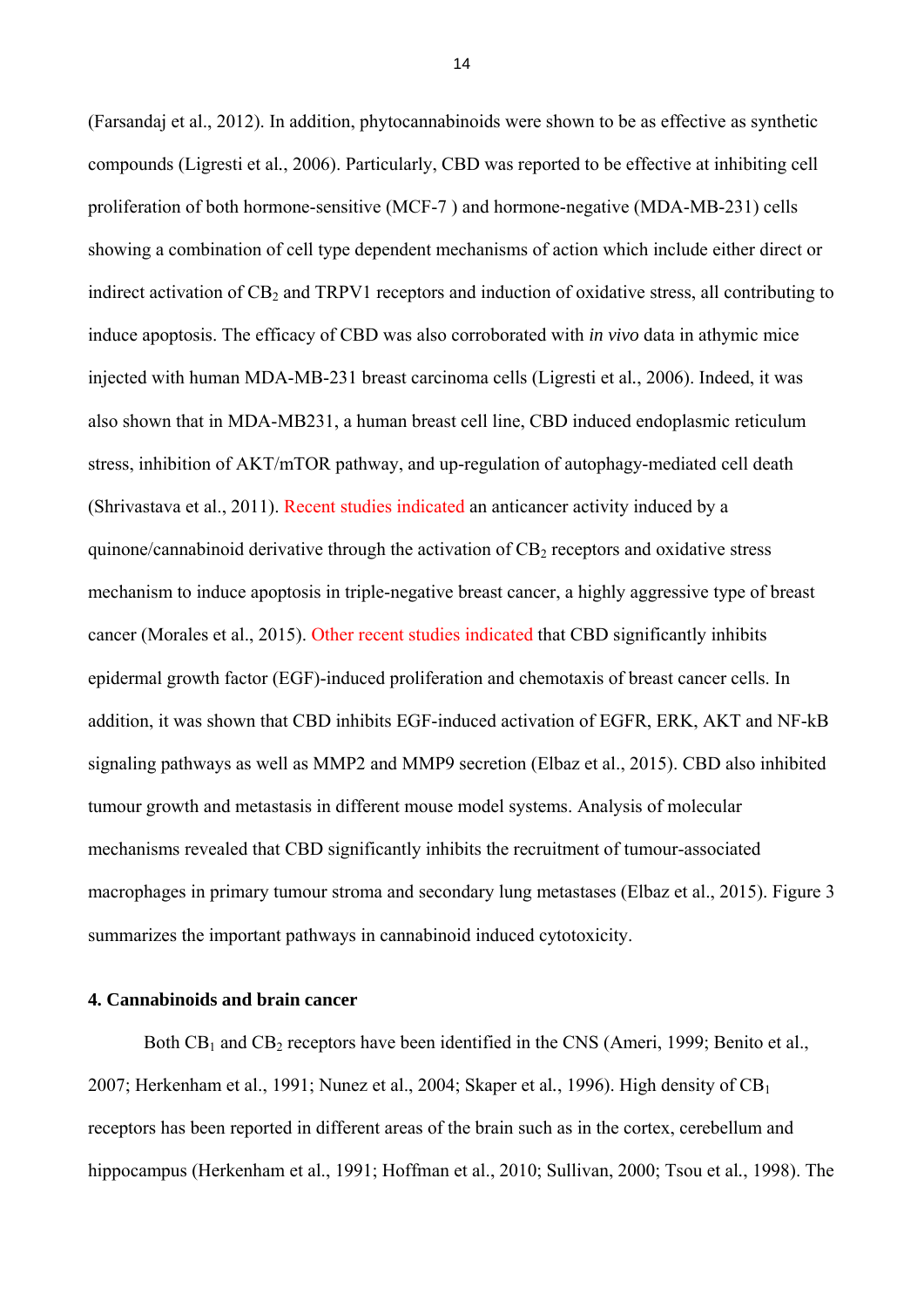$CB_1$  receptor protein is mainly localized in astroglial cells and neurones whereas  $CB_2$  receptors are located on microglial cells (Held-Feindt et al*.*, 2006; Stella, 2004) with possible neuroprotective activity (Cabral et al., 2008; Kreitzer et al., 2009) and in some benign paediatric astrocyte tumours (Ellert-Miklaszewska et al., 2007). The anti-tumour effect of cannabinoids on gliomas, glioblastoma multiforme or astrocytoma that are the most frequent class of malignant primary brain tumours, will be discussed below. Although the downstream events by which cannabinoids exert their action are not completely elucidated, it can be generally assumed that they act at least through two mechanisms: induction of apoptosis of tumour cells and/or inhibition of tumour angiogenesis and migration.

The anti-tumour action of two cannabinoid receptor agonists,  $\Delta^9$ -THC and WIN-55,212-2, was shown to be mediated by an increase in the level of ceramide leading to the activation of extracellular signal-regulated kinase (ERK1/2) in C6 glioma cells (Galve-Roperh et al., 2000; Guzman, 2003). In addition, positive actions of CP 55-940 include a selective induction of cell death in a hybrid cell line of neuroblastoma plus glioma where consistent anti-proliferative effects were observed (Tomiyama and Funada, 2011). It was of interest to note that CP 55-940 had a selective and differential action on C6 compared to the U373 astrocytoma cell lines. Results showed that C6 cells were dying faster than the U373 cells mainly via necrotic mechanisms after being exposed to CP 55-940, whilst U373 cells underwent early apoptosis and displayed a more defined laddering pattern (Ortega et al., 2015). This illustrates that the effects of cannabinoids on cancer cell lines *in vitro* is context specific.

Other studies (Ellert-Miklaszewska *et al.*, 2005) also showed a down regulation of phosphoinositide 3-kinase (PI3K), protein kinase B (Akt), and ERK signalling pathways, and activated pro-apoptotic function of Bad protein, which lead to induction of apoptosis. In similar experiments using the  $CB_2$  receptor agonist JWH-133, apoptosis was induced in glioma cells via enhanced ceramide synthesis *de novo* (Sanchez et al., 2001a; Sarfaraz et al., 2008). However, in addition to ceramide pathway, other pathways such as stress-regulated protein p8 which leads to the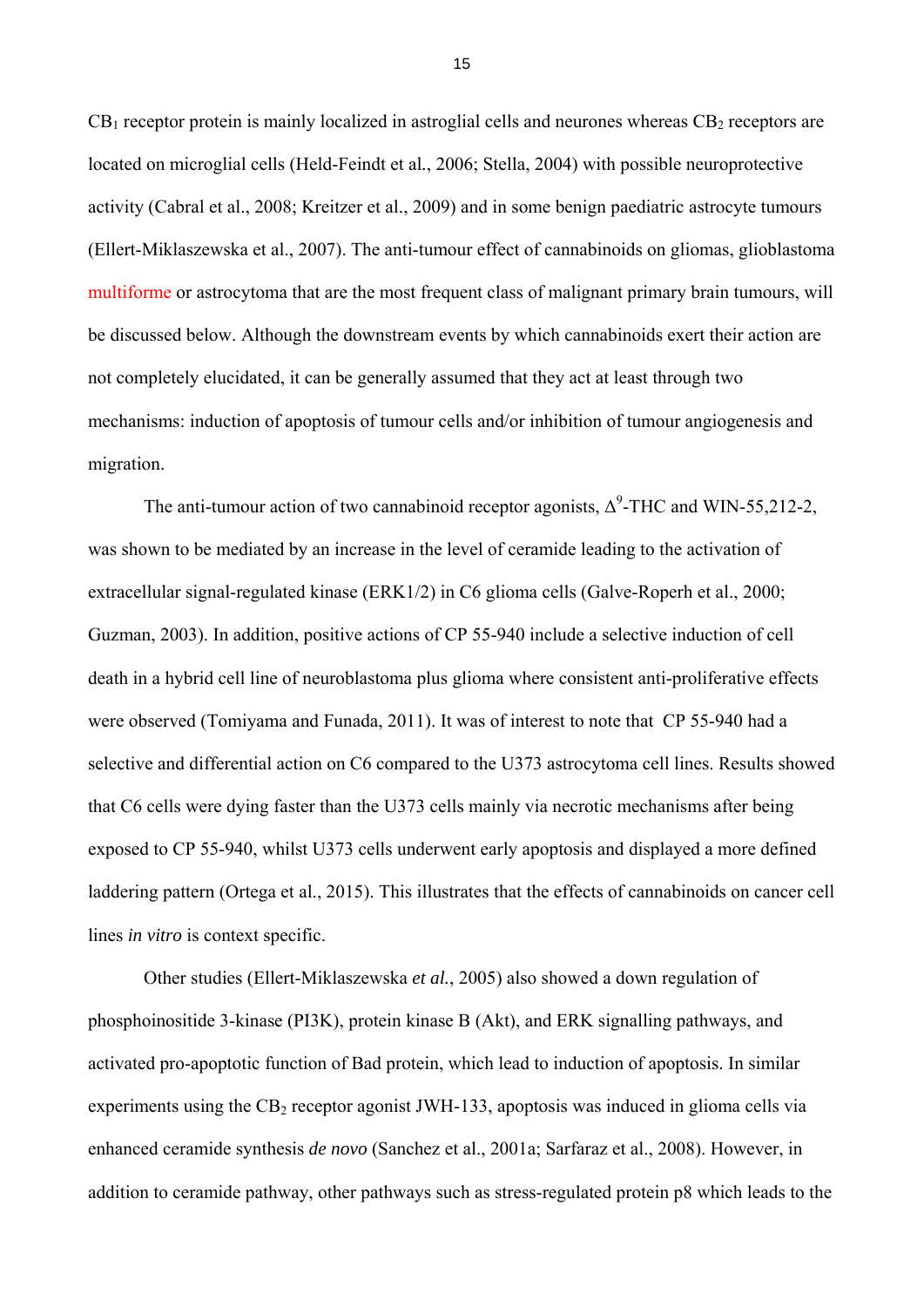activation of activating transcription factor-4 (ATF-4) and cell death–inducible kinase (TRB3) were shown as mechanism/s of the anti-tumour action of cannabinoids (Carracedo et al., 2006a). Other studies have demonstrated that CBD, via receptor-independent manner, triggers apoptosis of human glioma cells by a cellular mechanism that involves an early production of reactive oxygen species (ROS), depletion of glutathione (GSH), and concomitant activation of caspase cascade with no effect in non-transformed cells (Massi et al., 2006). Moreover, the same group, reported that CBD can inhibit proliferation and invasion of different glioma cell lines through a multi-target mechanism affecting the most relevant pro-tumour ERK and PI3K/Akt signalling pathways, as well as the expression of the transcription factor HIF-1 $\alpha$  which was down following a treatment with CBD. Such experiments were conducted under 'pseudo-hypoxic conditions' (Solinas et al*.*, 2013). This raises the possibility that these compounds could have activity against hypoxic cells but to the best of our knowledge, no studies of this nature have been conducted.

Remarkably, the cannabinoid-mediated anti-proliferative action appears to be selective for brain-tumour cells as the survival of normal brain cells astrocytes (Gomez Del Pulgar et al., 2002), oligodendrocytes (Molina-Holgado et al., 2002) and neurons (Mechoulam et al*.*, 2002) are unaffected or even favoured by cannabinoid challenge. Accordingly, a pilot phase I clinical trial, in a cohort of recurrent glioblastoma multiforme tumour patients expressing cannabinoid receptors reported an anti-proliferative action for  $\Delta^9$ -THC on tumour cells with an acceptable safety profile (Guzman et al*.*, 2006). Further phase 1b/2a clinical trials are underway and await publication.

Based on these findings, other studies evaluated the expression of cannabinoid receptors in surgical material of solid astrocytomas, gliomas and glioma cell lines. Whilst  $CB_1$  expression was slightly increased in astrocytomas and gliomas, the  $CB<sub>2</sub>$  expression was similar in both tumour and normal brain tissue. The authors found, in accordance with this receptor subtype expression *in situ*, that agonists selective for  $CB<sub>1</sub>$  or active on both subtypes reduced elevated cyclic AMP levels and cell proliferation, but failed to induce apoptosis in glioma cells *in vitro* (Held-Feindt et al., 2006).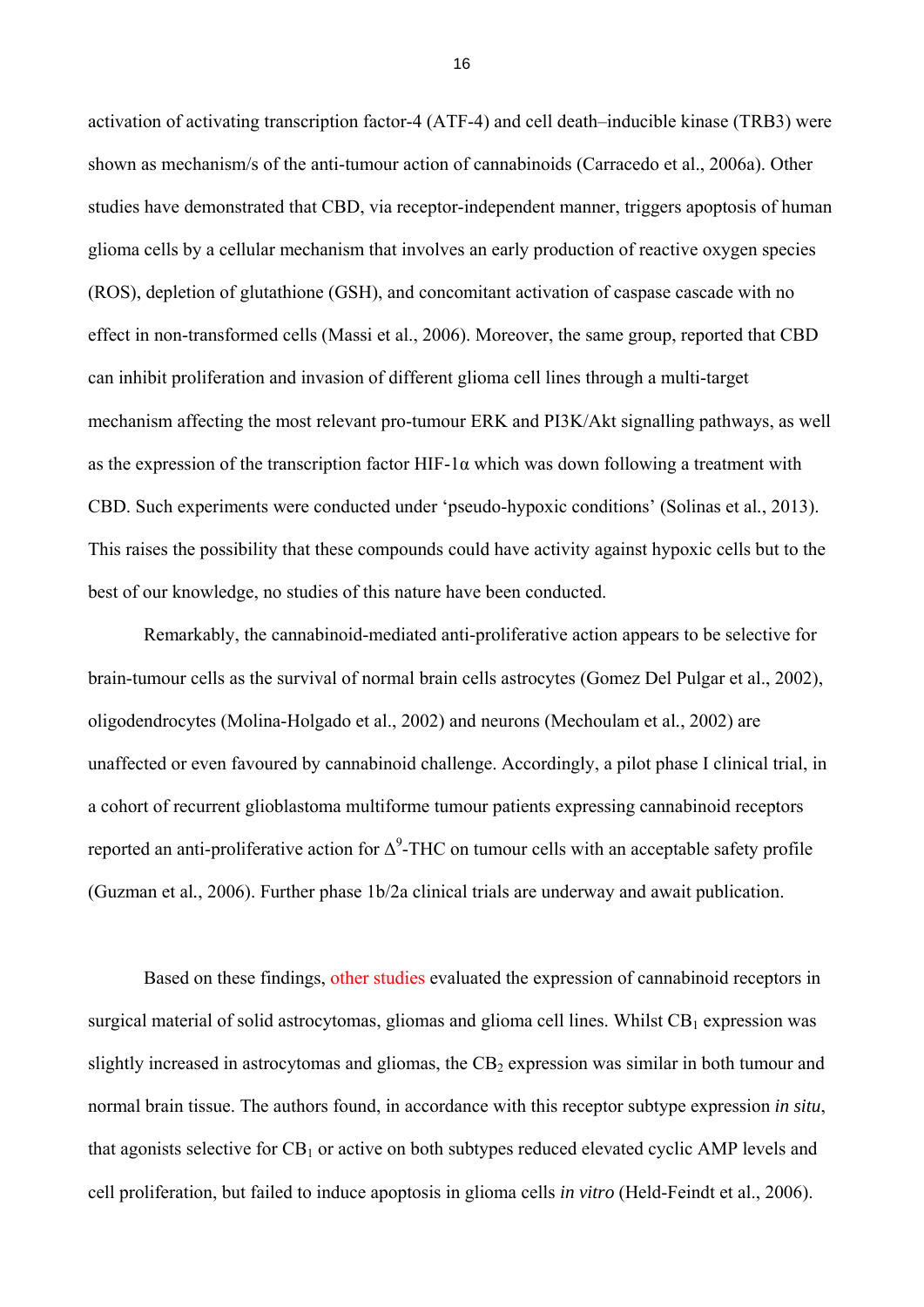Further experiments described opposite changes in  $CB_1$  and  $CB_2$  receptor protein expression in human gliomas (Lopez de Jesus et al., 2010). The reduction in the level of  $CB<sub>1</sub>$  receptor expression or mRNA in glial tumours is suggested to be related to the neuronal loss (Canoll & Goldman, 2008). The reduction in  $CB_1$  receptor expression was in line with a reduction in the WIN 55,212-2 stimulated  $\int^{35} S \cdot S \cdot G \cdot T$  binding to glioblastoma multiforme membranes. This suggested a reduction in the number of available receptors in the glioblastomas. Similar observations were reported in the brain of aged rats (Romero et al*.*, 1998). It should be noted that similar reductions were also observed in neurodegenerative diseases such as Alzheimer's, Parkinson's and Huntington's diseases, and also in normal aging (Glass et al., 1993; Hurley et al., 2003; Richfield et al*.*, 1994; Westlake et al., 1994). In particular the up-regulation of  $CB_2$  receptors has also been reported in other disorders such as Alzheimer's, Huntington's diseases, encephalitis and multiple sclerosis (Benito et al*.*, 2007; Benito et al., 2003; Fernandez-Ruiz et al., 2007). It is suggested that reduction in the level of CB<sub>1</sub> receptors occurs as a result of neuronal loss, possibly simultaneous to the enhanced brain gliosis that appears with normal aging. In addition to an up-regulation of  $CB<sub>2</sub>$  receptors in malignant tumours, the level of anandamide was reported to increase in glioblastomas (Petersen et al., 2005). It can then be suggested that the endogenous anandamide will bind to  $CB<sub>2</sub>$  receptors to mediate an anti-tumour activity. This is in line with studies by Sanchez et al in 2001 who reported a considerable regression of malignant glioma cells by the local administration of a  $CB<sub>2</sub>$  selective agonist (Sanchez et al., 2001a). In such studies administration of JWH-133 to an immunocompromised mice model, Rag- $2^{-/-}$  mice inoculated with rat glioma C6-cells caused a 71% reduction in the tumour growth as compared to the control group and was found to be prevented by co-administration of the  $CB_2$  receptor antagonist, SR144528 but not the  $CB_1$  receptor antagonist, SR141716. Further experiments by the same group indicated that the anti-tumour effects induced by the activation of  $CB_2$  receptors by JWH-133 initiated apoptosis via ceramide synthesis and  $ERK1/2$ activation (Sanchez et al., 2001a). In later studies by Blazquez and colleagues in 2003 using the same mouse model, intra-tumour administration of JWH-133 showed a significant reduction in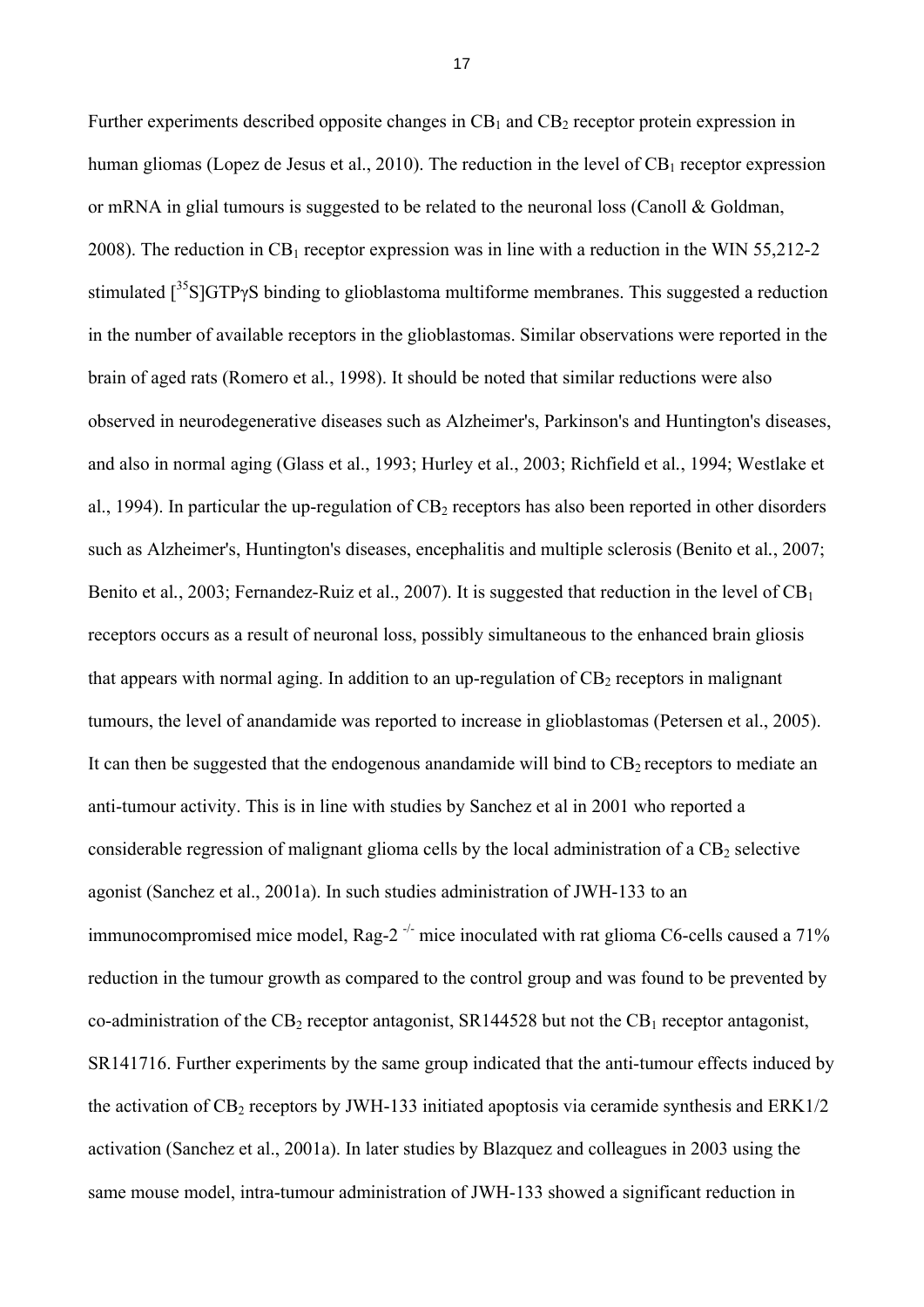mRNA expression of the pro-angiogenic factors, vascular endothelial growth factor and angiopoietin 2 (Blazquez et al., 2003). Additional data to support the importance of  $CB<sub>2</sub>$  receptors in glioblastoma came from studies that showed an increase in the level of  $CB<sub>2</sub>$  receptors in the endothelial cells of human glioblastoma vessels (Schley et al., 2009). Whilst the mechanism of action of CB agonists against glioblastoma is still not fully understood, it has been shown in the rat C6 glioma cells that the high affinity glycine transporter (GLYT1) has been attenuated via protein kinase C alpha (PKC-α) (Morioka et al., 2008). Attenuation of GLYT1 would increase the inhibitory action of glycine transmitter in the synapse. Other studies showed that PKC inhibitors could impair the CB effects in neuroblastoma cells (Rubovitch et al., 2004). The above data suggest the involvement of downstream PKC and GLYT1 regulation in mediating an anti-glioblastoma activity by cannabinoids. Thus, the accumulated data suggest that the anti-tumour activity of cannabinoids could be mediated via ERK1/2, AKt and/or PI3K pathways as well as PKC and glycine transporters. The change in the levels of cannabinoid receptor expression and the levels of endocannabinoids depend on the stages of cancer. For example, the levels of  $CB<sub>2</sub>$  receptors and anandamide increase in advanced tumours.

#### **5. Cannabinoid and lung cancer**

The first evidence of the antineoplastic activity of cannabinoids against lung cancer dates back to 1975 when Munson et al demonstrated a dose-dependent retardation in tumour growth in the Lewis lung adenocarcinoma animal model (Munson et al., 1975). Later on, further studies were carried out in order to elucidate the possible mechanism of action(s) of this class of molecule although controversial evidence about the anti-tumour action of cannabinoids were reported for this particular type of cancer. In fact, it has been reported that  $\Delta^9$ -THC suppresses the host immune reactivity against lung cancer and that the augmentation of tumour growth acts through inhibition of anti-tumour immunity by a  $CB_2$  receptor-mediated, cytokine-dependent pathway (Zhu et al., 2000).  $\Delta^9$ -THC, although without the modulation of EGFR expression or FAK phosphorylation previously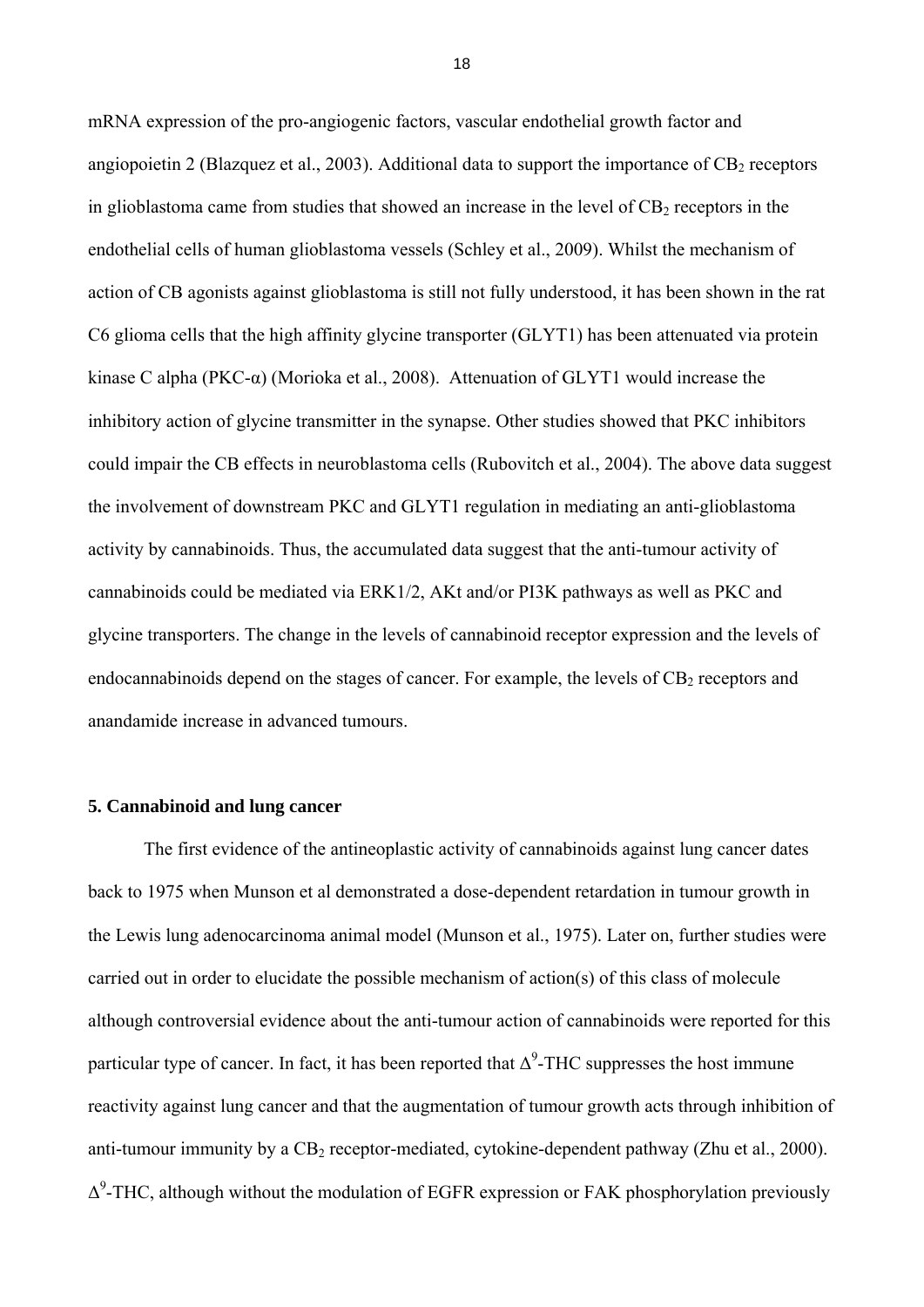reported by others (Hart et al*.*, 2004), has been also shown to attenuate the EGF-induced migration and invasion of epidermal growth factor receptor-overexpressing lung cancers, which are often highly aggressive and resistant to chemotherapy (Preet et al., 2008). Furthermore, in *in vivo* experiments, administration of  $\Delta^9$ -THC suppressed metastasis and subcutaneous tumour growth in severe combined immunodeficient mice (Preet et al., 2008). The anti-invasive effect of cannabinoids has also been reported (Ramer et al*.*, 2008 and 2010). In these studies, a cannabinoid receptor and TRPV1-triggered expression of tissue inhibitor of matrix metalloproteinases-1 (TIMP-1) was identified as an important mediator of the anti-invasive action of cannabidiol. Impaired invasion driven by CBD links the cannabinoid and TRPV1 receptors to the activation of MAPK pathways and subsequent TIMP-1 induction. Additionally and in line with its *in vitro* anti-invasive action, *in vivo* studies in thymic-aplastic nude mice revealed a significant inhibition of A549 lung metastasis in cannabidiol-treated animals as compared to vehicle-treated controls (Ramer et al*.*, 2008 and 2010).

The expression of  $CB_1$  and  $CB_2$  receptors has been reported in non-small cell lung cancer (NSCLC) patients and also the NSCLC cell lines, A549 and SW-1573 (Preet et al., 2011). Pretreatment of A549 and SW-1573 cells with WIN 55,212-2 and JWH-015 reduced chemotaxis and chemo-invasion as well as migration and these were sensitive to blockade by the  $CB_1$  and  $CB_2$ receptor antagonists, AM251 and AM630 respectively. Furthermore both agonists revealed a reduction in tumour growth *in vitro*, inhibited *in vivo* tumour growth and lung metastasis that again were sensitive to antagonism of  $CB_1$  and  $CB_2$  receptors (Preet et al., 2011). Mechanistic studies revealed an inhibition of phosphorylation of Akt and MMP-9 expression/activity upon exposure to the  $CB_1$  and  $CB_2$  receptor agonists in NSCLC (Preet et al., 2011). On the other hand, the involvement of cannabinoid receptor is not the only mechanism through which cannabinoids exhibit their anti-tumor proprieties. In fact, as demonstrated by Gardner et al, these molecules can exert some of their biological effects via modulation of prostaglandin production. This study has shown that administration of methanandamide at  $5.0 \text{ mg kg}^{-1}$  in murine lung cancer could increase the rate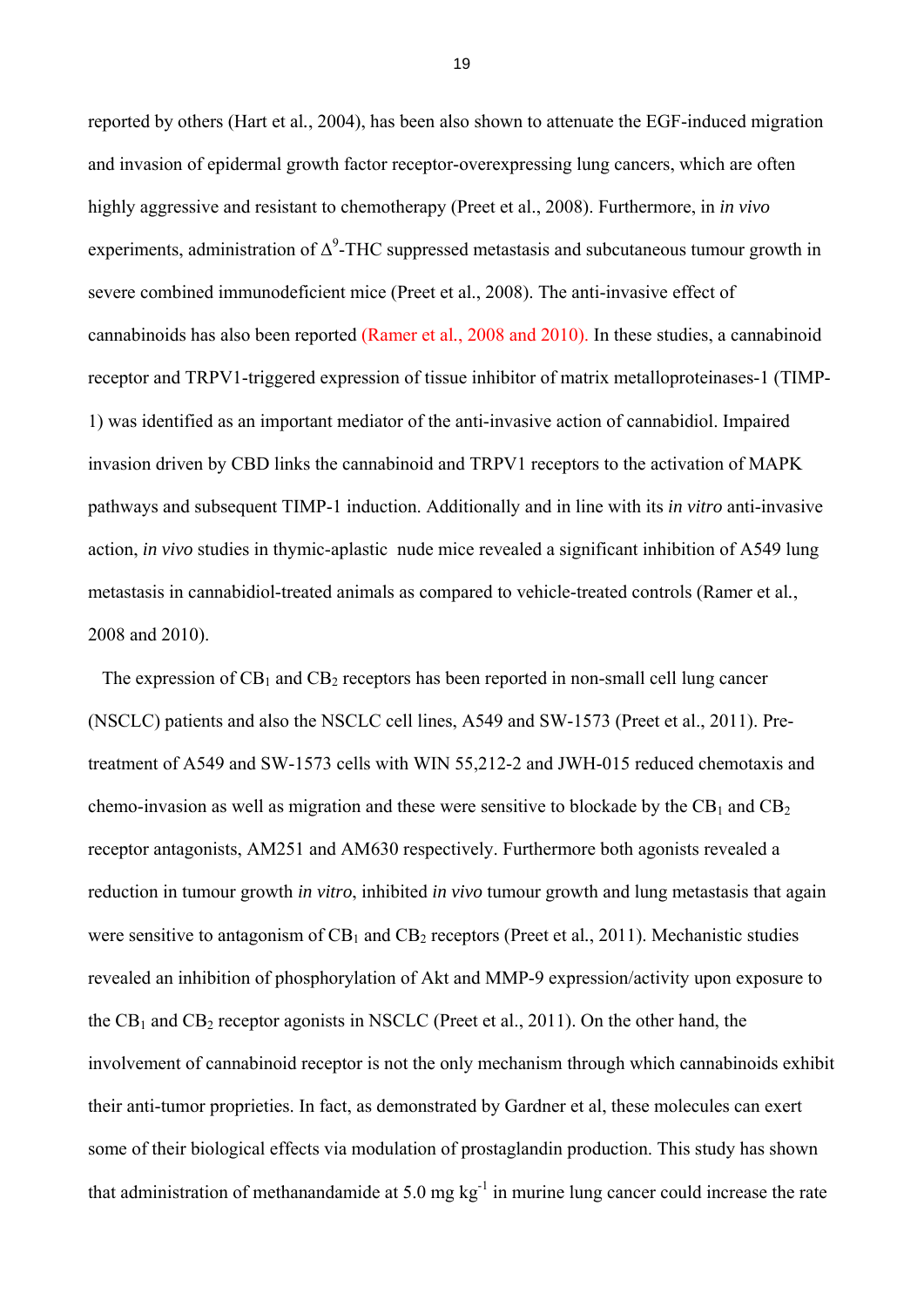of tumour growth (both *in vitro* and *in vivo*). Such studies also showed an increase in the level of prostaglandin (PG)  $E_2$  and COX-2 which were sensitive to blockade by the COX-2-specific inhibitor, SC58236, the p38/MAPK inhibitor, SB203528, and the p42/44 inhibitor, PD98059 but not to  $CB_1$  and  $CB_2$  receptor antagonists. The results confirmed an up-regulation of COX-2 which was independent of cannabinoid receptor activation (Gardner et al., 2003). Recently studies have shown an up-regulation of COX-2 induced by CBD in two different lung cancer cell lines (A549, H460) and primary cells from a patient with lung cancer (Ramer et al., 2013). Such studies showed a pro-apoptotic and tumour-regressive action by CBD through an initial up-regulation of COX-2 and PPAR-γ and a subsequent nuclear translocation of PPAR-γ by COX-2-dependent prostaglandins, PGD2 (Ramer et al., 2013). Such studies also indicated that incubation of the cells with PGD2 but not PGE2 was associated with a concentration-dependent loss of cell viability. This highlighted how different cannabinoids could induce differential effects, which are  $CB_1$  and  $CB_2$ receptor –independent pathways and also dependent on the type of PG being produced.

In further recent studies, it was demonstrated that cannabinoids induced up-regulation of intercellular adhesion molecule 1 (ICAM-1) on lung cancer cells to be responsible for increased cancer cell lysis by lymphokine-activated killer (LAK) cells (Haustein et al., 2014). This recent study suggested a new mechanism for anti-tumour activity of cannabinoids. Further experiments by Ramer et al also indicated that cannabinoids induce anti-angiogenic effect in endothelial cells via the release of TIMP-1 from lung cancer cells (Ramer et al., 2014).

Thus, the likely pathways involved in mediating anti-tumour activity induced by cannabinoids are  $CB_1$ ,  $CB_2$  and TRPV1 receptors as well as MAPK and TIMP-1 pathways. However, this does not negate a role for PPAR-γ and COX-2-dependent prostaglandins.

#### **6. Cannabinoids and intestinal cancer**

Endocannabinoid signalling has been proved crucial for certain aspects of gastrointestinal homeostasis. It also plays an essential role in the regulation of intestinal tumour growth. Recent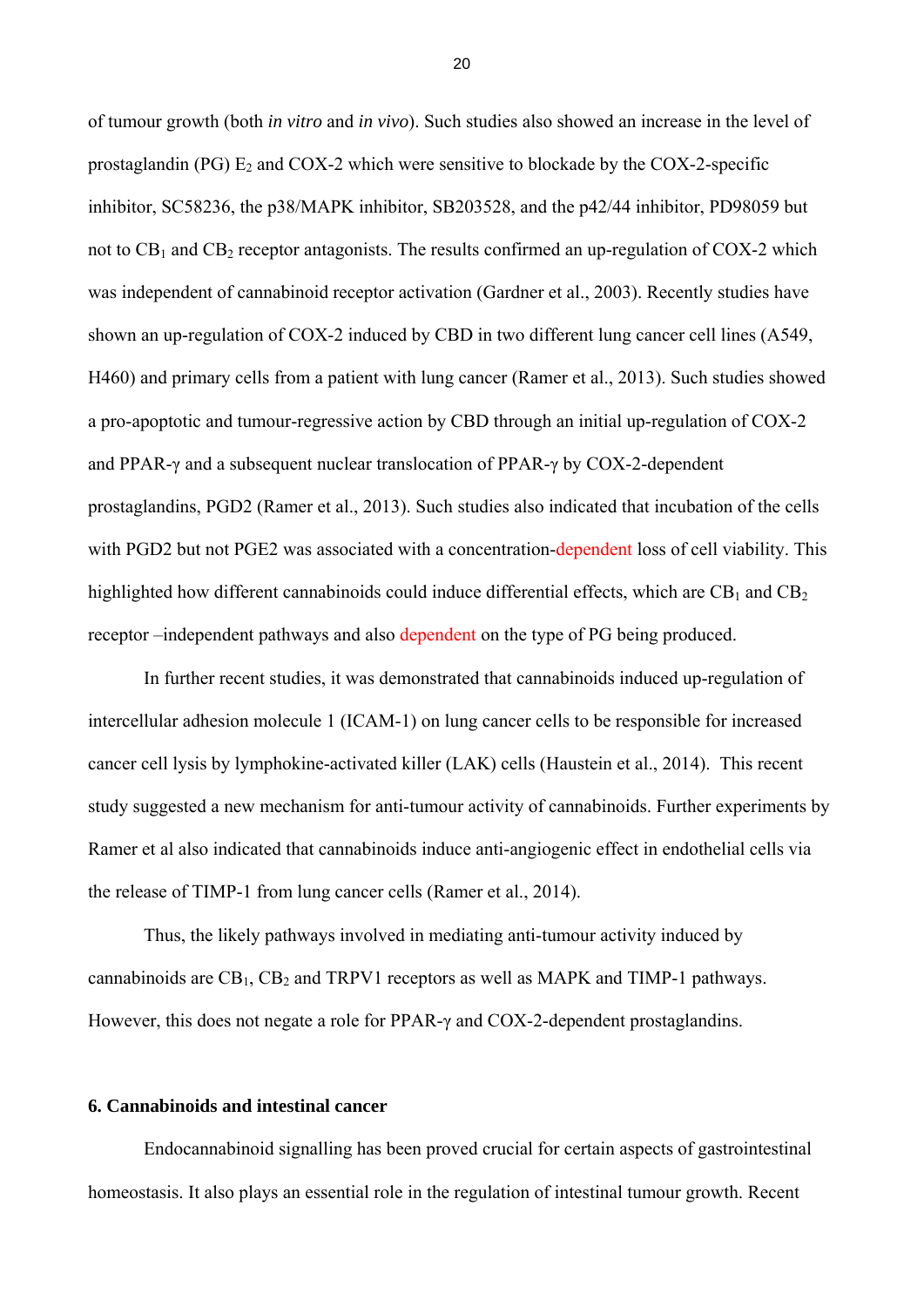studies have demonstrated an up-regulation of anandamide and its metabolite arachidonic acid in cancer tissues of patients with colon cancer with lymphatic metastasis (Chen et al., 2015). In addition,  $CB_1$  receptor expression was elevated (Chen et al., 2015). Another recent study also demonstrated that the level of expression of CB<sub>2</sub> receptors correlates with cancer progression and can predict patient survival in colon cancer patients. Such studies showed that high levels of  $CB<sub>2</sub>$ receptors correlate with poor prognosis in patients with tumours in advanced stages or with vascular invasion (Martinez-Martinez et al., 2015).

There are however several controversies regarding the role of the cannabinoid receptors in colorectal cancer (Izzo et al., 2009). In adenomatous polyposis coli (APC) gene knock-out models (mutation of the gene leads to colon cancer), mice with an additional deletion in the cannabinoid receptor 1 (CNR1) gene or subjected to pharmacological blockade of the  $CB_1$  receptor, demonstrated a higher colonic tumour burden than their littermates whereas activation of  $CB<sub>1</sub>$ attenuated intestinal tumor growth by inducing cell death via down-regulation of the anti-apoptotic factor survivin (Wang et al., 2008). In contrast to these findings, the  $CB_1$  antagonist rimonabant inhibited the growth of cancer cells and the development of precancerous lesions in mice (Santoro et al., 2009). Other studies showed that non-selective cannabinoid receptor agonists such as anandamide, 2-AG and HU-210, and an inhibitor of anandamide inactivation, potently inhibited human epithelial colorectal adenocarcinoma cells (CaCo-2 cell) proliferation (Ligresti et al., 2003). This effect was less prominent in a less aggressive human colon carcinoma cell line (DLD-1 cells). The cell proliferation effect afforded by HU-210 was inhibited by the  $CB_1$  and  $CB_2$  receptor antagonists, rimonabant and SR144528 respectively, only in DLD-1 cells and not in CaCo-2 cells. This suggested the involvement of both  $CB_1$  and  $CB_2$  receptors in mediating an inhibition of cell growth (Ligresti et al., 2003). The differential effects observed in the two different cell lines might be due to differences in the level of cannabinoid receptor expression. Indeed, it was noted that CaCo-2 cells express  $CB_1$  receptors but not  $CB_2$  receptors and DLD-1 cells express both  $CB_1$  and  $CB_2$  receptors, with  $CB_1$  receptor less expressed than in CaCo-2 cells. Later studies suggested that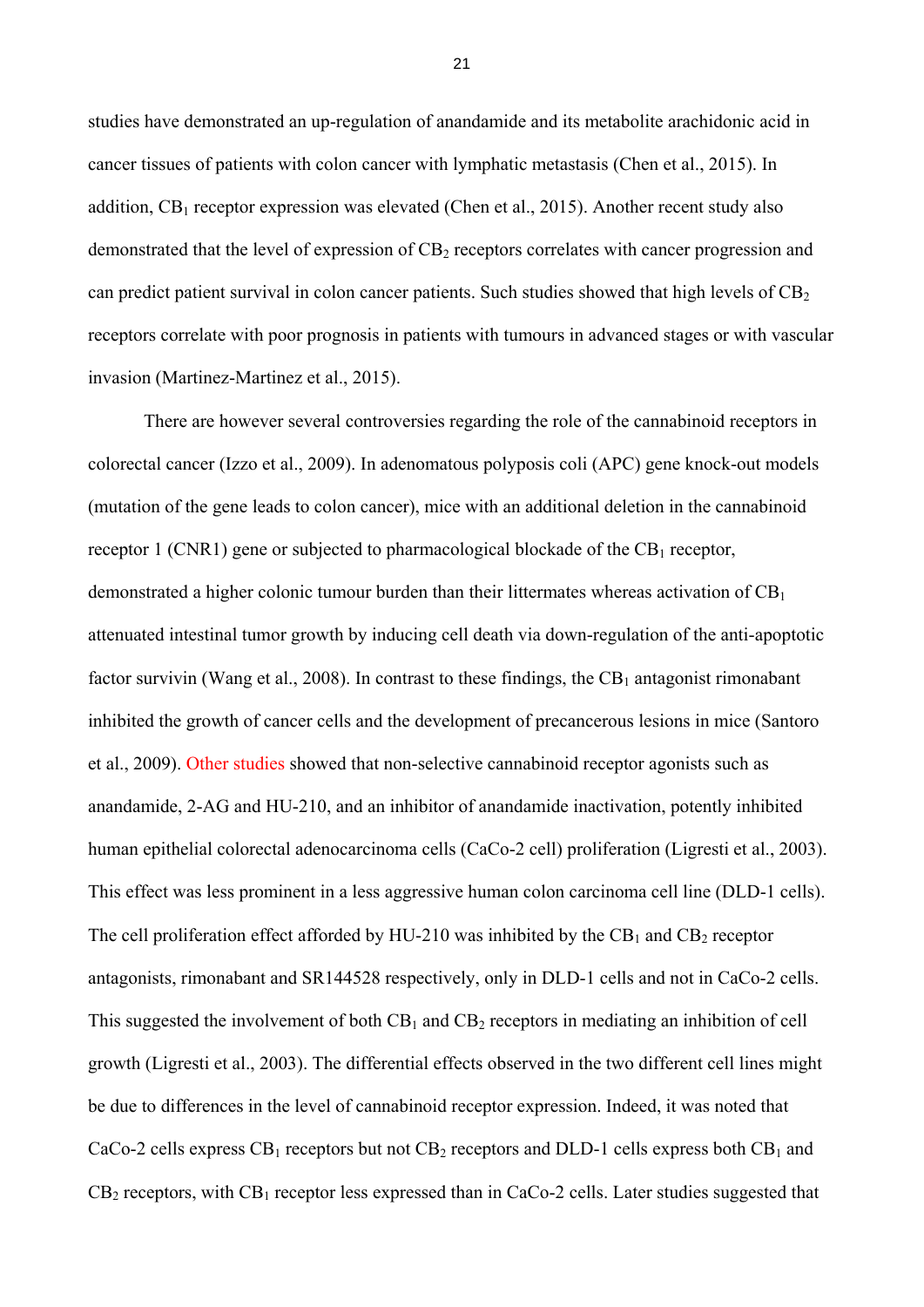cells with high expression of cyclooxygenase-2 (COX-2) might be a target for the inhibitory action of anandamide on cell death in colorectal carcinoma cells (Patsos et al., 2005). Indeed CB<sub>2</sub> receptor expression has been reported in human adenomatous polyps and carcinomas and in human colonic epithelial cell lines (Greenhough et al., 2007; Ihenetu et al*.*, 2003; Ligresti et al., 2003; Wright et al., 2005). Interestingly the normal epithelial cells do not express  $CB_2$  receptors (Wright et al., 2005). This suggests that the  $CB<sub>2</sub>$  receptors are inducible in inflamed tissues or tumour cells. This suggestion is in line with other studies which reported an increase in the level of  $CB<sub>2</sub>$  receptor expression associated with increased differentiation, proliferation, disease and malignancy (Fernandez-Ruiz et al., 2007; Mallat et al., 2008). Ceramide synthesis following an increase in the level of tumour necrosis factor (TNF)-α and activation of epidermal growth factor receptor have been identified as the possible molecular mechanism following the activation of  $CB_2$  receptors in colon cancer (Cianchi et al., 2008; Hart et al., 2004). Thus since activation of  $CB_2$  receptors seem to be beneficial in cancer therapy, further studies are needed to investigate the dual role for  $CB<sub>2</sub>$ receptors in intestinal regeneration and anti-tumour activity. It is also possible that different subtypes of CB<sub>2</sub> receptors mediate different roles, however no evidence has yet been reported.

Cannabinoids have been also reported to exert chemopreventive effects in an experimental model of colon cancer, an effect associated with down-regulation of phospho-Akt and up-regulation of caspase-3 (Aviello et al., 2012). *In vitro* studies by the same group on colorectal carcinoma cells demonstrated that anti-proliferative effects were exerted through multiple mechanisms, including involvement of  $CB_1$  receptors, TRPV1 and PPAR- $\gamma$  (Aviello et al., 2012). Moreover, studies by Notarnicola and collaborators firstly described the up-regulation of  $CB_1$  expression by 17β-estradiol as a further mechanism by which estrogens control colon cancer cell proliferation (Notarnicola et al., 2008). Proto and colleagues confirmed these findings and reported an interaction between the endocannabinoid system and steroid hormones in the growth of colon cancer cells. Such studies revealed that both anandamide and 17β-estradiol inhibited proliferation of human colorectal cancer cell lines, SW620 and DLD-1 via interaction with  $CB_1$  receptors. Both agonists increased the  $CB_1$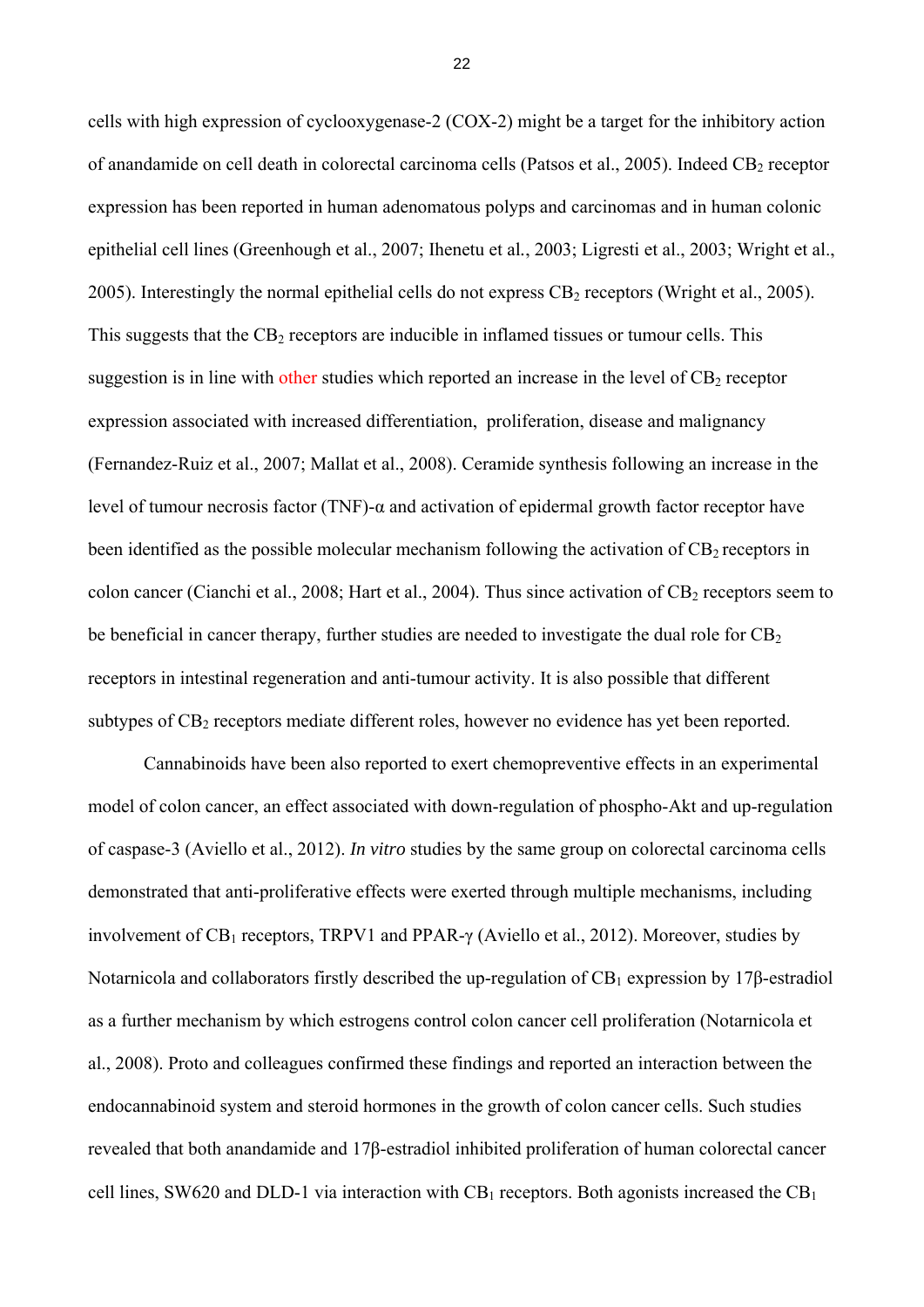receptor expression in both cell lines by acting at the same CNR1 gene. Interestingly the upregulation of CB<sub>1</sub> receptors induced by anandamide analogue was through PPAR-γ and RXRα, (Proto et al., 2012). The data suggested that  $CB_1$  receptor is a target for 17 $\beta$ -estradiol and that the endocannabinoid system could present a tool to improve treatment in patients with colorectal cancer.

### **7. Cannabinoids and reproductive system cancer**

During the last decade, increasing evidence has pointed towards the relevance of endocannabinoids in both female and male fertility. This association has been supported by the tightly modulated expression of cannabinoid receptor found in gonadal tissues. Along the male reproductive tract, CB receptors have been detected in the testis, Sertoli cells, prostate and vas deferens (Gye et al*.*, 2005; Maccarrone et al., 2003; Pertwee et al., 2002; Rossato et al., 2005). CB receptors have also been found in various parts of the mammalian female reproductive system. In the mouse reproductive tract, CB receptors were expressed in the uterus, oviduct and also in preimplantation embryos (Das et al., 1995; Paria et al*.*, 2001; Wang et al., 2004). Moreover, this localization has also been described in the human uterus (Dennedy et al., 2004; Iuvone et al., 2008) and placenta during pregnancy (Habayeb et al., 2008; Helliwell et al*.*, 2004; Park et al., 2003).

 The influence of cannabinoids on the proliferation of human cervical adenocarcinoma cells and on macromolecular biosynthetic events associated with the proliferative process were reported in the late 1970s when cannabinoids induced growth inhibition of HeLa cells, human cervical cancer cell lines (Blevins et al., 1980; Mon et al., 1978). More recently, an up-regulation of both cannabinoid receptors in human ovarian cancer cells OVCAR-3 and SKOV-3 compared to normal Chinese hamster ovarian (CHO) cells was found. These findings led to the suggestion that these are targets for new therapies for ovarian cancer (Afaq et al., 2006). Recently studies also showed that  $CB<sub>1</sub>$ receptor levels are also increased and correlate with disease severity in human epithelial ovarian tumours and this has been proposed to be an important factor of bad prognosis following surgery in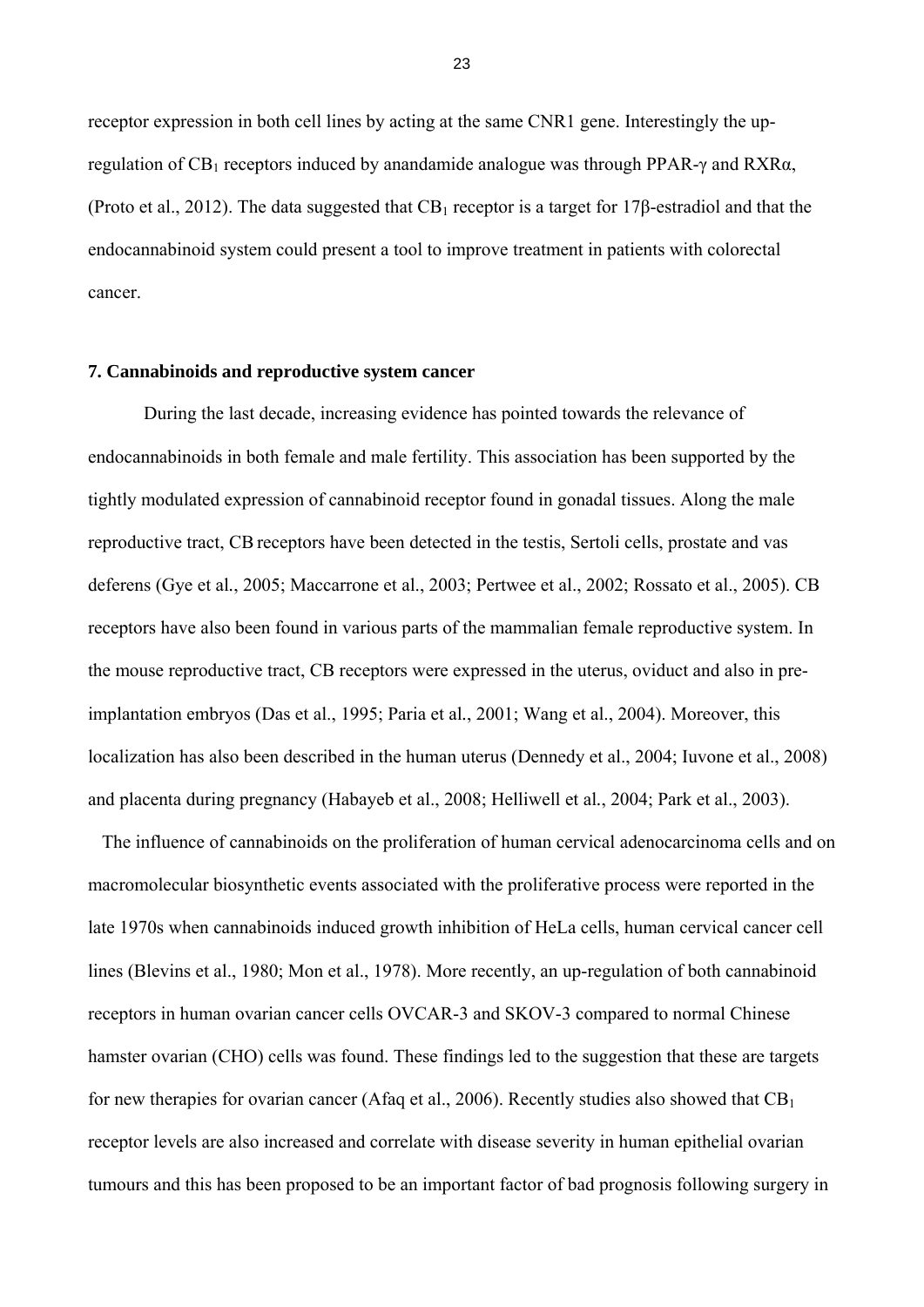stage IV colorectal cancer (Messalli et al., 2014; Jung et al., 2013). WIN-55,212-2 was shown to exert, via CBR dependent manner, a decrease in cell viability, G1 arrest in cell cycle progression, induction of apoptosis and down-regulation of the expression of PCNA and VEGF (Afaq et al., 2006). An abnormal expression of  $CB_2$  receptor has also been reported in biopsies of women affected by endometrial carcinoma. Interestingly, the up-regulation was only found in transformed malignant cells and the staining of  $CB<sub>2</sub>$  was completely absent in the normal endometrial tissue from the same biopsy (Guida et al., 2010). These findings, together with previous evidence that the endocannabinoid system controls cell survival/death decisions (Guzman et al*.*, 2002) by inhibiting or stimulating cell growth, suggest that  $CB_2$  receptors might play an important role in the growth of endometrial carcinoma. The study revealed that the complete endogenous machinery for  $CB<sub>2</sub>$ activation was altered in endometrial adenocarcinoma, because the levels of 2-AG, the most efficacious endogenous  $CB_2$  agonist, were elevated, possibly as a result of the decrease in the expression of monoglycerol lipase (MAGL) an important enzyme necessary for 2-AG breakdown. On the other hand,  $CB_1$  receptors and AEA, a more selective endogenous agonist for  $CB_1$ , as well as FAAH, the most important AEA-metabolizing enzyme, although expressed in healthy endometrial tissues, remained unchanged after cell transformation (Guida et al., 2010).

Additional proteins other than cannabinoid receptors have been considered as possible targets in reproductive cancers. Multidrug resistance-related protein 1 (MRP1) or ATP-binding cassette (ABC) transporter, ABCC1, is a membrane-bound, ubiquitously expressed energydependent efflux transporter. In terms of physiological function, it is involved in transporting a range of glutathione, glucuronide, sulfate conjugates and cancer drugs, including folate based antimetabolites, anthracyclines, plant-derived vinca alkaloids and anti-androgens (Cole et al*.*, 1994; Flens et al*.*, 1996; Hooijberg et al., 1999; Keppler et al., 1997). Whilst the transportation of metabolites by ABCC1 leads to attenuation of the toxicity of such metabolites might be beneficial, efflux of cancer drugs would however reduce intracellular concentrations in tumour cells and hence induce drug resistance (Karászi et al., 2001; Norris et al*.*, 1996; Wijnholds et al*.*, 2000; Wijnholds et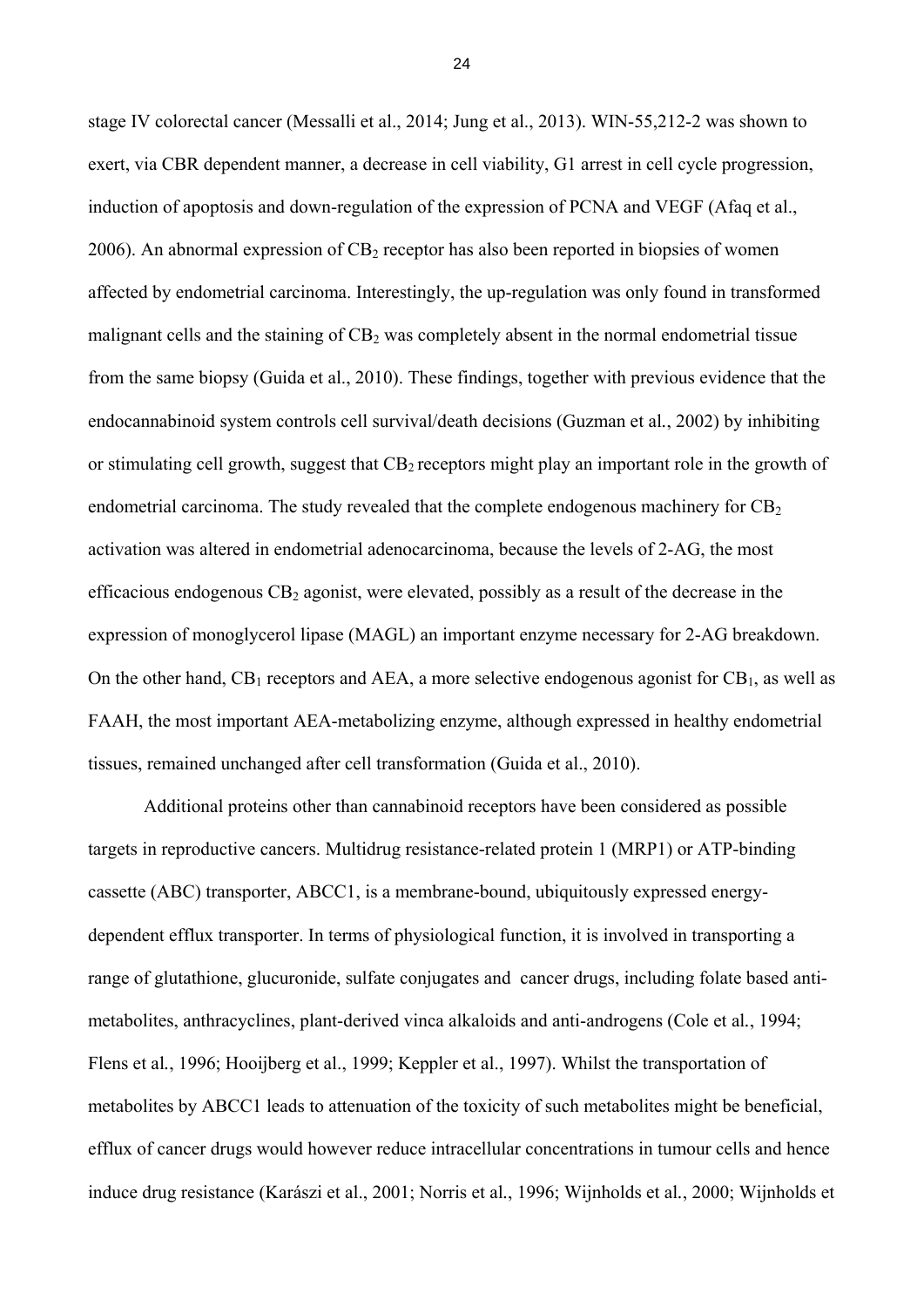al*.*, 1998). It has been shown that phytocannabinoids are modulators of the ABC transporters, ABCG2 and P-glycoprotein (Holland et al., 2007; Zhu et al., 2000). It was also shown in the human ovarian carcinoma cell line that cannabinoids such as cannabinol, cannabidiol and  $\Delta^9$ -THC increased the intracellular accumulation of two ABCC1 substrates, Fluo3 and the cancer drug, vincristine, in 2008/*MRP1* cells (the human *ABCC1* transduced subline) (Holland et al., 2008). In such experiments cannabidiol was shown to be the most potent and  $\Delta^9$ -THC to be the least potent cannabinoid. The rank order of potency for ABCC1 inhibition was independent of the substrate assayed (Holland et al., 2008). Further pre-clinical studies are required to establish if inhibition of ABC transporters by cannabinoids can alter the disposition and efficacy of therapeutic drugs that are substrates for these transporters.

With regard to the male reproductive system and its physiology, the antagonizing effect of cannabinoids can be dated back to 1974 where experimental models in male rats showed depression of spermatogenesis (Dixit et al., 1974) and decrease in circulating testosterone levels (Kolodny et al., 1974). Endocannabinoids, through interaction with  $CB<sub>1</sub>$  receptors and synthetic endocannabinoid-vanilloid hybrids via stimulation of TRPV1 channels have been shown to inhibit nerve growth factor (NGF)-induced proliferation of human prostate PC-3 cells (Melck et al., 2000). However, THC was suggested to induce apoptosis of these cells via a receptor-independent mechanism (Ruiz et al., 1999), but also increase the production of the pro-proliferative factor, NGF (Velasco et al., 2001). Later studies showed an increased expression of both  $CB_1$  and  $CB_2$  receptors in cultured prostate cancer cells when compared with normal prostate cells. Moreover, treatment of prostate cancer cells with WIN-55,212-2 resulted in a dose and time dependent decrease in cell viability, increased apoptosis along with decrease in androgen receptor protein expression, PSA expression, and secreted PSA, suggesting that cannabinoids should be considered as agents for the management of prostate cancer (Ruiz-Llorente et al., 2003; Sanchez et al*.*, 2003; Sarfaraz et al., 2005). It was also found that a high level of  $CB_1$  receptor immunoreactivity  $(CB_1IR)$  in prostate cancer tissues is associated with the severity and outcome of the disease (Chung et al., 2009).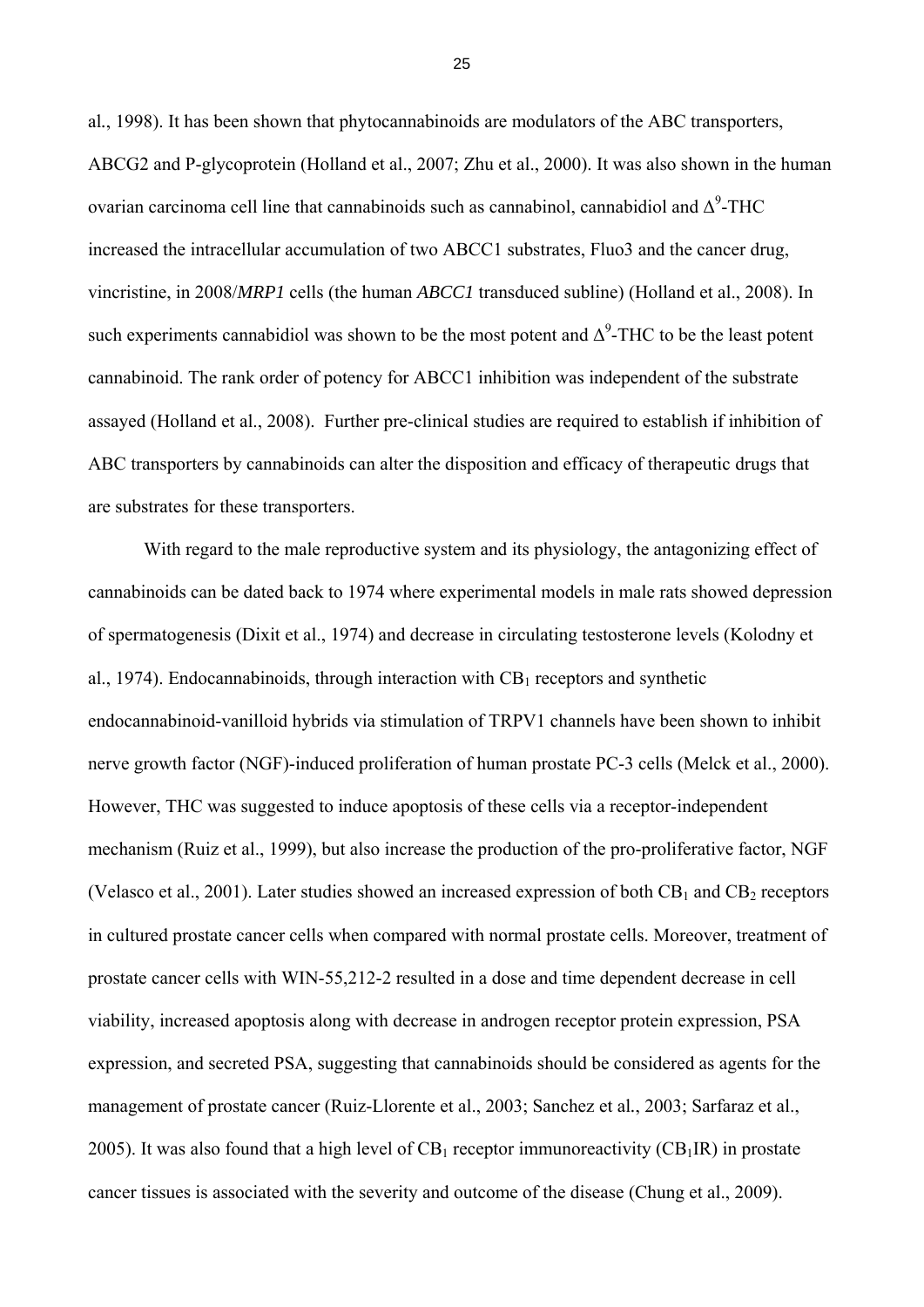It was then suggested that the effect of cannabinoids on prostate cancer cells depends on the concentration of cannabinoids used and the incubation time. Cannabinoids used at concentrations lower than micromolar induced androgen receptor expression whilst at higher concentrations induced apoptosis or cell-cycle arrest (Mimeault et al., 2003; Sanchez et al., 2003; Sarfaraz et al., 2006). It was also shown that  $CB_1$  receptor antagonists prevented/blocked the anti-tumour activity of agonists whilst a longer incubation time failed to reveal any antagonist effect (Mimeault et al., 2003; Sarfaraz et al., 2005).

Other studies have also indicated an important role for  $CB_2$  but not  $CB_1$  receptors in the antiproliferative effect of cannabinoids (Olea-Herrero et al., 2009). Such studies have shown that in PC-3 cells pre-treated with rimonabant failed to reduce the effect of methanandamide on cell cycle and apoptosis. However, pre-treatment with the  $CB_2$  receptor antagonist, SR 144528 attenuated the number of apoptotic cells and the number of sub-G1 cells induced by methanandamide and apoptosis afforded by the  $CB_2$  receptor agonist, JWH-015. Furthermore, when  $CB_2$  receptor expression was significantly reduced by siRNA, apoptosis afforded by JWH-015 was completely antagonised thus further indicating an involvement of CB<sub>2</sub> receptors in apoptosis (Olea-Herrero et al., 2009).

Recent studies have focused on the role of non-selective, calcium permeable cation channels of the transient receptor potential (TRP) channels in prostate cancer initiation and progression. Capsaicin, a natural ligand for TRPV1, has been reported to elicit both pro-proliferative and proapoptotic effects on prostate cancer cell lines (Czifra et al., 2009; Malagarie-Cazenave et al., 2009; Malagarie-Cazenave et al., 2011; Sánchez et al., 2006; Sanchez et al., 2005; Ziglioli et al., 2009). Moreover, it has been suggested that TRP channels of melastatin-type 8 (TRPM8) are overexpressed in androgen-dependent prostate cancer cell lines in a manner dependent on androgen receptor (AR) activation (Bidaux et al., 2007; Bidaux et al., 2005; Henshall et al., 2003; Tsavaler et al., 2001; Zhang et al., 2004). Several studies have shown that cannabinoids antagonize TRPM8 channels and activate and subsequently desensitize TRPV2 and TRPV1 channels (De Petrocellis et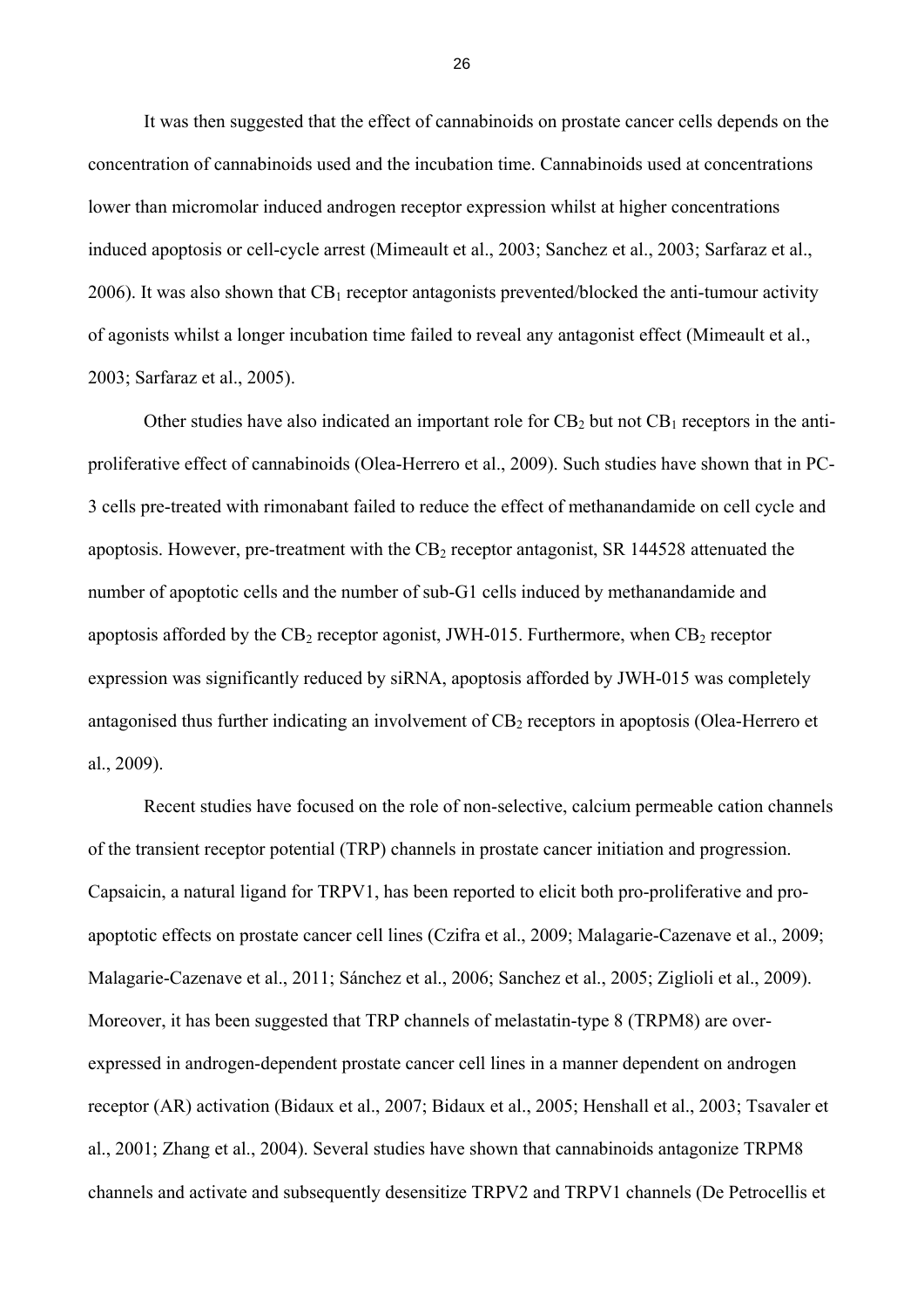al., 2011; De Petrocellis et al., 2008; Qin et al., 2008). Further recent studies showed an inhibition of cell viability and induction of apoptosis by cannabinoids when tested in serum protein-deprived medium suggesting an intracellular target for the cannabionids (De Petrocellis et al., 2013). However, the molecular mechanism of action was demonstrated to be due not uniquely to a direct TRPM8 antagonism, but rather to AR down regulation, which in turn can lead to TRPM8 downregulation. As it has been suggested that oestrogens are involved in the survival of prostate cells, the authors also examined the involvement of those receptors and they found that GPR30, rather than oestrogen metabolic enzymes or ERα or ERβ, may be one of the intracellular targets through which cannabinoids stimulate the ER branch of the intrinsic pro-apoptotic pathway  $\Delta^9$ -THC (De Petrocellis et al., 2013).

In addition, the expression of a potential cannabinoid receptor, GPR55 has been also shown at the mRNA and protein level in both ovarian and prostate cancer cell lines (Pineiro et al., 2011). Although the physiological role of this receptor is not fully understood, it is suggested to have important roles in regulating proliferation and growth (Pineiro et al., 2011). This novel receptor is suggested to be associated with lysophosphatidylinositol (LPI) to induce calcium mobilization and activation of Akt and extracellular signal-regulated kinase (ERK)1/2 in ovarian and prostate cell lines. Blockade of this receptor might have novel therapeutic potential in managing ovarian and prostate cancer. All these findings indicate that cannabinoids can retard proliferation and cause apoptosis of PCC via a combination of cellular and molecular mechanisms (cannabinoid receptormediated and/or independent). These studies are encouraging and they support the development of clinical studies on these molecules as a therapy for human prostate carcinoma, either as single agent or in combination with existing compounds.

## **8. Conclusion and Future Direction**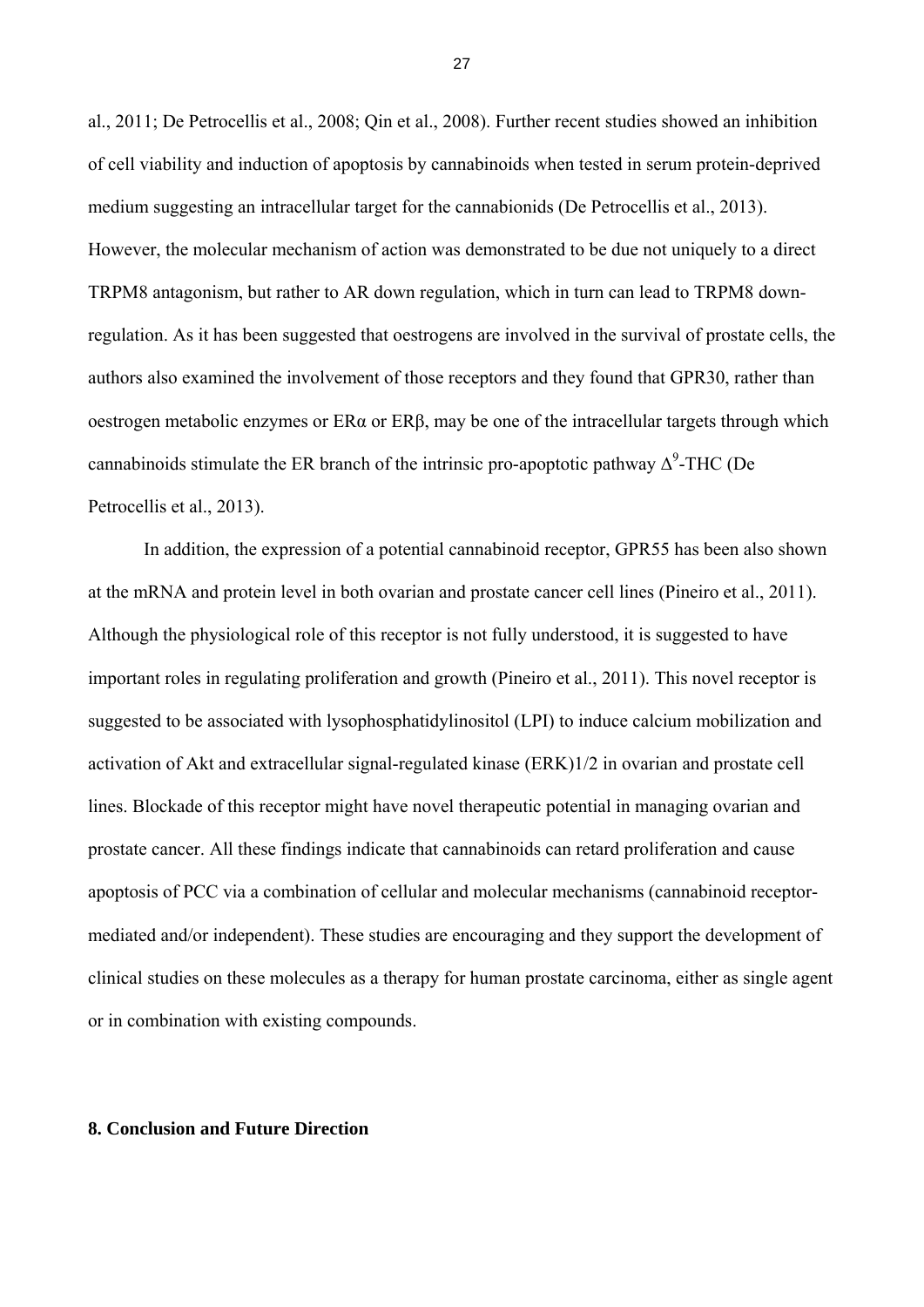The substantial knowledge of palliative and anti-tumour actions of cannabinoids gained by the scientific community in the last few years has raised the profile of these molecules and many are promising candidates for cancer treatment. However, the use of cannabinoids in medicine is limited by their psychoactive effects, thus cannabinoid-based therapies that are devoid of unwanted side effects or with a safe profile/pharmacological window are required. A further aspect which complicates the practise of cannabinoid-based therapies is the lack of detailed understanding of their mechanisms of action. There is plenty of evidence in literature, mostly of them reported in this review, about the ability of cannabinoids to induce different pathways of cell death depending on the neoplastic cell type under investigation. On the other hand, the effect of these compounds on several distinct hallmarks of cancer rather than on one single process is potentially desirable. Even though the resolution of the conflicting evidence around cannabinoid action still remains a high research priority, some key points need to be emphasized. Despite a small number of reports that state their inefficacy, the vast majority of independent pre-clinical studies report a sustained antitumour activity for cannabinoids. Moreover, an important feature of cannabinoid pharmacology that can have important clinical implications is the lack of toxicity frequently reported on non-tumour cells. Cannabinoid-based medicines have been already proven to be safe in thousands of patients enrolled in clinical trials for cancer patients (Grotenhermen, 2007; Portenoy *et al.*, 2012; Robson, 2011). This highlights a need for the identification of the molecular mechanisms which confer sensitivity to this class of drugs. Another appealing possibility consists of adding to a standard therapy a mixture of molecules able to directly or indirectly target the endocannabinoids system in order to enhance anti-tumour actions of chemotherapy and attenuate unwanted iatrogenic side effects. Indeed it is interesting to note that the administration of THC and CBD enhanced the radiotherapeutic effect in an orthotopic murine glioma model (Scott et al., 2014). It is proposed that CBD could alleviate the THC-induced side effects such as convulsion, dis-coordination, and psychotic episodes, thus it was suggested that the administration of CBD in combination with THC may help to improve the tolerability to cannabinoids (Pertwee, 2009). Finally, only the improvement of basic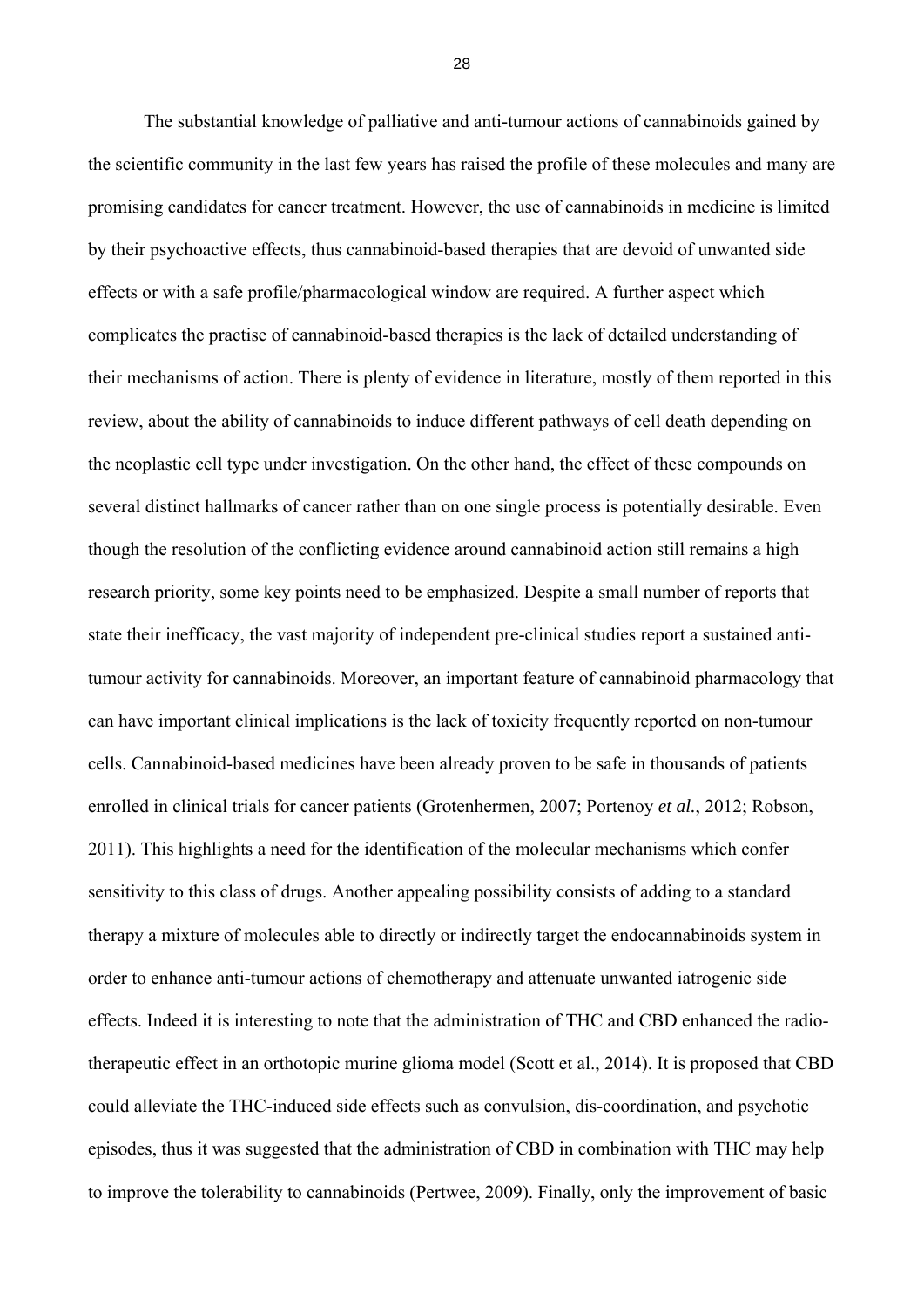research will lead to the identification of the most appropriate patient population for a cannabinoidbased therapy and will facilitate the acceptance of cannabinoid use in the clinic.

## **Conflict of interests/acknowledgement**

FJ and AL disclose that they have received research support funding from GW Pharma.

# **References**

Afaq, F., Sarfaraz, S., Syed, D., Khan, N., Malik. A., Bailey, H., et al. 2006. Cannabinoid receptors as a target for therapy of ovarian cancer. In: AACR Meeting. Washington, DC.

Ameri, A. 1999. The effects of cannabinoids on the brain. Prog. Neurobiol. 58(4), 315-348.

- Andradas, C., Caffarel, M.M., Perez-Gomez, E., Salazar, M., Lorente, M., Velasco, G., et al. 2011. The orphan G protein-coupled receptor GPR55 promotes cancer cell proliferation via ERK. Oncogene 30(2), 245-252.
- Armstrong, J.L., Hill, D.S., McKee, C.S., Hernandez-Tiedra, S., Lorente, M., Lopez-Valero, L. et al. 2015. Exploiting cannabinoid-induced cytotoxic autophagy to drive melanoma cell death. J. Invest. Dermatol. 135 (6),1629–1637.
- Aviello, G., Romano, B., Borrelli, F., Capasso, R., Gallo, L., Piscitelli, F., et al. 2012. Chemopreventive effect of the non-psychotropic phytocannabinoid cannabidiol on experimental colon cancer. J. Mol. Med. (Berl) 90(8), 925-934.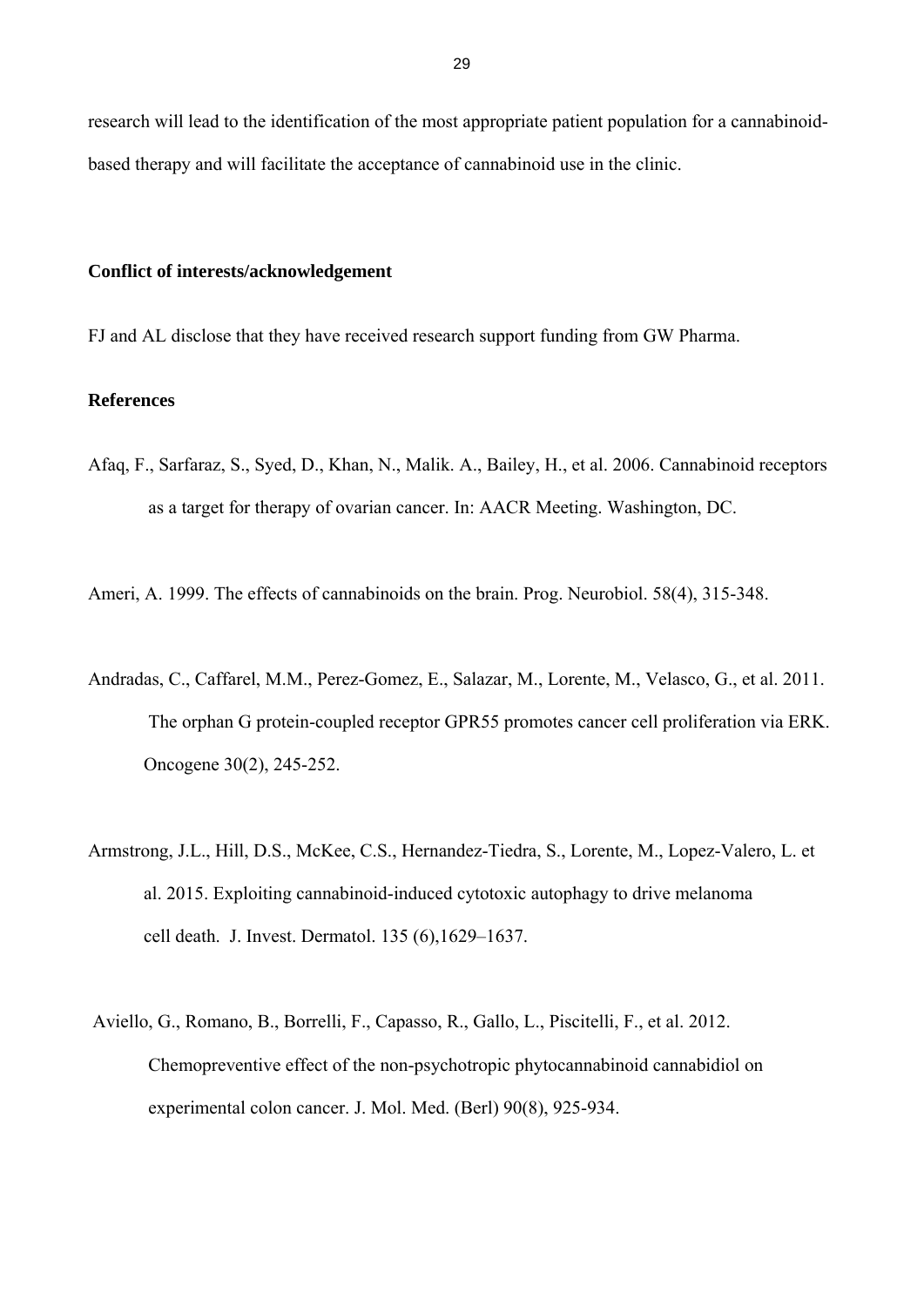- Benito, C., Nunez, E., Pazos, M.R., Tolon, R.M., Romero, J. 2007. The endocannabinoid system and Alzheimer's disease. Mol Neurobiol 36(1), 75-81.
- Benito, C., Nunez, E., Tolon, R.M., Carrier, E.J., Rabano, A., Hillard, C.J., et al. 2003. Cannabinoid CB2 receptors and fatty acid amide hydrolase are selectively overexpressed in neuritic plaque-associated glia in Alzheimer's disease brains. J. Neurosci. 23(35), 11136-11141.
- Benz, A.H., Renne, C., Maronde, E., Koch, M., Grabiec, U., Kallendrusch, S. et al. 2013. Expression and functional relevance of cannabinoid receptor 1 in Hodgkin lymphoma. PLoS One, 8 (12),e81675.
- Bidaux, G., Flourakis, M., Thebault, S., Zholos, A., Beck, B., Gkika, D., et al. 2007. Prostate cell differentiation status determines transient receptor potential melastatin member 8 channel subcellular localization and function. J Clin Invest. 117(6), 1647-1657.
- Bidaux, G., Roudbaraki, M., Merle, C., Crépin, A., Delcourt, P., Slomianny, C., et al. 2005. Evidence for specific TRPM8 expression in human prostate secretory epithelial cells: functional androgen receptor requirement. Endocr. Relat. Cancer 12(2), 367-382.
- Bifulco, M., Malfitano, A.M., Pisanti, S., Laezza, C. 2008. Endocannabinoids in endocrine and related tumours. Endocr. Relat. Cancer 15(2), 391-408.
- Blazquez, C., Carracedo, A., Barrado, L., Real, P.J., Fernandez-Luna, J.L., Velasco, G., et al. 2006. Cannabinoid receptors as novel targets for the treatment of melanoma. FASEB J. 20(14), 2633-2635.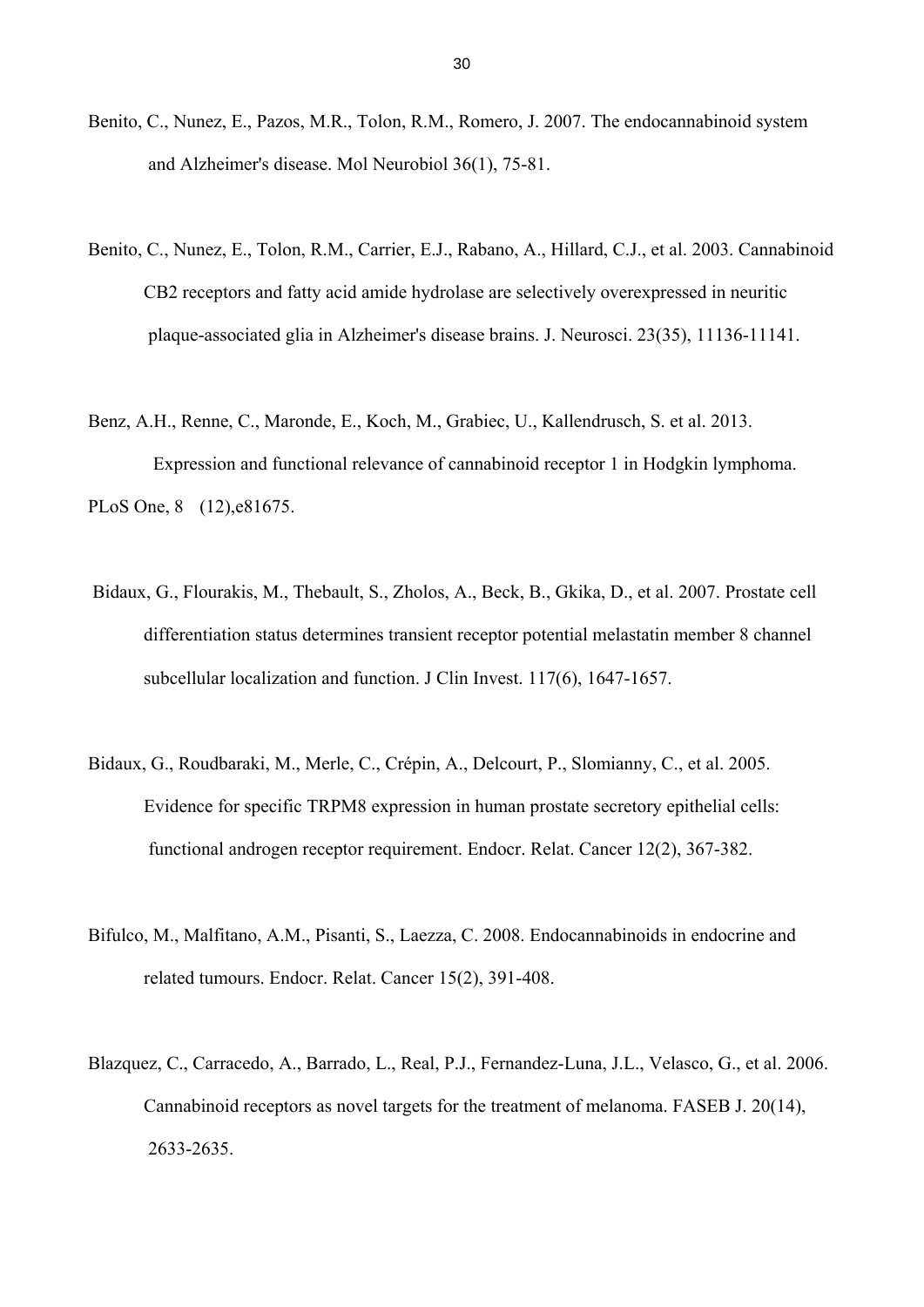- Blazquez, C., Casanova, M.L., Planas, A., Gomez Del Pulgar, T., Villanueva, C., Fernandez- Acenero, M.J., et al. 2003. Inhibition of tumor angiogenesis by cannabinoids. FASEB J. 17(3), 529-531.
- Blevins, R., Smith, D. 1980. Effects of delta-9-tetrahydrocannabinol on cultured HeLa cell growth and development. Growth 44, 133-134.
- Breivogel, C.S., Griffin, G., Di Marzo, V., Martin, B.R. 2001. Evidence for a new G protein coupled cannabinoid receptor in mouse brain. Mol. Pharmacol. 60(1), 155-163.
- Buckley, N.E. 2008. The peripheral cannabinoid receptor knockout mice: an update. Br. J. Pharmacol. 153(2), 309-318.
- Cabral, G.A., Griffin-Thomas, L. 2008. Cannabinoids as therapeutic agents for ablating neuroinflammatory disease. Endocr. Metab. Immune. Disord. Drug Targets 8(3), 159-172.
- Caffarel, M.M., Andradas, C., Mira, E., Perez-Gomez, E., Cerutti, C., Moreno-Bueno, G., et al. 2010. Cannabinoids reduce ErbB2-driven breast cancer progression through Akt inhibition. Mol. Cancer 9, 196.
- Caffarel, M.M., Moreno-Bueno, G., Cerutti, C., Palacios, J., Guzman, M., Mechta-Grigoriou, F., et al. (2008). JunD is involved in the antiproliferative effect of Delta9 tetrahydrocannabinol on human breast cancer cells. Oncogene 27(37), 5033-5044.
- Canoll, P., Goldman, J.E. 2008 The interface between glial progenitors and gliomas. Acta Neuropathol 116(5), 465-477.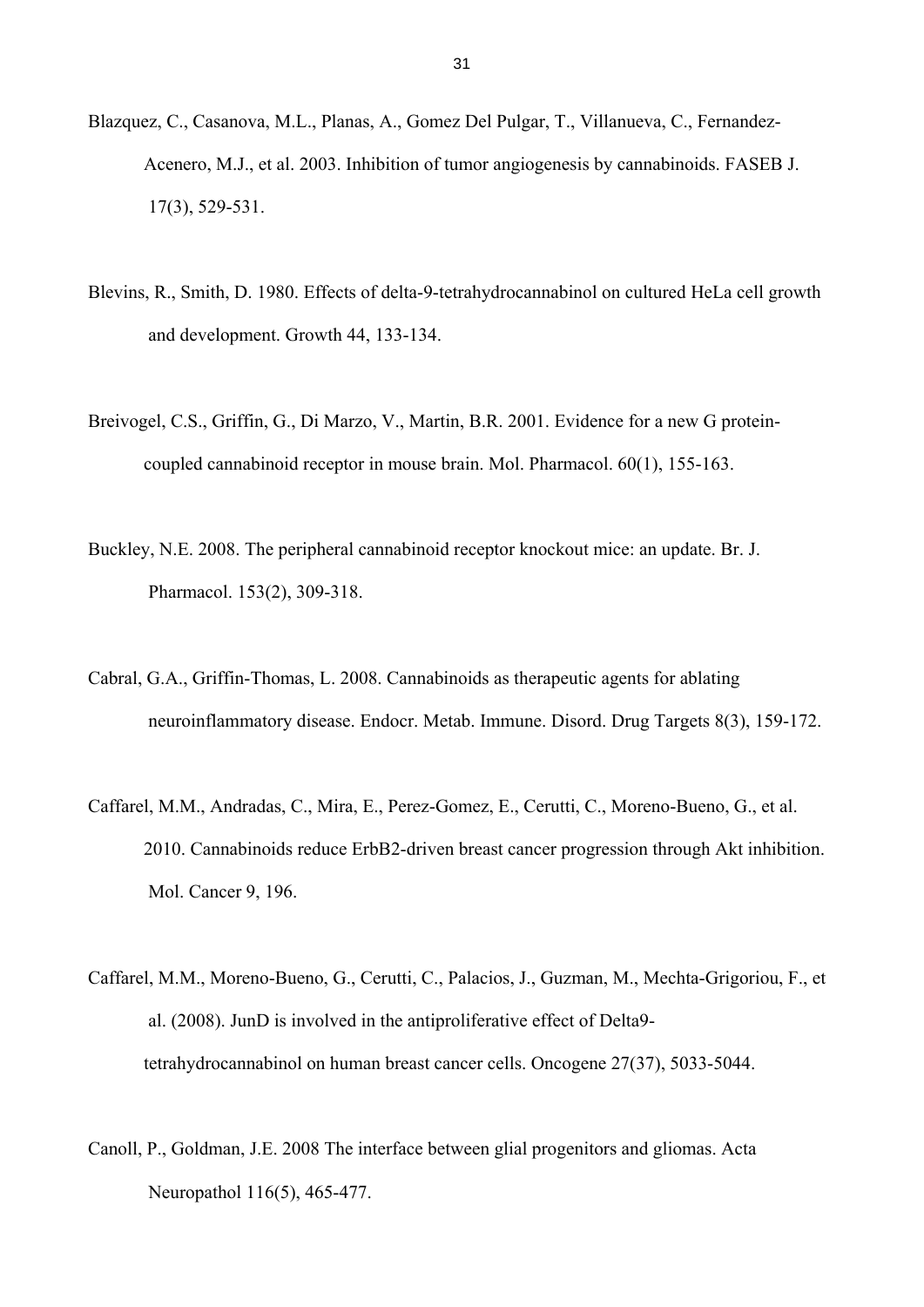- Carracedo, A., Gironella, M., Lorente, M., Garcia, S., Guzman, M., Velasco, G., et al. 2006a. Cannabinoids induce apoptosis of pancreatic tumor cells via endoplasmic reticulum stress related genes. Cancer Res. 66(13), 6748-6755.
- Carracedo, A., Lorente, M., Egia, A., Blazquez, C., Garcia, S., Giroux, V., et al. 2006b. The stress -regulated protein p8 mediates cannabinoid-induced apoptosis of tumor cells. Cancer Cell 9(4), 301-312.
- Casanova, M.L., Blazquez, C., Martinez-Palacio, J., Villanueva, C., Fernandez-Acenero, M.J., Huffman, J.W., et al. 2003. Inhibition of skin tumor growth and angiogenesis in vivo by activation of cannabinoid receptors. J. Clin. Invest. 111(1), 43-50.
- Chakrabarti, A., Onaivi, E.S., Chaudhuri, G. 1995. Cloning and sequencing of a cDNA encoding the mouse brain-type cannabinoid receptor protein. DNA Seq. 5(6), 385-388.
- Chen, L., Li, Y., Li, L., Qiu, Y. 2015. Endocannabinoid and ceramide levels are altered in patients with colorectal cancer. Oncol. Report 34(1), 447-454.
- Chung, S.C., Hammarsten, P., Josefsson. A., Stattin, P., Granfors, T., Egevad, L., et al. 2009. A high cannabinoid CB(1) receptor immunoreactivity is associated with disease severity and outcome in prostate cancer. Eur. J. Cancer 45(1), 174-182.
- Cianchi, F., Papucci, L., Schiavone, N., Lulli, M., Magnelli, L., Vinci, M.C., et al. 2008. Cannabinoid receptor activation induces apoptosis through tumor necrosis factor alpha-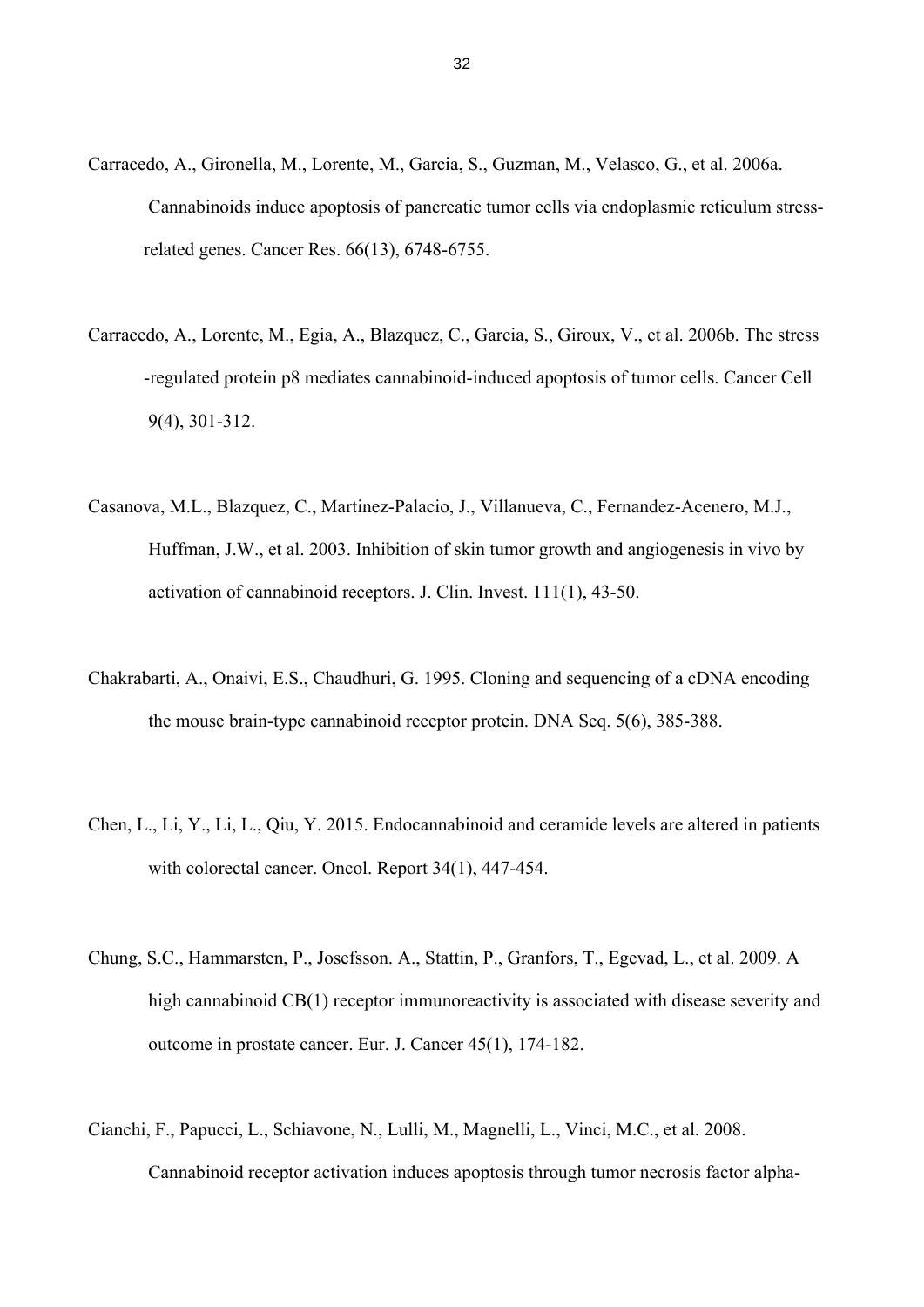mediated ceramide de novo synthesis in colon cancer cells. Clin. Cancer Res. 14(23), 7691- 7700.

- Cole, S., Sparks, K., Fraser, K., Loe, D., Grant, C., Wilson, G., et al. 1994. Pharmacological characterization of multidrug resistant MRP-transfected human tumor cells. Cancer Res. 54, 5902-5910.
- Czifra, G., Varga, A., Nyeste, K., Marincsák, R., Tóth, B., Kovács, I., et al. 2009. Increased expressions of cannabinoid receptor-1 and transient receptor potential vanilloid-1 in human prostate carcinoma. J. Cancer Res. Clin. Oncol. 135(4), 507-514.
- Das, S., Paria, B., Chakraborty, I., Dey, S. 1995. Cannabinoid ligand-receptor signaling in the mouse uterus. Proc. Natl. Acad. Sci. USA. 92(10), 4332-4336.
- De Petrocellis, L., Di Marzo, V. 2010. Non-CB1, non-CB2 receptors for endocannabinoids, plant cannabinoids, and synthetic cannabimimetics: focus on G-protein-coupled receptors and transient receptor potential channels. J. Neuroimmune Pharmacol. 5(1), 103-121.
- De Petrocellis, L., Ligresti, A., Schiano Moriello, A., Allarà, M., Bisogno, T., Petrosino, S., et al. 2011. Effects of cannabinoids and cannabinoid-enriched Cannabis extracts on TRP channels and endocannabinoid metabolic enzymes. Br. J. Pharmacol. 163(7), 1479-1494.
- De Petrocellis, L., Ligresti, A., Schiano Moriello, A., Iappelli, M., Verde, R., Stott, C., et al. 2013. Non-THC cannabinoids inhibit prostate carcinoma growth in vitro and in vivo: pro -apoptotic effects and underlying mechanisms. Br. J. Pharmacol. 168(1), 79-102.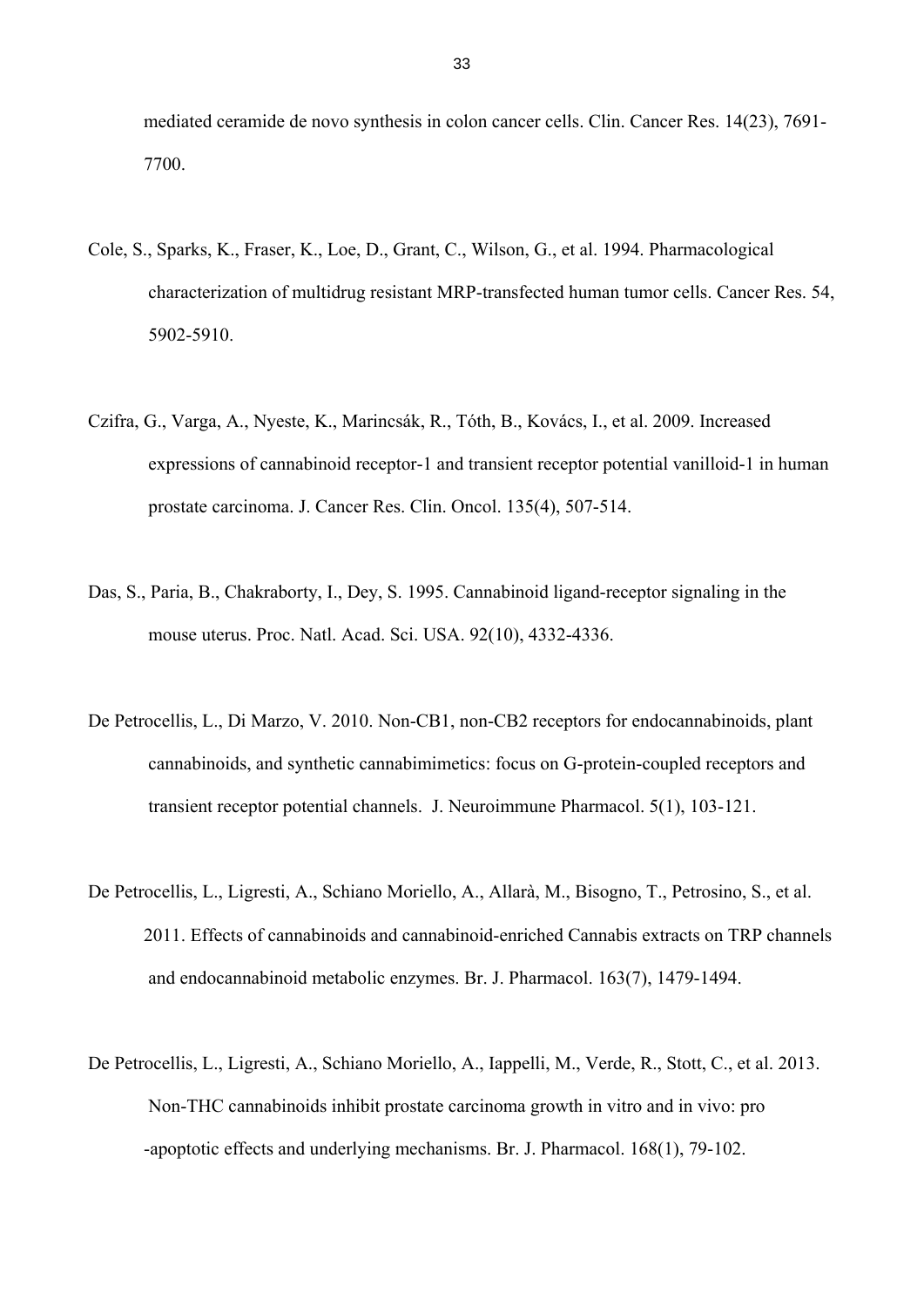- De Petrocellis, L., Melck, D., Palmisano, A., Bisogno, T., Laezza, C., Bifulco, M., et al. 1998. The endogenous cannabinoid anandamide inhibits human breast cancer cell proliferation. Proc. Natl. Acad. Sci. USA 95(14), 8375-8380.
- De Petrocellis, L., Vellani, V., Schiano-Moriello, A., Marini, P., Magherini, P., Orlando, P., et al. 2008. Plant-derived cannabinoids modulate the activity of transient receptor potential channels of ankyrin type-1 and melastatin type-8. J. Pharmacol. Exp. Ther. 325(3), 1007 -1015.
- Demuth, D.G., Molleman, A. 2006. Cannabinoid signalling. Life Sciences 78(6), 549-563.
- Dennedy, M., Friel, A., Houlihan, D., Broderick, V., Smith, T., Morrison, J. 2004. Cannabinoids and the human uterus during pregnancy. Am. J. Obstet. Gynecol. 190(1), 2-9.
- Devane, W.A., Hanus, L., Breuer, A., Pertwee, R.G., Stevenson, L.A., Griffin, G., et al. 1992. Isolation and structure of a brain constituent that binds to the cannabinoid receptor. Science 258(5090), 1946-1949.
- Di Marzo, V., Bisogno, T., De Petrocellis, L. 2001. Anandamide: some like it hot. Trends Pharmacol. Sci. 22(7), 346-349.
- Di Marzo, V., Breivogel, C.S., Tao, Q., Bridgen, D.T., Razdan, R.K., Zimmer, A.M., et al. 2000. Levels, metabolism, and pharmacological activity of anandamide in CB(1) cannabinoid receptor knockout mice: evidence for non-CB(1), non-CB(2) receptor-mediated actions of anandamide in mouse brain. J. Neurochem. 75(6), 2434-2444.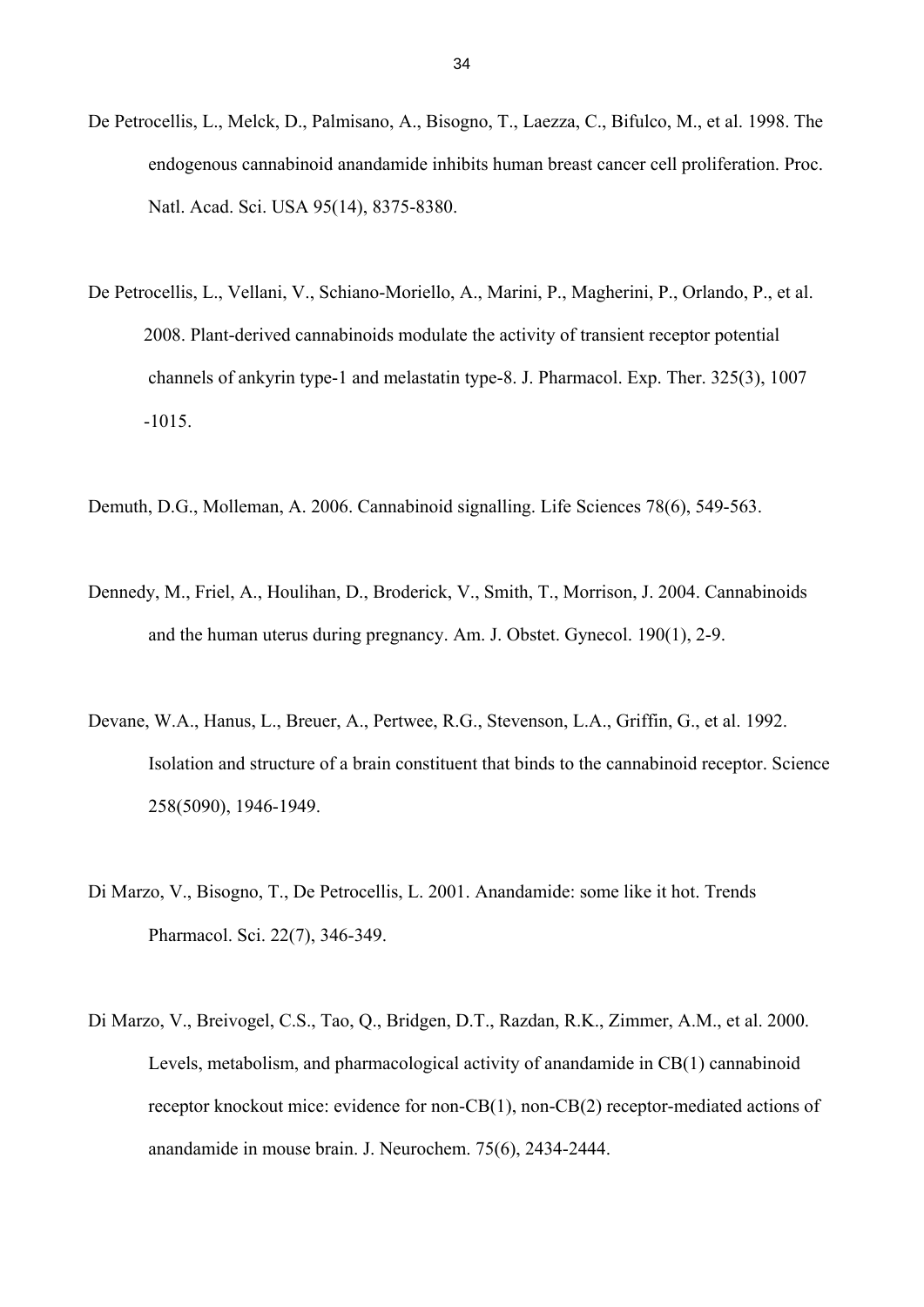- Dixit, V.P., Sharma, V.N., Lohiya, N.K. 1974. The effect of chronically administered cannabis extract on the testicular function of mice. Eur. J. Pharmacol. 26(1), 111-114.
- Ek, S., Hogerkorp, C.M., Dictor, M., Ehinger, M., Borrebaeck, C.A. 2002. Mantle cell lymphomas express a distinct genetic signature affecting lymphocyte trafficking and growth regulation as compared with subpopulations of normal human B cells. Cancer Res. 62 (15), 4398–4405.
- Elbaz, M., Nasser, M.W., Ravi, J., Wani, N.A., Ahirwar, D.K., Zhao, H., Oghumu, S., Satoskar,
- A.R., Shilo, K., Carson, W.E., Ganju, R.K. 2015. Modulation of the tumor microenvironment and inhibition of EGF/EGFR pathway: novel anti-tumor mechanisms of Cannabidiol in breast cancer. Mol. Oncol. 9(4), 906-19.
- Ellert-Miklaszewska, A., Grajkowska, W., Gabrusiewicz, K., Kaminska, B., Konarska, L. 2007. Distinctive pattern of cannabinoid receptor type II (CB2) expression in adult and pediatric brain tumors. Brain Res. 1137(1), 161-169.
- Ellert-Miklaszewska, A., Kaminska, B., Konarska, L. 2005. Cannabinoids down-regulate PI3K/Akt and Erk signalling pathways and activate proapoptotic function of Bad protein. Cell Signal 17(1), 25-37.
- Farsandaj, N., Ghahremani, M.H., Ostad, S.N. 2012. Role of cannabinoid and vanilloid receptors in invasion of human breast carcinoma cells. J. Environ. Pathol. Toxicol. Oncol. 31(4), 377 -387.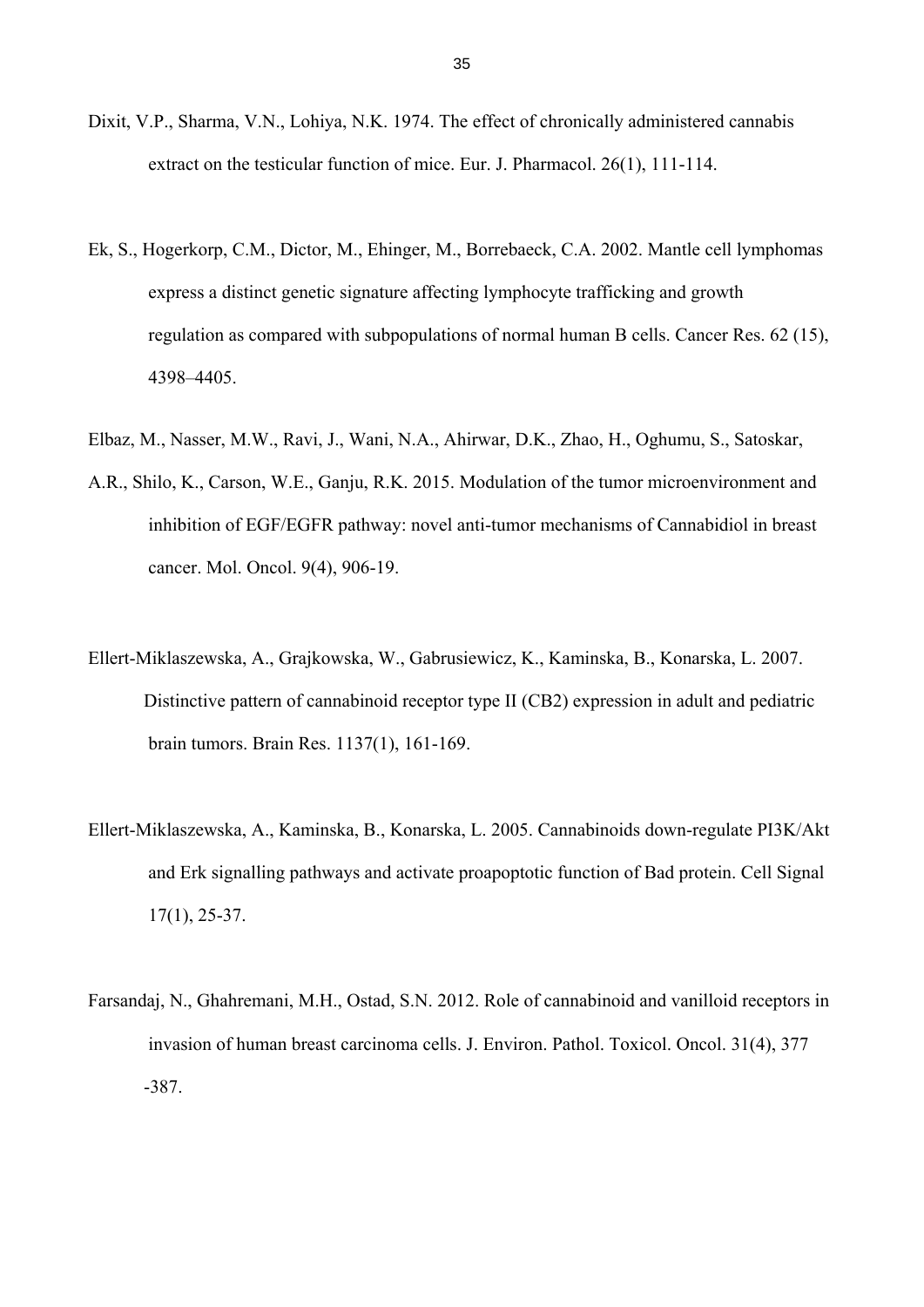- Fernandez-Ruiz, J., Romero, J., Velasco, G., Tolon, R.M., Ramos, J.A., Guzman, M. 2007. Cannabinoid CB2 receptor: a new target for controlling neural cell survival? Trends Pharmacol. Sci. 28(1), 39-45.
- Flens, M., Zaman, G., Van der Valk, P., Izquierdo, M., Schroeijers, A., Scheffer, G., et al. 1996. Tissue distribution of the multidrug resistance protein. Am. J. Pathol. 148(4), 1237-1247.
- Galve-Roperh, I., Sanchez, C., Cortes, M., Del Pulgar, T., Izquierdo, M., Guzman, M. 2000. Anti tumoural action of cannabinoids: involvement of sustained ceramide accumulation and extracellular signal-regulated kinase activation. . Nature Medicine 6, 313–319.
- Gaoni, Y., Mechoulam, R. 1964a. Hashish II. The structure and synthesis of cannabigerol, a new hashish constituent. Proc. Chem. Soc. (London) 82.
- Gaoni, Y., Mechoulam, R. 1964b. Isolation, structure, and partial synthesis of an active constituent of hashish. J. Am. Chem. Soc. 86, 1646-1647.
- Gaoni, Y., Mechoulam, R. 1964c. Hashish II. The structure and synthesis of cannabigerol, a new hashish constituent. . Proc. Chem. Soc. (London) 82.
- Gaoni, Y., Mechoulam, R. 1966. Cannabichromene, a new active principle in hashish. Chem. Commun. 1, 20–21.
- Gardner, B., Zhu, L.X., Sharma, S., Tashkin, D.P., Dubinett, S.M. 2003. Methanandamide increases COX-2 expression and tumor growth in murine lung cancer. FASEB J. 17(14), 2157-2159.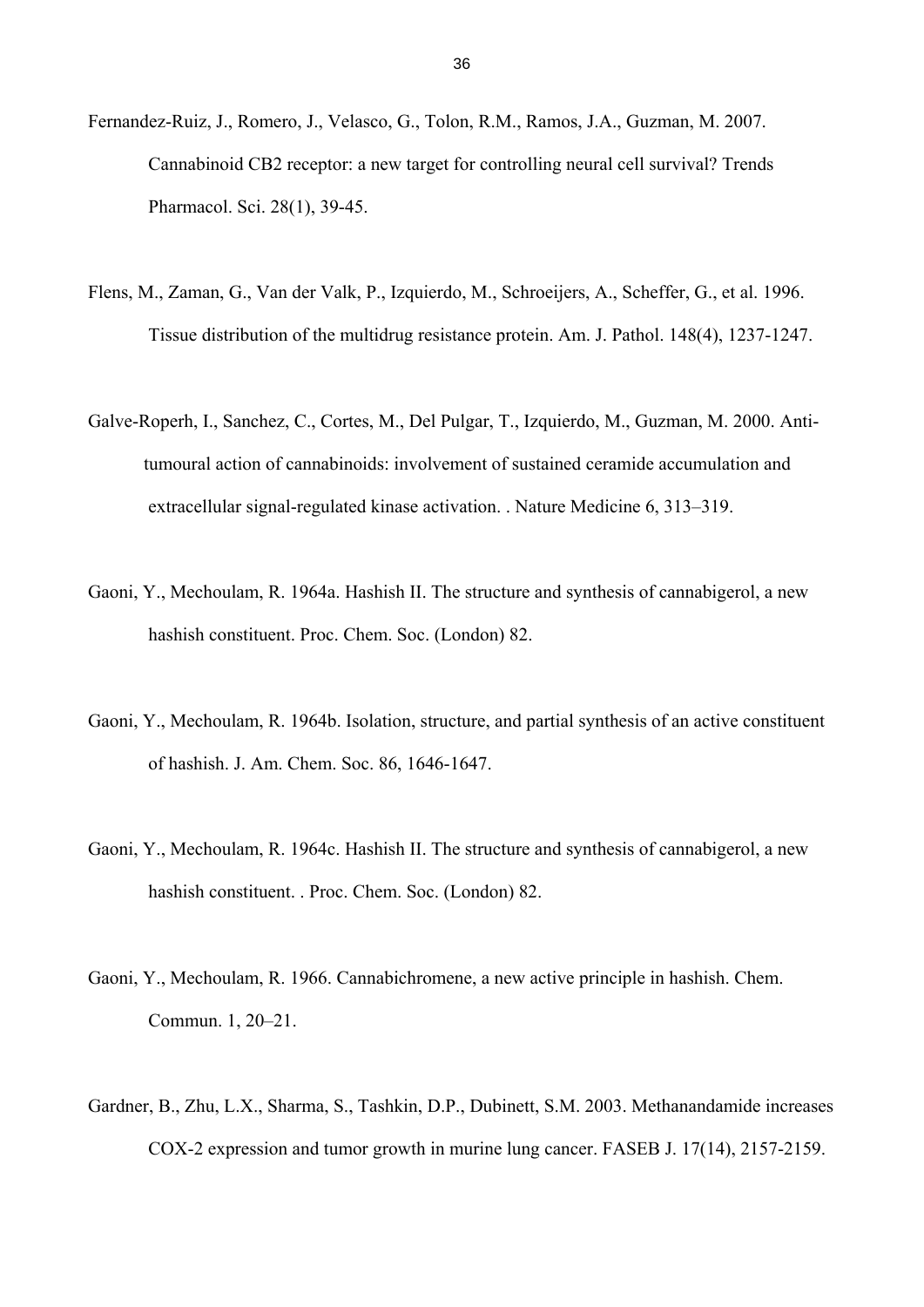- Glass, M., Faull, R.L., Dragunow, M. 1993. Loss of cannabinoid receptors in the substantia nigra in Huntington's disease. Neuroscience 56(3), 523-527.
- Glass, M., Northup, J.K. 1999. Agonist selective regulation of g proteins by cannabinoid CB1 and CB2 receptors. Molecular Pharmacology 56(6), 1362-1369.
- Gomez Del Pulgar, T., De Ceballos, M.L., Guzman, M., Velasco, G. 2002. Cannabinoids protect astrocytes from ceramide-induced apoptosis through the phosphatidylinositol 3 -kinase/protein kinase B pathway. J. Biol. Chem. 277(39), 36527-36533.
- Greenhough, A., Patsos, H.A., Williams, A.C., Paraskeva, C. 2007. The cannabinoid delta(9) tetrahydrocannabinol inhibits RAS-MAPK and PI3K-AKT survival signalling and induces BAD-mediated apoptosis in colorectal cancer cells. Int. J. Cancer 121(10), 2172-2180.
- Grimaldi, C., Pisanti, S., Laezza, C., Malfitano, A.M., Santoro, A., Vitale, M., et al. 2006. Anandamide inhibits adhesion and migration of breast cancer cells. Exp. Cell Res. 312(4), 363-373.
- Grotenhermen, F. 2007. The toxicology of cannabis and cannabis prohibition. Chem. Biodivers. 4(8), 1744-1769.
- Guida, M., Ligresti, A., De Filippis, D., D'Amico, A., Petrosino, S., Cipriano, M., et al. 2010. The levels of the endocannabinoid receptor CB2 and its ligand 2-arachidonoylglycerol are elevated in endometrial carcinoma. Endocrinology 151 (3), 921-928.

Guzman, M. 2003. Cannabinoids: potential anticancer agents. Nat. Rev. Cancer 3(10), 745-755.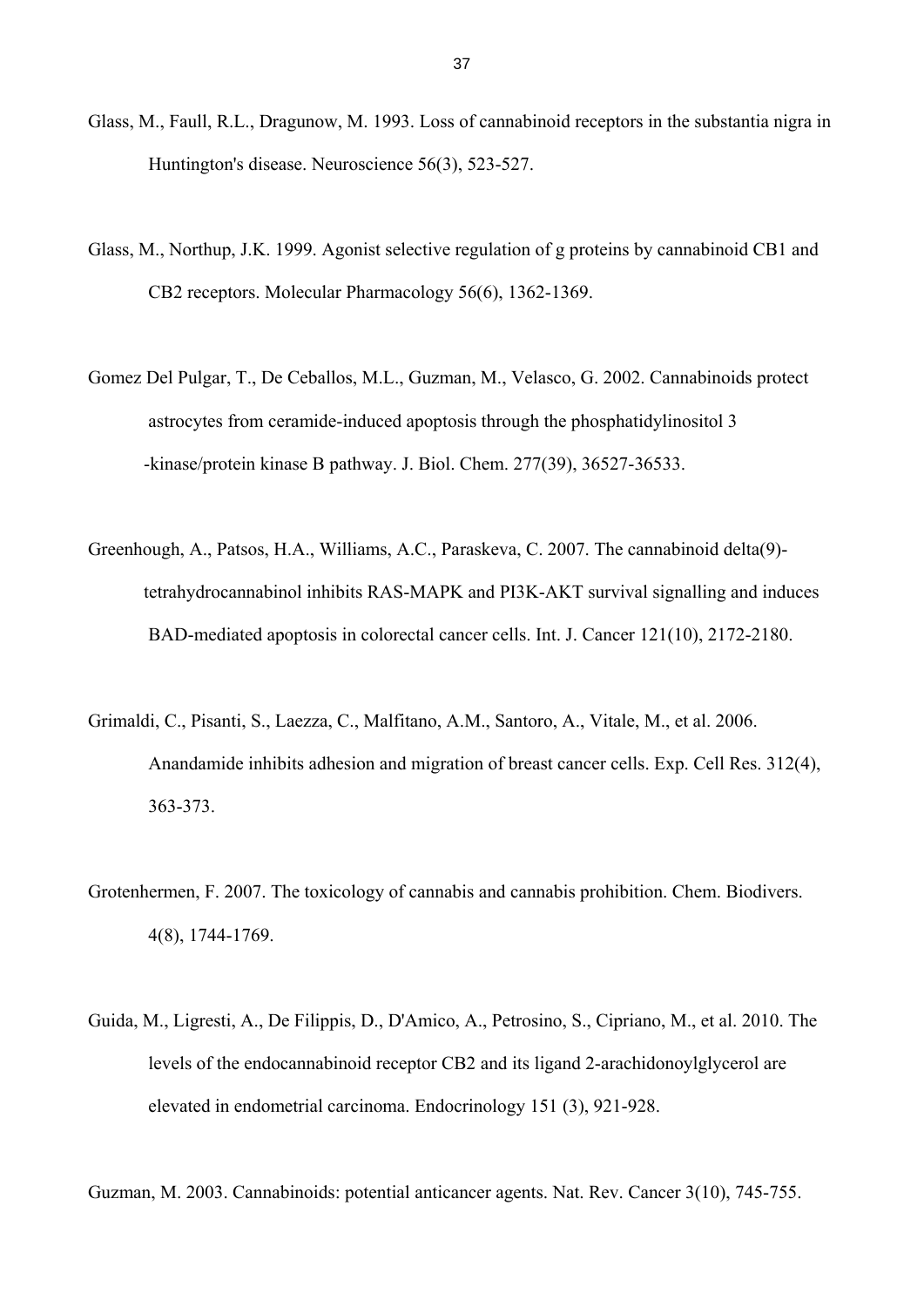- Guzman, M., Duarte, M.J., Blazquez, C., Ravina, J., Rosa, M.C., Galve-Roperh, I., et al. 2006. A pilot clinical study of Delta9-tetrahydrocannabinol in patients with recurrent glioblastoma multiforme. Br. J. Cancer 95(2), 197-203.
- Guzman, M., Galve-Roperh, I., Sanchez, C. 2001. Ceramide: a new second messenger of cannabinoid action. Trends Pharmacol. Sci. 22(1), 19-22.
- Guzman, M., Sanchez, C., Galve-Roperh, I. 2002. Cannabinoids and cell fate. Pharmacol. Ther. 95(2), 175-184.
- Gye, M.C., Kang, H.H., Kang, H.J. 2005. Expression of cannabinoid receptor 1 in mouse testes. Arch. Androl. 51(3), 247-255.
- Habayeb, O., Taylor, A., Bell, S., Taylor, D., Konje, J. 2008. Expression of the endocannabinoid system in human first trimester placenta and its role in trophoblast proliferation. Endocrinology 149(10), 5052-5060.
- Hart, S., Fischer, O.M., Ullrich, A. 2004. Cannabinoids induce cancer cell proliferation via tumor necrosis factor alpha-converting enzyme (TACE/ADAM17)-mediated transactivation of the epidermal growth factor receptor. Cancer Res. 64(6), 1943-1950.
- Haustein, M., Ramer, R., Linnebacher, M., Manda, K., Hinz, B. 2014. Cannabinoids increase lung cancer cell lysis by lymphokine-activated killer cells via upregulation of ICAM-1. Biochem. Pharmacol. 15,92(2),312-25.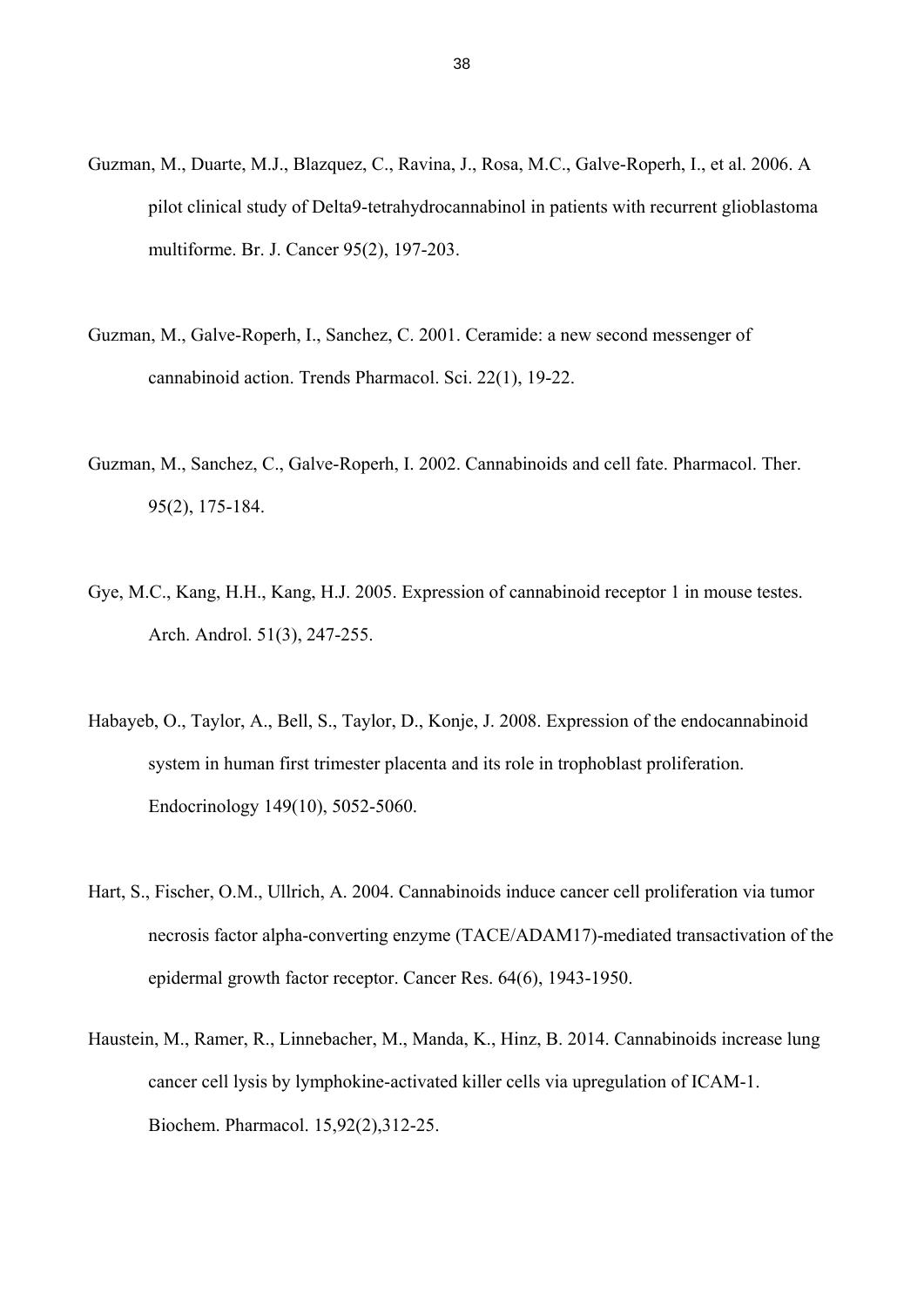- Held-Feindt, J., Dorner, L., Sahan, G., Mehdorn, H.M., Mentlein, R. 2006. Cannabinoid receptors in human astroglial tumors. J. Neurochem. 98(3), 886-893.
- Helliwell, R., Chamley, L., Blake-Palmer, K., Mitchell, M., Wu, J., Kearn, C., et al. 2004. Characterization of the endocannabinoid system in early human pregnancy. J Clin. Endocrinol. Metab. 89(10), 5168-5174.
- Henshall, S., Afar, D., Hiller, J., Horvath, L., Quinn, D., Rasiah, K., et al. 2003. Survival analysis of genome-wide gene expression profiles of prostate cancers identifies new prognostic targets of disease relapse. Cancer Res. 63(14), 4196-4203.
- Herkenham, M., Lynn, A.B., Johnson, M.R., Melvin, L.S., De Costa, B.R., Rice, K.C. 1991. Characterization and localization of cannabinoid receptors in rat brain: a quantitative in vitro autoradiographic study. J. Neurosci. 11(2), 563-583.
- Hoffman, A.F., Laaris, N., Kawamura, M., Masino, S.A., Lupica, C.R. 2010. Control of cannabinoid CB1 receptor function on glutamate axon terminals by endogenous adenosine acting at A1 receptors. J. Neurosci. 30(2), 545-555.
- Holland, M.L., Allen, J.D., Arnold, J.C. 2008. Interaction of plant cannabinoids with the multidrug transporter ABCC1 (MRP1). Eur. J. Pharmacol. 591(1-3), 128-131.
- Holland, M.L., Lau, D.T., Allen, J.D., Arnold, J.C. 2007. The multidrug transporter ABCG2 (BCRP) is inhibited by plant-derived cannabinoids. Br. J. Pharmacol. 152(5), 815-824.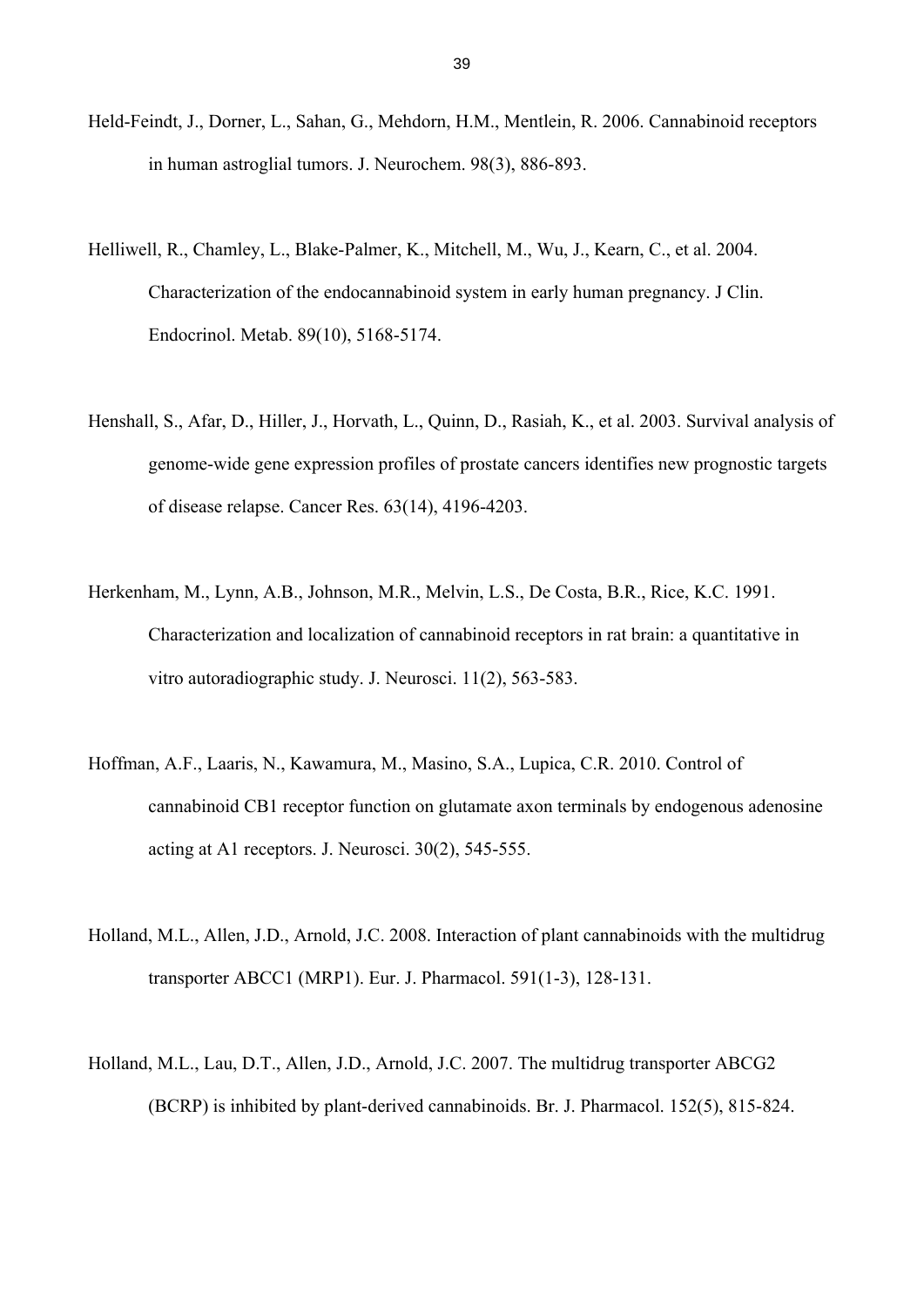- Hooijberg, J., Broxterman, H., Kool, M., Assaraf, Y., Peters, G., Noordhuis, P., et al. 1999. Antifolate resistance mediated by the multidrug resistance proteins MRP1 and MRP2. Cancer Res. 59, 2532-2535.
- Howlett, A.C., Barth, F., Bonner, T.I., Cabral, G., Casellas, P., Devane, W.A., et al. 2002. A comprehensive update on cannabinoid receptors and their biochemistry and pharmacology. International Union of Pharmacology. XXVII. Classification of cannabinoid receptors. Pharmacol. Rev. 54(2), 161-202.
- Hurley, M.J., Mash, D.C., Jenner, P. 2003. Expression of cannabinoid CB1 receptor mRNA in basal ganglia of normal and parkinsonian human brain. J. Neural. Transm. 110(11), 1279-1288.
- Ihenetu, K., Molleman, A., Parsons, M.E., Whelan, C.J. 2003. Inhibition of interleukin-8 release in the human colonic epithelial cell line HT-29 by cannabinoids. Eur. J. Pharmacol. 458(1-2), 207-215.
- Islam, T.C., Asplund, A.C., Lindvall, J.M., Nygren, L., Liden, J., Kimby, E. et al. 2003. High level of cannabinoid receptor 1, absence of regulator of G protein signalling 13 and differential expression of cyclin D1 in mantle cell lymphoma. Leukemia 17 (9), 1880–1890.
- Iuvone, T., De Filippis, D., Di Spiezio Sardo, A., D'Amico, A., Simonetti, S., Sparice, S., et al. 2008. Selective CB2 up-regulation in women affected by endometrial inflammation. J. Cell Mol. Med. 12(2), 661-670.
- Izzo, A.A., Camilleri, M. 2009. Cannabinoids in intestinal inflammation and cancer. Pharmacol. Res. 60(2), 117-125.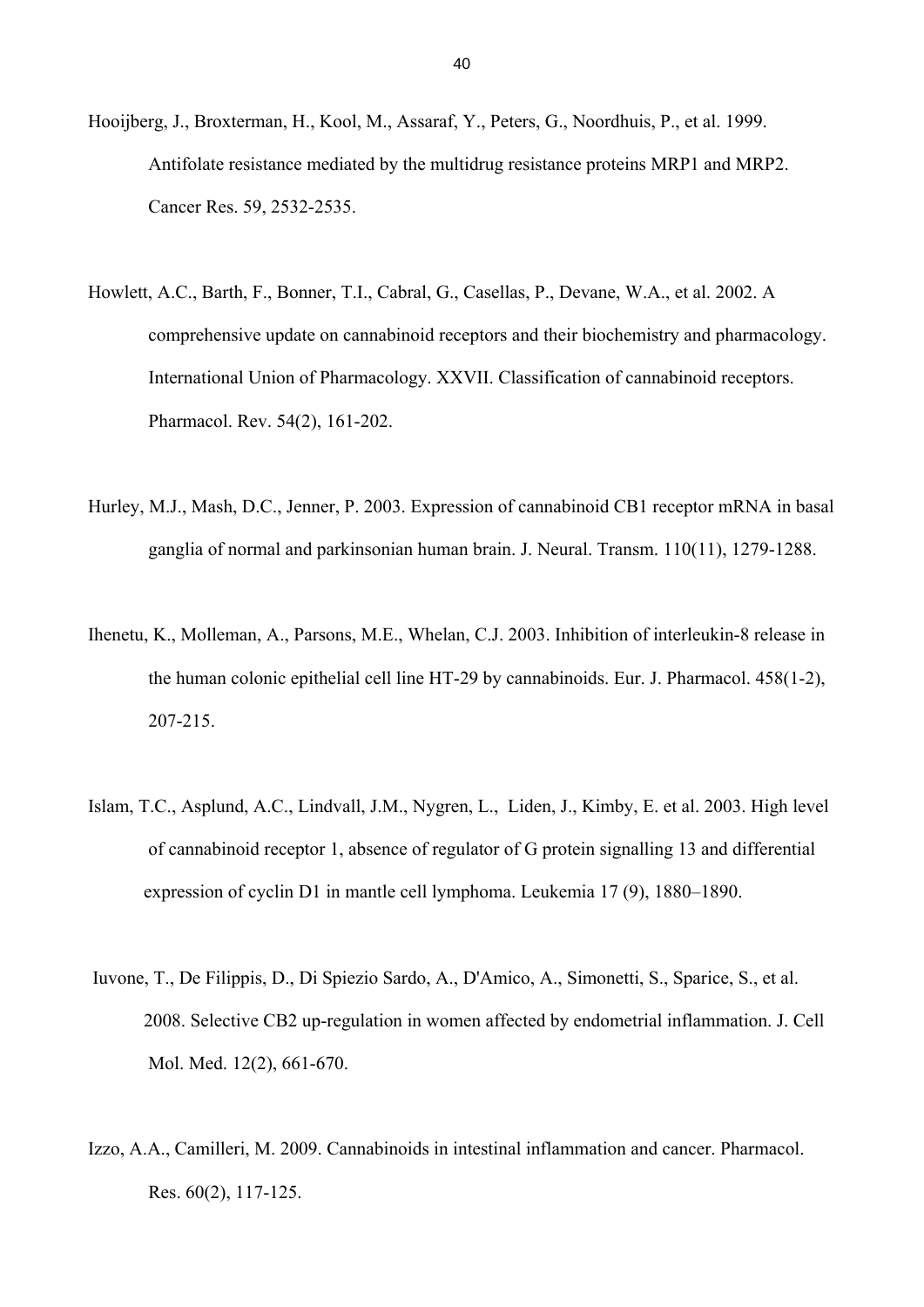- Jung, C.K., Kang, W.K., Park, J.M., Ahn, H.J., Kim, S.W., Taek S. O. h., et al. 2013. Expression of the cannabinoid type I receptor and prognosis following surgery in colorectal cancer. Oncol. Lett. 5 (3), 870–876.
- Karászi, E., Jakab, K., Homolya, L., Szakács, G., Holló, Z., Telek, B. et al. 2001. Calcein assay for multidrug resistance reliably predicts therapy response and survival rate in acute myeloid leukaemia. Br. J. Haematol. 112, 308-314.
- Keppler, D., Leier, I., Jedlitschky, G. 1997. Transport of glutathione conjugates and glucuronides by the multidrug resistance proteins MRP1 and MRP2. Biol. Chem. 378(8), 789-791.
- Kim, J.A., Cho, K.B., Kim, M.R., Park, B.C., Kim, S.K., Lee, M.Y., et al. 2008. Decreased production of vascular endothelial growth factor in adriamycin-resistant breast cancer cells. Cancer Lett. 268(2), 225-232.
- Kim, M.R., Choi, H.S., Yang, J.W., Park, B.C., Kim, J.A., Kang, K.W. 2009. Enhancement of vascular endothelial growth factor-mediated angiogenesis in tamoxifen-resistant breast cancer cells: role of Pin1 overexpression. Mol. Cancer Ther. 8(8), 2163-2171.

Kogan, N.M. 2005. Cannabinoids and cancer. Mini Rev. Med. Chem. 5(10), 941-952.

Kolodny, R.C., Masters, W.H., Kolodner, R.M., Toro, G. 1974. Depression of plasma testosterone levels after chronic intensive marihuana use. N. Engl. J. Med. 290(16), 872-874.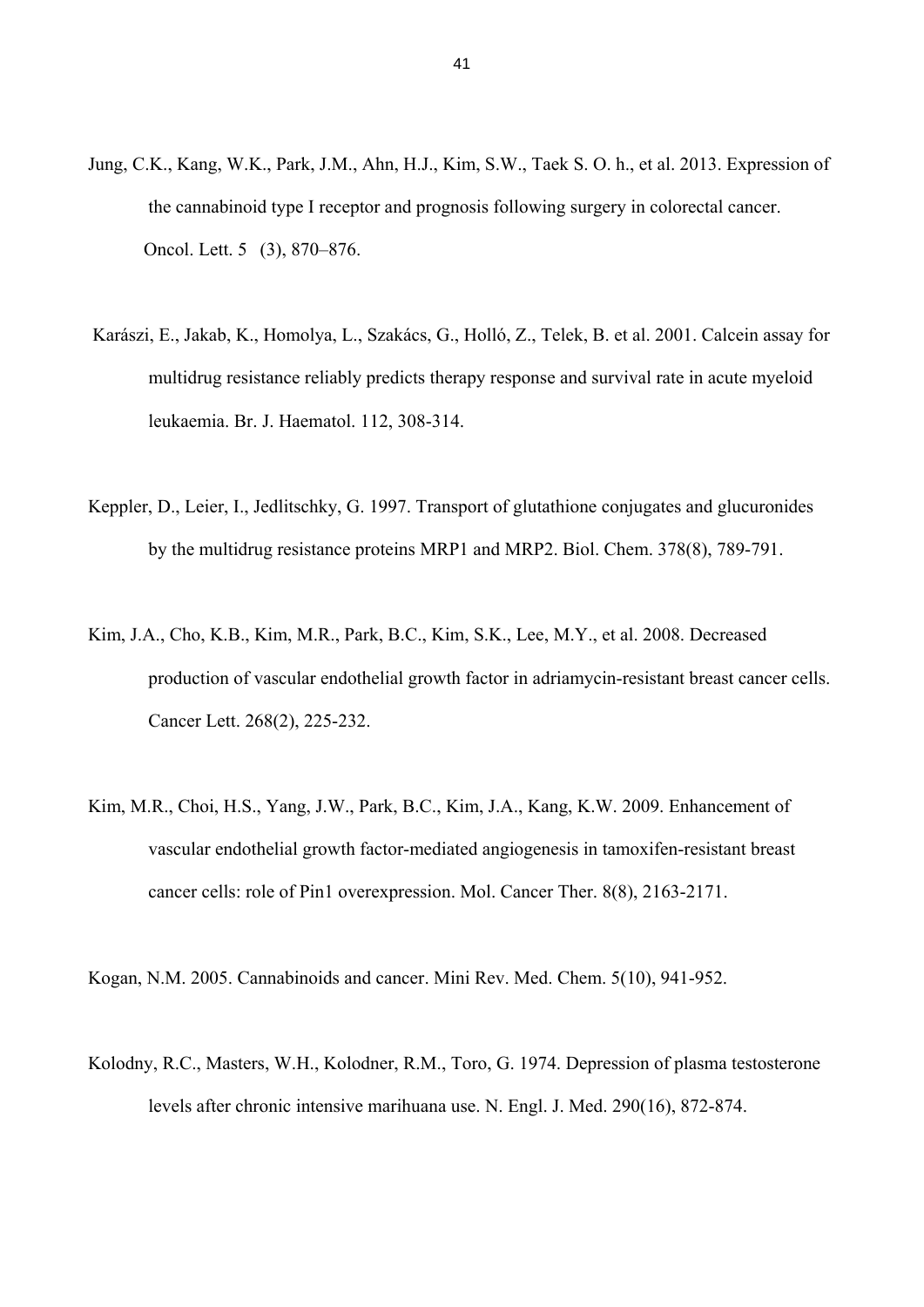- Kreitzer, F.R., Stella, N. 2009. The therapeutic potential of novel cannabinoid receptors. Pharmacol. Ther. 122(2), 83-96.
- Lehen'kyi, V., Prevarskaya, N. 2011. Oncogenic TRP channels. Adv. Exp. Med. Biol. 704, 929 -945.
- Liberati, S., Morelli, M.B., Nabissi, M., Santoni, M., Santoni, G. 2013. Oncogenic and anti -oncogenic effects of transient receptor potential channels. Curr. Top Med. Chem. 13(3), 344-366.
- Ligresti, A., Bisogno, T., Matias, I., De Petrocellis, L., Cascio, M.G., Cosenza, V., et al. 2003. Possible endocannabinoid control of colorectal cancer growth. Gastroenterology 125(3), 677-687.
- Ligresti, A., Moriello, A.S., Starowicz, K., Matias, I., Pisanti, S., De Petrocellis, L., et al. 2006. Antitumor activity of plant cannabinoids with emphasis on the effect of cannabidiol on human breast carcinoma. J. Pharmacol. Exp. Ther. 318(3), 1375-1387.
- Maccarrone, M., Cecconi, S., Rossi, G., Battista, N., Pauselli, R., Finazzi-Agrò, A. 2003. Anandamide activity and degradation are regulated by early postnatal aging and follicle stimulating hormone in mouse Sertoli cells.. Endocrinology 144(1), 20-28.
- Maione, S., Bisogno, T., De Novellis, V., Palazzo, E., Cristino, L., Valenti, M., et al. 2006. Elevation of endocannabinoid levels in the ventrolateral periaqueductal grey through inhibition of fatty acid amide hydrolase affects descending nociceptive pathways via both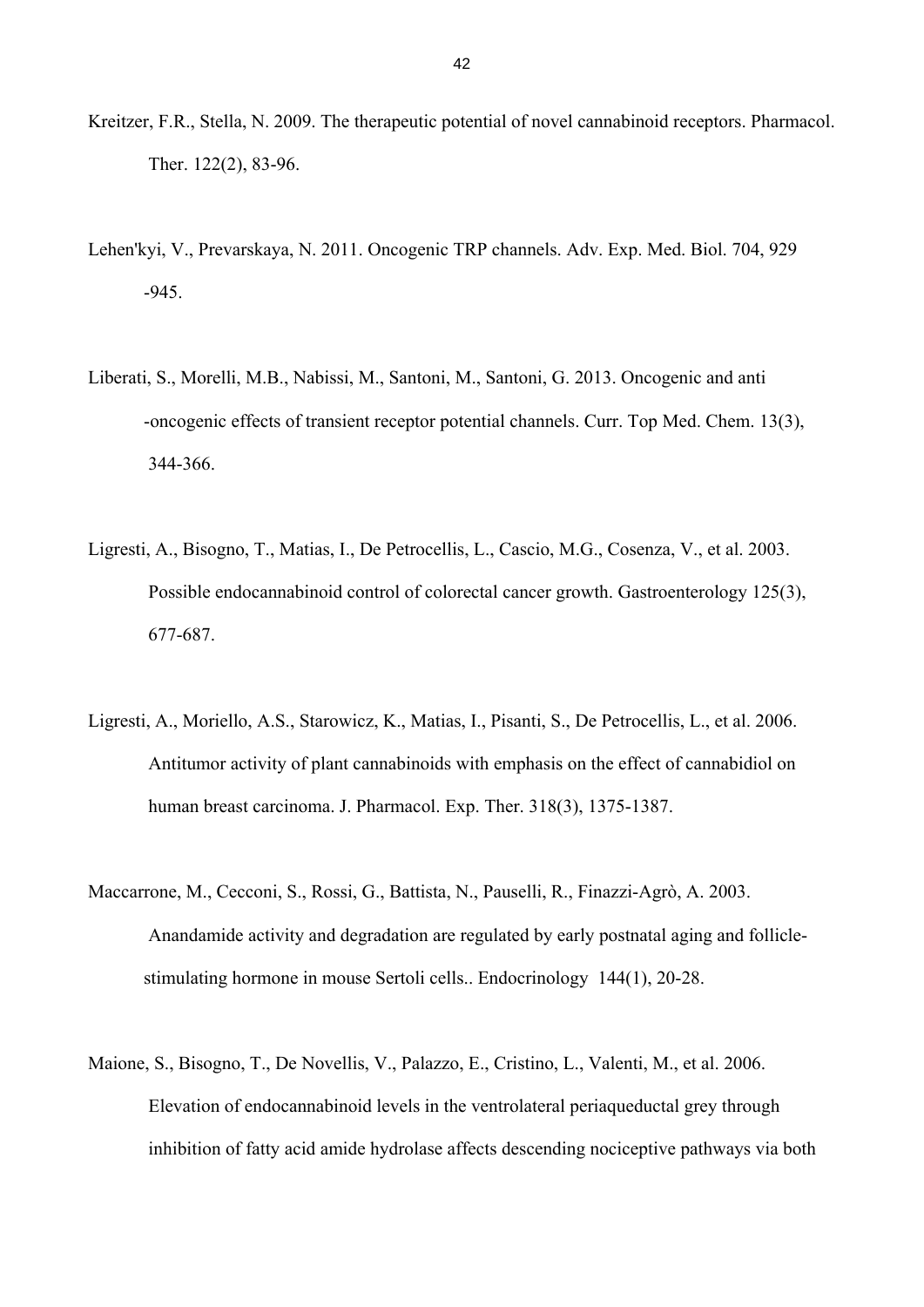cannabinoid receptor type 1 and transient receptor potential vanilloid type-1 receptors. J. Pharmacol. Exp. Ther. 316(3), 969-982.

- Maione, S., Costa, B., Piscitelli, F., Morera, E., De Chiaro, M., Comelli, F., et al. 2013. Piperazinyl carbamate fatty acid amide hydrolase inhibitors and transient receptor potential channel modulators as "dual-target" analgesics. Pharmacol. Res. 76, 98-105.
- Malagarie-Cazenave, S., Olea-Herrero, N., Vara, D., Díaz-Laviada, I. 2009. Capsaicin, a component of red peppers, induces expression of androgen receptor via PI3K and MAPK pathways in prostate LNCaP cells. FEBS Lett. 583(1), 141-147.
- Malagarie-Cazenave, S., Olea-Herrero, N., Vara, D., Morell, C., Díaz-Laviada, I. 2011. The vanilloid capsaicin induces IL-6 secretion in prostate PC-3 cancer cells. Cytokine 54(3), 330-337.
- Malfitano, A.M., Ciaglia, E., Gangemi, G., Gazzerro, P., Laezza, C., Bifulco, M. 2011. Update on the endocannabinoid system as an anticancer target. Expert Opin. Ther. Targets 15 (3), 297–308.
- Mallat, A., Lotersztajn, S. 2008. Cannabinoid receptors as novel therapeutic targets for the management of non-alcoholic steatohepatitis. Diabetes Metab. 34(6 Pt 2), 680-684.
- Martinez-Martinez, E., Gomez, I., Martin, P., Sanchez, A., Roman, L., Tejerina, E., Bonilla, F. Merino, A.G., Herreros, A.G., Provencio, M., García, J.M. 2015. Cannabinoids receptor type 2, CB2, expression correlates with human colon cancer progression and predicts patient survival. Oncoscience, Feb 9;2(2),131-41.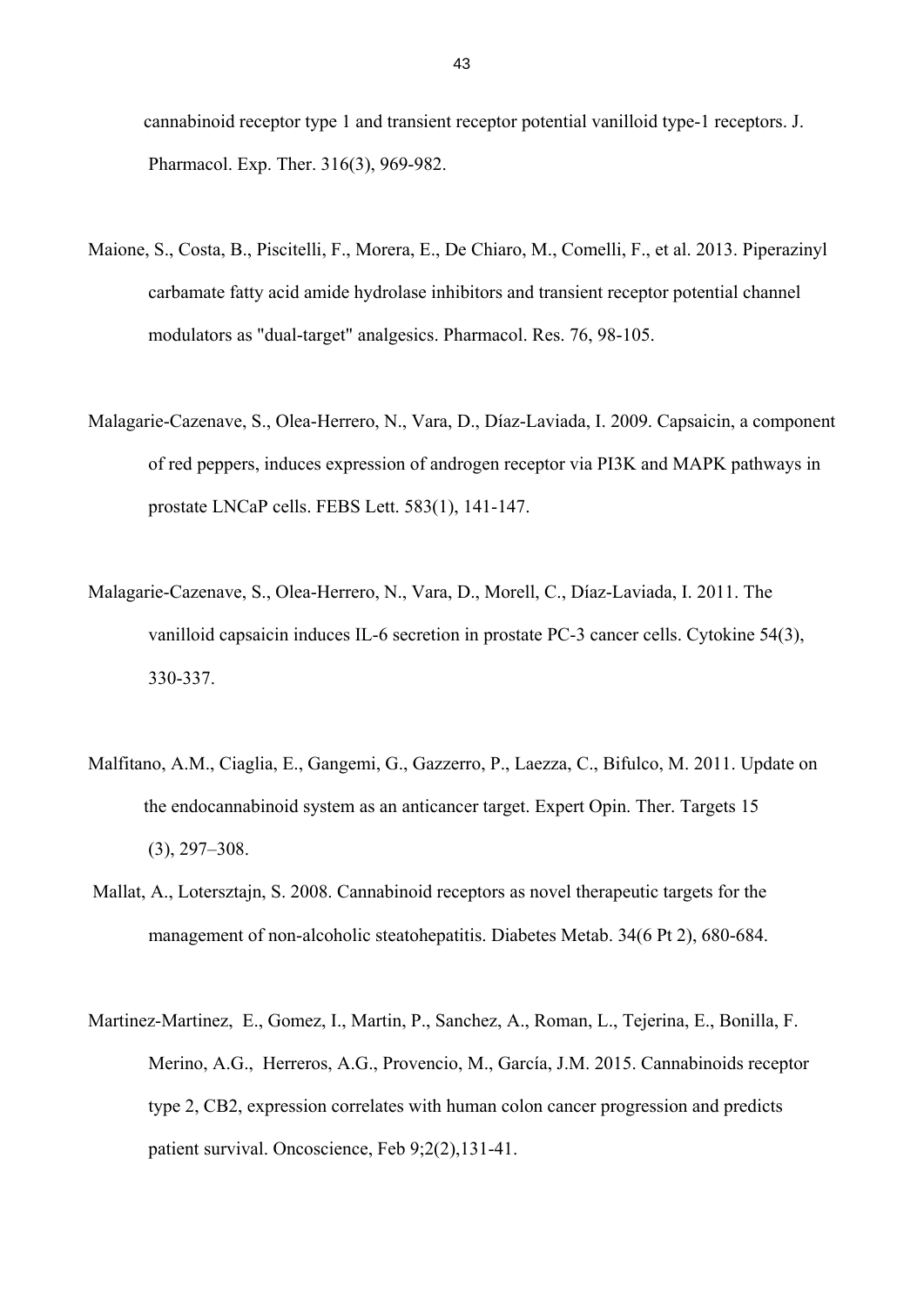- Massi, P., Vaccani, A., Bianchessi, S., Costa, B., Macchi, P., Parolaro, D. 2006. The non -psychoactive cannabidiol triggers caspase activation and oxidative stress in human glioma cells. Cell Mol. Life Sci. 63(17), 2057-2066.
- Massi, P., Vaccani, A., Ceruti, S., Colombo, A., Abbracchio, M.P., Parolaro, D. 2004. Antitumor effects of cannabidiol, a nonpsychoactive cannabinoid, on human glioma cell lines. J. Pharmacol. Exp. Ther. 308(3), 838-845.
- Matsuda, L.A., Lolait, S.J., Brownstein, M.J., Young, A.C., Bonner, T.I. 1990. Structure of a cannabinoid receptor and functional expression of the cloned cDNA. Nature 346(6284), 561-564.
- McAllister, S.D., Soroceanu, L., Desprez, P.Y. 2015. The anti-tumour activity of plant-derived non psychoactive cannabinoids. J. Neuroimmune Pharmacol. 10,255-267.
- McKallip, R.J., Nagarkatti, M., Nagarkatti, P.S. 2005. Delta-9-tetrahydrocannabinol enhances breast cancer growth and metastasis by suppression of the antitumor immune response. J. Immunol. 174(6), 3281-3289.
- Mechoulam, R., Panikashvili, D., Shohami, E. 2002. Cannabinoids and brain injury: therapeutic implications. Trends Mol. Med. 8(2), 58-61.
- Melck, D., De Petrocellis, L., Orlando, P., Bisogno, T., Laezza, C., Bifulco, M., et al. 2000. Suppression of nerve growth factor Trk receptors and prolactin receptors by endocannabinoids leads to inhibition of human breast and prostate cancer cell proliferation. Endocrinology 141(1), 118-126.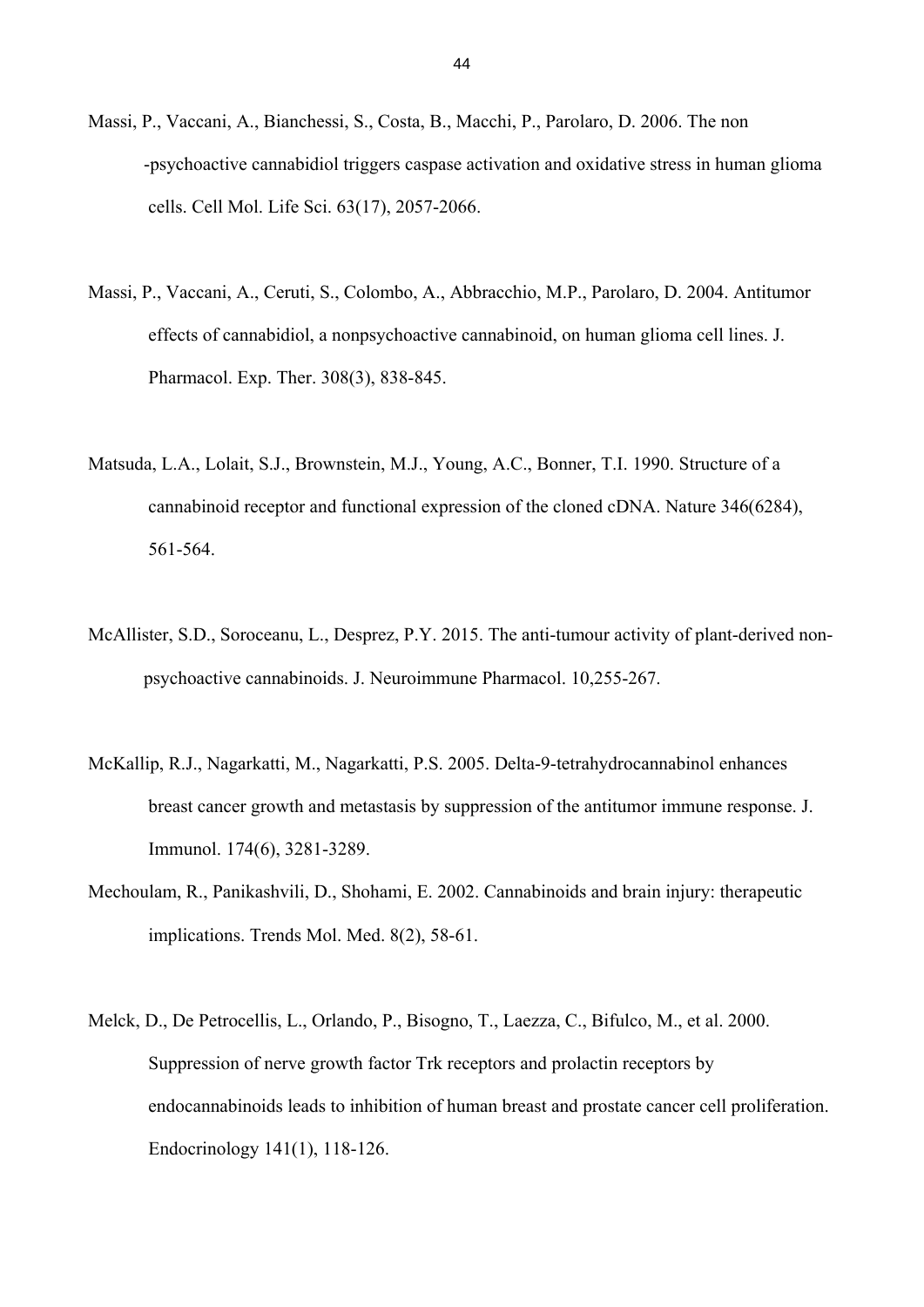- Melck, D., Rueda, D., Galve-Roperh, I., De Petrocellis, L., Guzman, M., Di Marzo, V. 1999. Involvement of the cAMP/protein kinase A pathway and of mitogen-activated protein kinase in the anti-proliferative effects of anandamide in human breast cancer cells. FEBS Lett. 463(3), 235-240.
- Messalli, E.M., Grauso, F., Luise, R., Angelini, A., Rossiello, R. 2014. Cannabinoid receptor type 1 immunoreactivity and disease severity in human epithelial ovarian tumors. Am. J. Obstet. Gynecol. 211 (3), 234.e231–234.e236.
- Mimeault, M., Pommery, N., Wattez, N., Bailly, C., Henichart, J.P. 2003. Anti-proliferative and apoptotic effects of anandamide in human prostatic cancer cell lines: implication of epidermal growth factor receptor down-regulation and ceramide production. Prostate 56(1), 1-12.
- Molina-Holgado, E., Vela, J.M., Arevalo-Martin, A., Almazan, G., Molina-Holgado, F., Borrell, J., et al. 2002. Cannabinoids promote oligodendrocyte progenitor survival: involvement of cannabinoid receptors and phosphatidylinositol-3 kinase/Akt signaling. J. Neurosci. 22(22), 9742-9753.
- Mon, M., Jansing, R., Doggett, S., Stein, J., Stein, G. 1978. Influence of delta9 tetrahydrocannabinol on cell proliferation and macromolecular biosynthesis in human cells. Biochem. Pharmacol. 27(13), 1759-1765.
- J Med Chem. 2015 Mar 12;58(5):2256-64. doi: 10.1021/acs.jmedchem.5b00078. Epub 2015 Feb 20.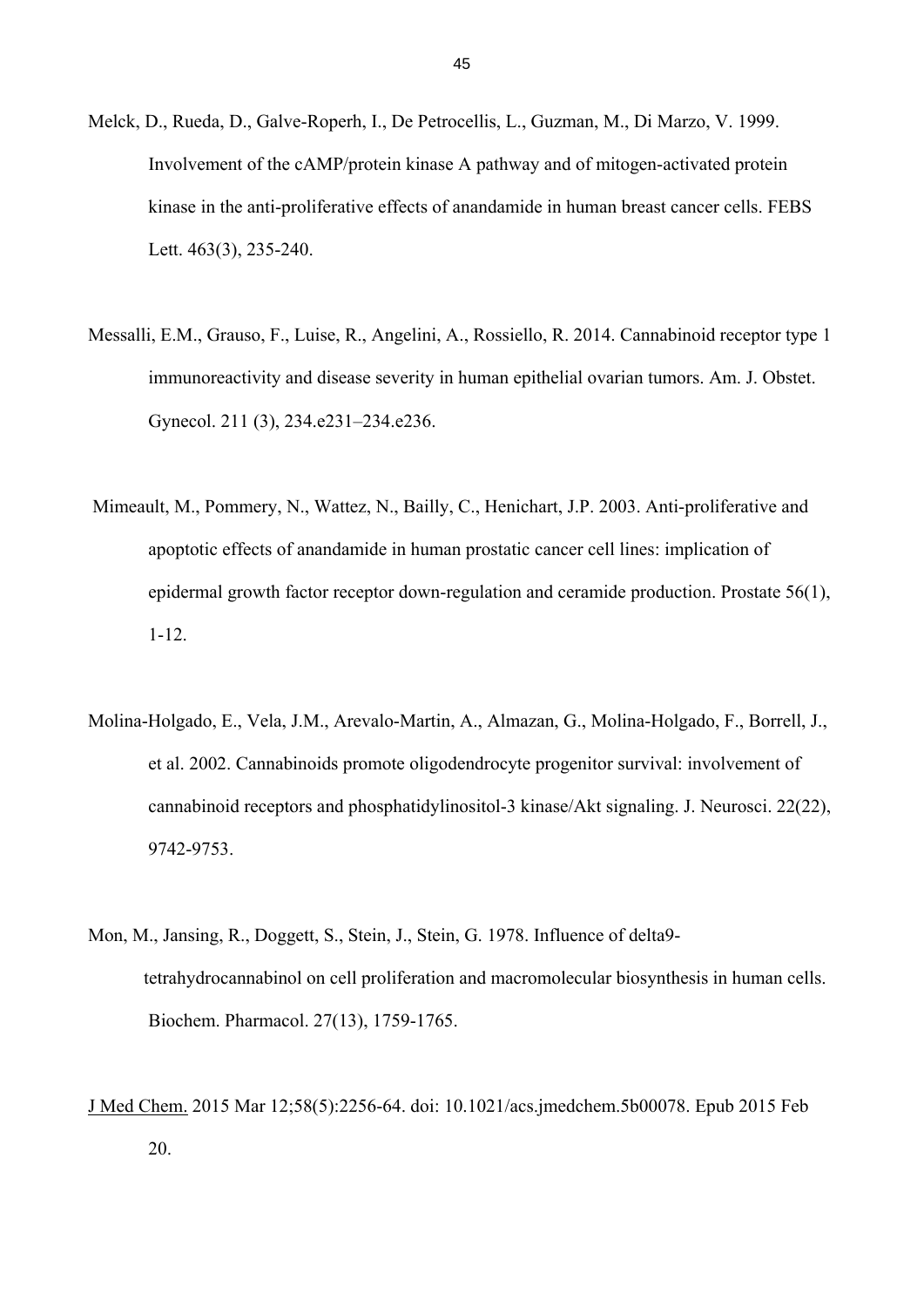- Selective, nontoxic CB(2) cannabinoid o-quinone with in vivo activity against triple-negative breast cancer.
- Morales, P., Blasco-Benito, S., Andradas, C., Gómez-Cañas, M., Flores, J.M., Goya, P., Fernández -Ruiz, J., Sánchez, C., Jagerovic, N. 2015**.** Selective, nontoxic CB(2) cannabinoid o-quinone with in vivo activity against triple-negative breast cancer. J. Med. Chem. **12,58(5), 2256-64.**
- Moreno, E., Andradas, C., Medrano, M., Caffarel, M.M., Perez-Gomez E., Blasco-Benito, S. et al. 2014. Targeting CB2-GPR55 receptor heteromers modulates cancer cell signaling. J. Biol. Chem, 289 (32), 21960–21972.
- Morioka, N., Abdin, J.M., Morita, K., Kitayama, T., Nakata, Y., Dohi, T. 2008. The regulation of glycine transporter GLYT1 is mainly mediated by protein kinase Calpha in C6 glioma cells. Neurochem. Int. 53(6-8), 248-254.
- Mukhopadhyay, B., Schuebel, K., Mukhopadhyay, P., Cinar, R., Godlewski, G., Xiong, K., et al. 2015. Cannabinoid receptor 1 promotes hepatocellular carcinoma initiation and progression through multiple mechanisms. Hepatology, 61 (5), 1615–1626.
- Munro, S., Thomas, K.L., Abu-Shaar, M. 1993. Molecular characterization of a peripheral receptor for cannabinoids. Nature 365(6441), 61-65.
- Munson, A.E., Harris, L.S., Friedman, M.A., Dewey, W.L., Carchman, R.A. 1975. Antineoplastic activity of cannabinoids. J. Natl. Cancer Inst. 55(3), 597-602.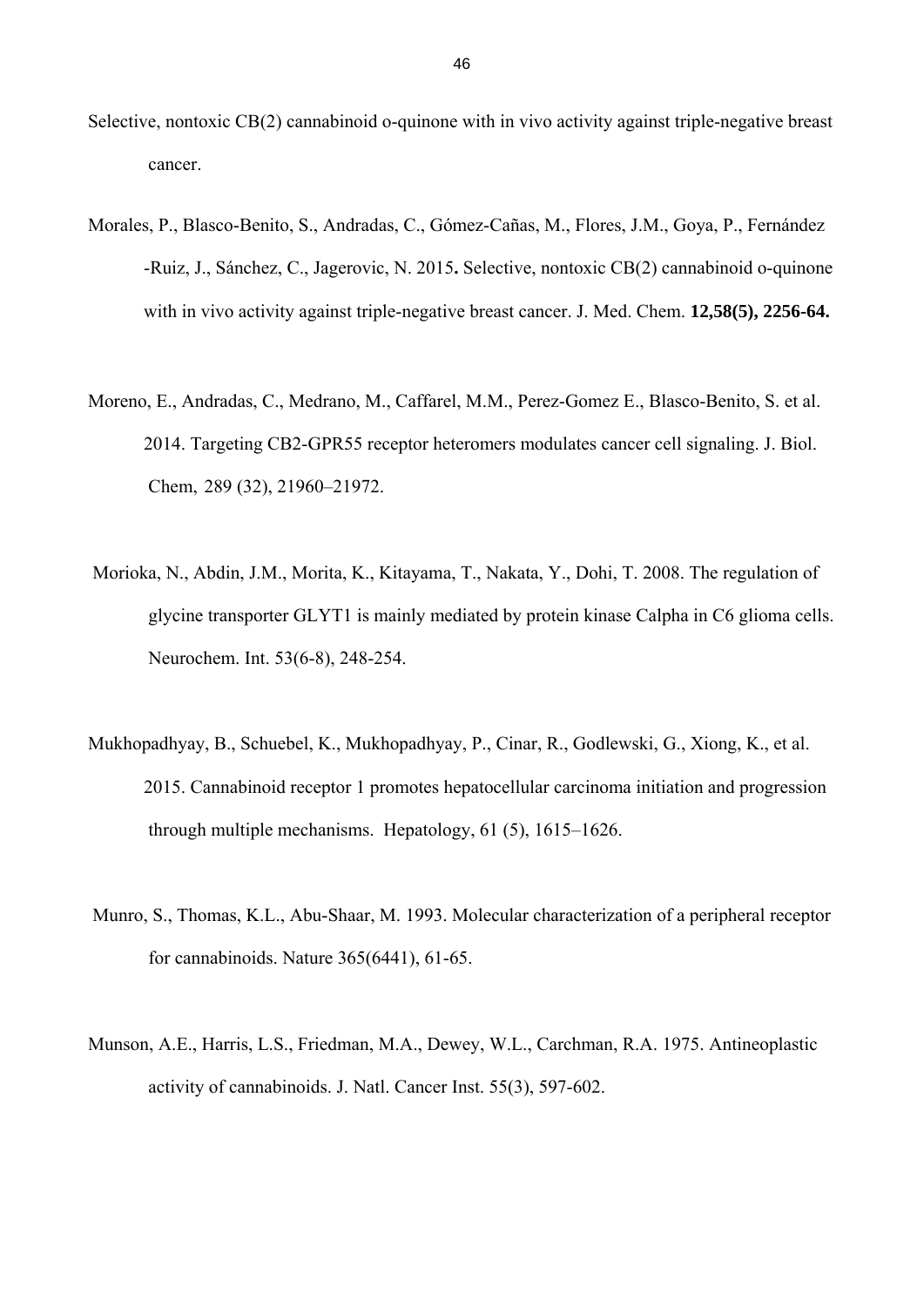- Nasser, M.W., Qamri, Z., Deol, Y.S., Smith, D., Shilo, K., Zou, X., et al. 2011. Crosstalk between chemokine receptor CXCR4 and cannabinoid receptor CB2 in modulating breast cancer growth and invasion. PLoS One 6(9), e23901.
- Norris, M., Bordow, S., Marshall, G., Haber, P., Cohn, S., Haber, M. 1996. Expression of the gene for multidrug-resistance-associated protein and outcome in patients with neuroblastoma. N. Engl. J. Med. 334, 231-238.
- Notarnicola, M., Messa, C., Orlando, A., Bifulco, M., Laezza, C., Gazzerro, P., et al. 2008. Estrogenic induction of cannabinoid CB1 receptor in human colon cancer cell lines. Scand. J. Gastroenterol. 43(1), 66-72.
- Nunez, E., Benito, C., Pazos, M.R., Barbachano, A., Fajardo, O., Gonzalez, S., et al. 2004. Cannabinoid CB2 receptors are expressed by perivascular microglial cells in the human brain: an immunohistochemical study. Synapse 53(4), 208-213.
- Olea-Herrero, N., Vara, D., Malagarie-Cazenave, S., Diaz-Laviada, I. 2009. Inhibition of human tumour prostate PC-3 cell growth by cannabinoids  $R(+)$ -Methanandamide and JWH-015: involvement of CB2. Br. J. Cancer 101(6), 940-950.
- Pacher, P., Batkai, S., Kunos, G. 2006. The endocannabinoid system as an emerging target of pharmacotherapy. Pharmacol. Rev. 58(3), 389-462.
- Paria, B., Song, H., Wang, X., Schmid, P., Krebsbach, R., Schmid, H., et al. 2001. Dysregulated cannabinoid signaling disrupts uterine receptivity for embryo implantation. J. Biol. Chem. 276(23), 20523-20528.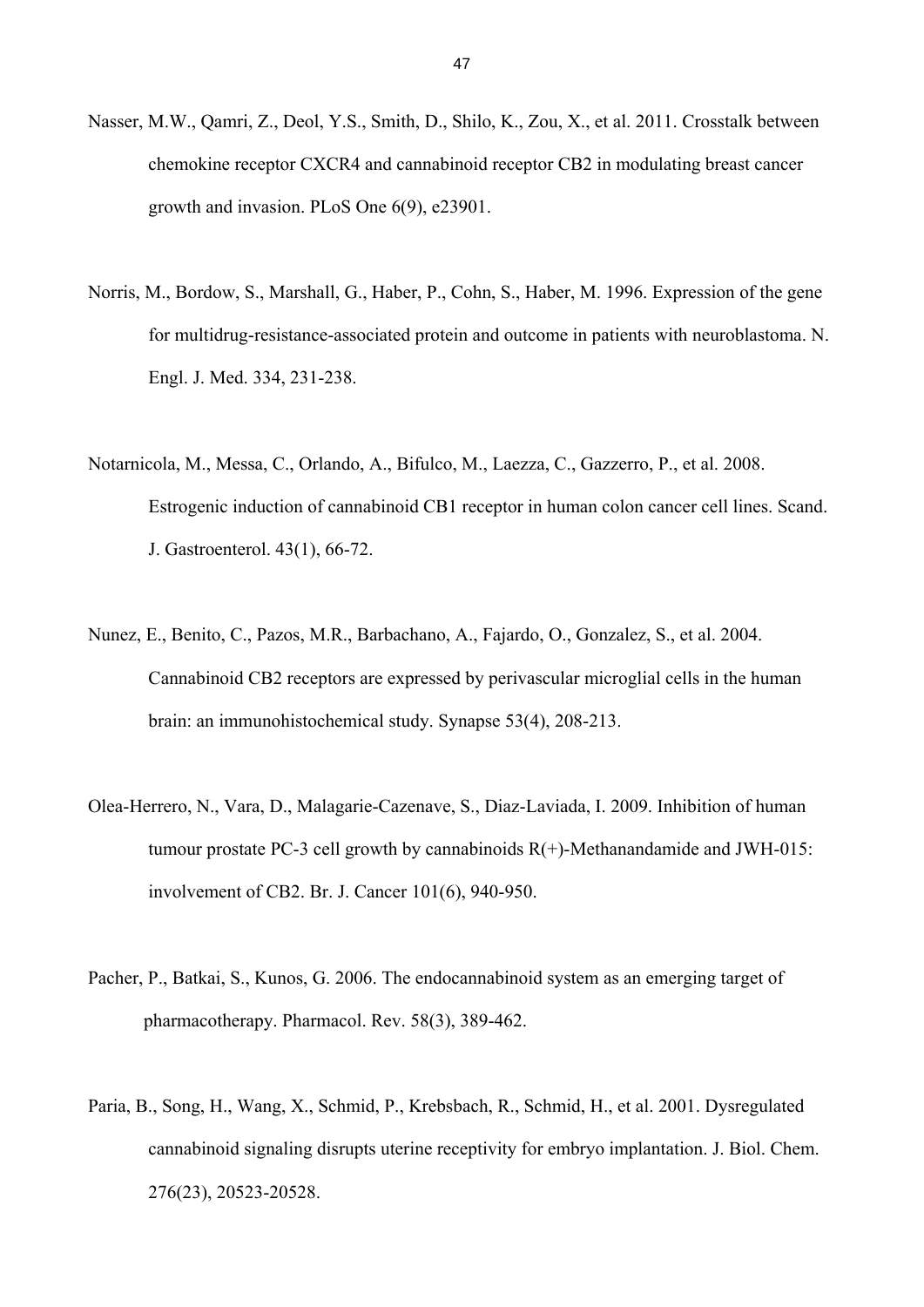- Park, B., Gibbons, H., Mitchell, M., Glass, M. 2003. Identification of the CB1 cannabinoid receptor and fatty acid amide hydrolase (FAAH) in the human placenta. Placenta 24(10), 990-995.
- Patsos, H.A., Hicks, D.J., Dobson, R.R., Greenhough, A., Woodman, N., Lane, J.D., et al. 2005. The endogenous cannabinoid, anandamide, induces cell death in colorectal carcinoma cells: a possible role for cyclooxygenase 2. Gut 54(12), 1741-1750.
- Perez-Gomez, E., Andradas, C., Flores, J.M., Quintanilla, M., Paramio, J.M., Guzman, M. et al. 2013. The orphan receptor GPR55 drives skin carcinogenesis and is upregulated in human squamous cell carcinomas. Oncogene, 32 (20), 2534–2542.
- Pertwee, R.G., Howlett, A.C., Abood, M.E., Alexander, S.P., Di Marzo, V., Elphick, M.R. et al. 2010. International Union of Basic and Clinical Pharmacology. LXXIX. Cannabinoid receptors and their ligands: beyond CB1 and CB2. Pharmacol. Rev. 62 (4), 588–631.
- Pertwee, R. G. 2009. Emerging strategies for exploiting cannabinoid receptor agonists as medicines. Br. J. Pharmacol., 156 (3), 397–411.
- Pertwee, R.G. 2006. The pharmacology of cannabinoid receptors and their ligands: an overview. Int. J. Obes. (Lond) 30 Suppl 1, S13-18.
- Pertwee, R.G., Ross, R.A., Craib, S.J., Thomas, A. 2002. (-)-Cannabidiol antagonizes cannabinoid receptor agonists and noradrenaline in the mouse vas deferens. Eur. J. Pharmacol. 456(1-3), 99-106.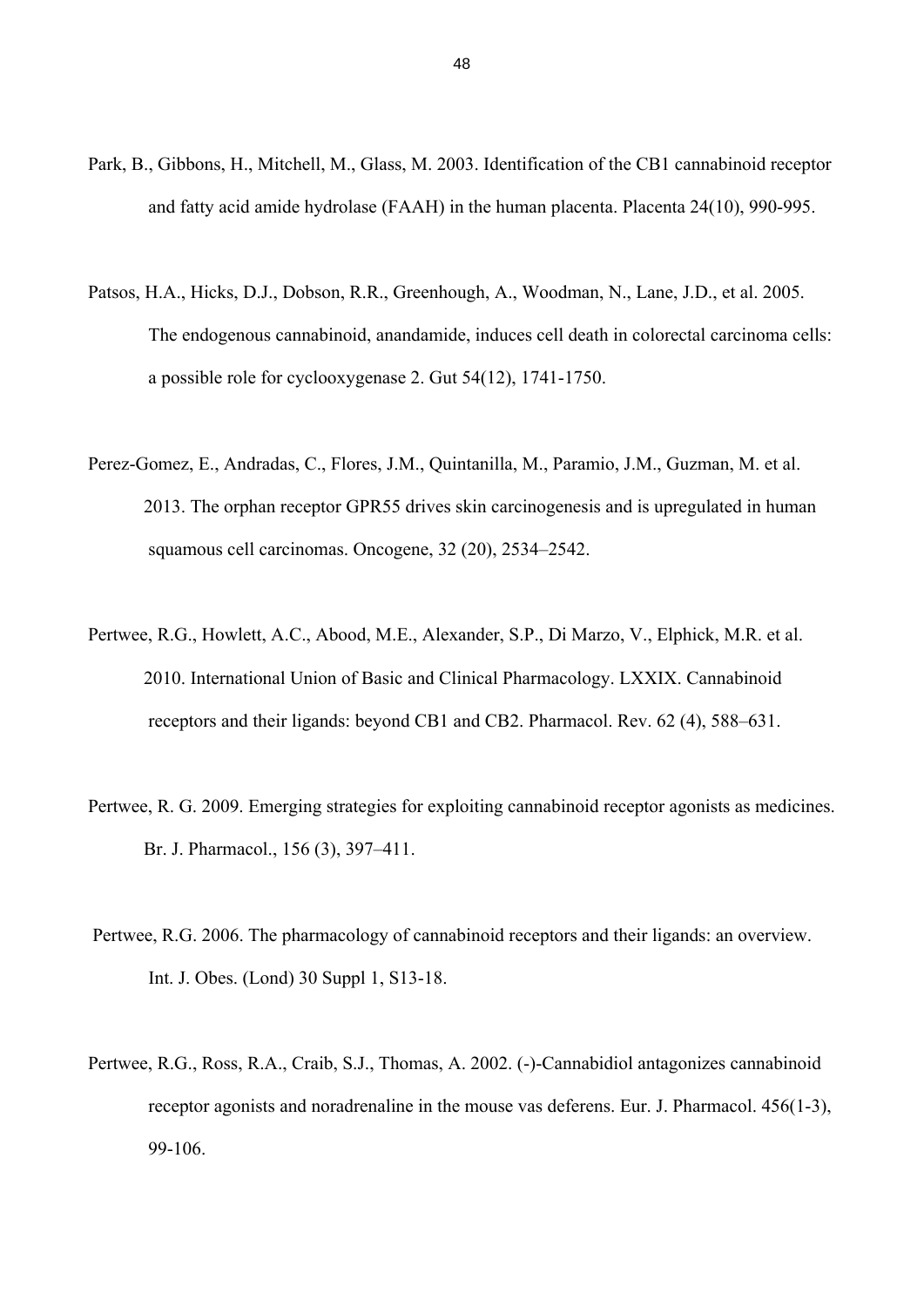- Petersen, G., Moesgaard, B., Schmid, P.C., Schmid, H.H., Broholm, H., Kosteljanetz, M., et al. 2005. Endocannabinoid metabolism in human glioblastomas and meningiomas compared to human non-tumour brain tissue. J. Neurochem. 93(2), 299-309.
- Pineiro, R., Maffucci, T., Falasca, M. 2011. The putative cannabinoid receptor GPR55 defines a novel autocrine loop in cancer cell proliferation. Oncogene 30(2), 142-152.
- Pisanti, S., Picardi, P., D'Alessandro, A., Laezza, C., Bifulco, M. 2013. The endocannabinoid signaling system in cancer. Trends Pharmacol Sci, 34 (5), 273–282.
- Portenoy, R., Ganae-Motan, E., Allende, S., Yanagihara, R., Shaiova, L., Weinstein, S., et al. 2012. Nabiximols for opioid-treated cancer patients with poorly-controlled chronic pain: a randomized, placebo-controlled, graded-dose trial. J. Pain 13(5), 438-449.
- Porter, A.C., Felder, C.C. 2001. The endocannabinoid nervous system: unique opportunities for therapeutic intervention. Pharmacol. Ther. 90(1), 45-60.
- Preet, A., Ganju, R.K., Groopman, J.E. 2008. Delta9-Tetrahydrocannabinol inhibits epithelial growth factor-induced lung cancer cell migration in vitro as well as its growth and metastasis in vivo. Oncogene 27(3), 339-346.
- Preet, A., Qamri, Z., Nasser, M.W., Prasad, A., Shilo, K., Zou, X., et al. 2011. Cannabinoid receptors, CB1 and CB2, as novel targets for inhibition of non-small cell lung cancer growth and metastasis. Cancer Prev. Res. (Phila) 4(1), 65-75.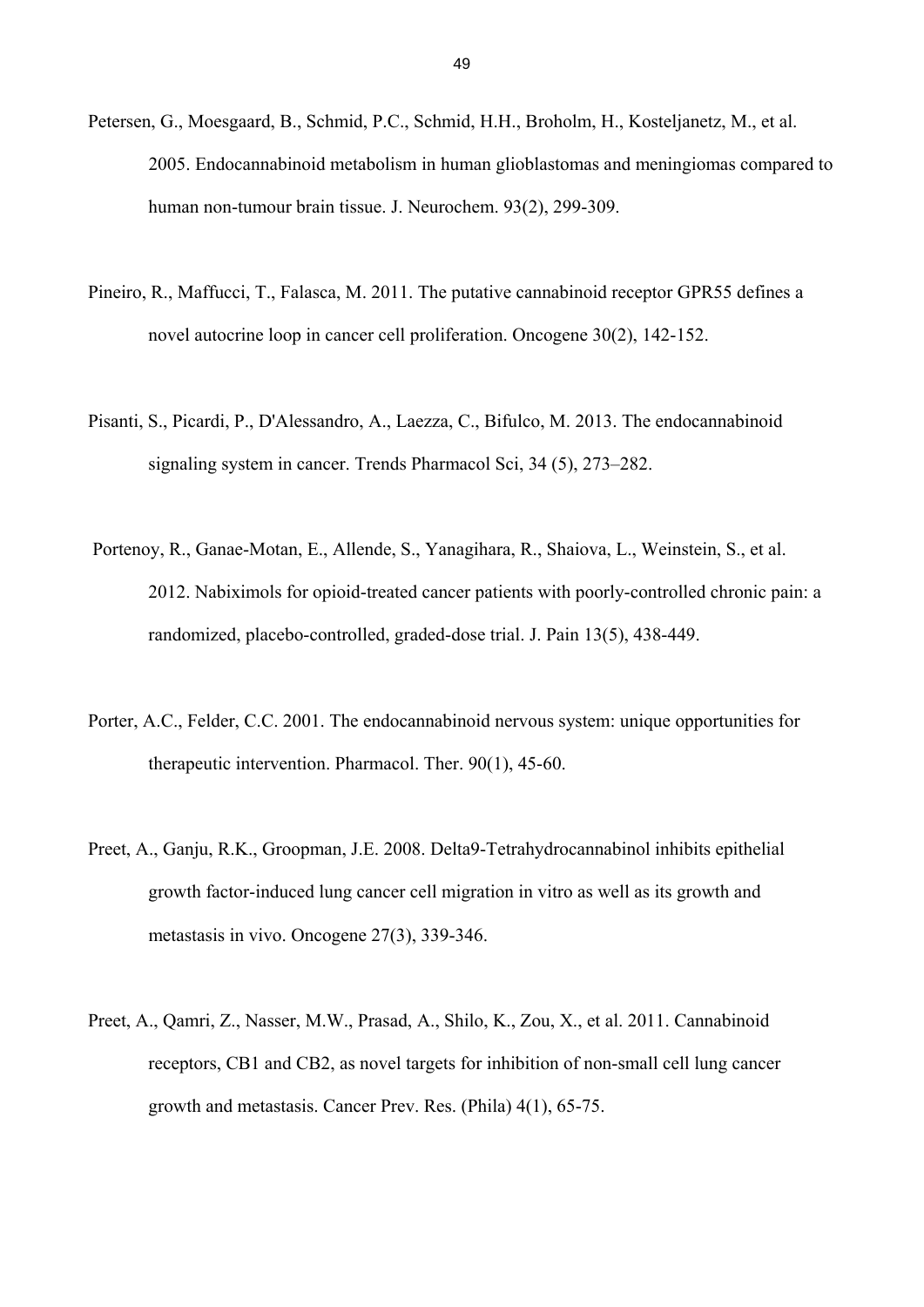- Proto, M.C., Gazzerro, P., Di Croce, L., Santoro, A., Malfitano, A.M., Pisanti, S., et al. 2012. Interaction of endocannabinoid system and steroid hormones in the control of colon cancer cell growth. J. Cell Physiol. 227(1), 250-258.
- Qamri, Z., Preet, A., Nasser, M.W., Bass, C.E., Leone, G., Barsky, S.H., et al. 2009. Synthetic cannabinoid receptor agonists inhibit tumor growth and metastasis of breast cancer. Mol. Cancer Ther. 8(11), 3117-3129.
- Qin, N., Neeper, M., Liu, Y., Hutchinson, T., Lubin, M., Flores, C. 2008. TRPV2 is activated by cannabidiol and mediates CGRP release in cultured rat dorsal root ganglion neurons. J. Neurosci. 28(24), 6231-6238.
- Ortega, A., Rangel-López, E., Hidalgo-Miranda, A., Morales, A., Ruiz-García, E., Meneses-García, A. 2015. On the effects of CP 55-940 and other cannabinoid receptor agonists in C6 and U373 cell lines. Toxicol. In Vitro. 29(7), 1941-51.
- Ramer, R., Fischer, S., Haustein, M., Manda, K., Hinz, B. 2014. Cannabinoids inhibit angiogenic capacities of endothelial cells via release of tissue inhibitor of matrix metalloproteinases-1 from lung cancer cells. Biochem. Pharmacol. 15, 91(2), 202-16.
- Ramer, R., Heinemann, K., Merkord, J., Rohde, H., Salamon, A., Linnebacher, M., et al. 2013. COX-2 and PPAR-gamma confer cannabidiol-induced apoptosis of human lung cancer cells. Mol. Cancer Ther. 12(1), 69-82.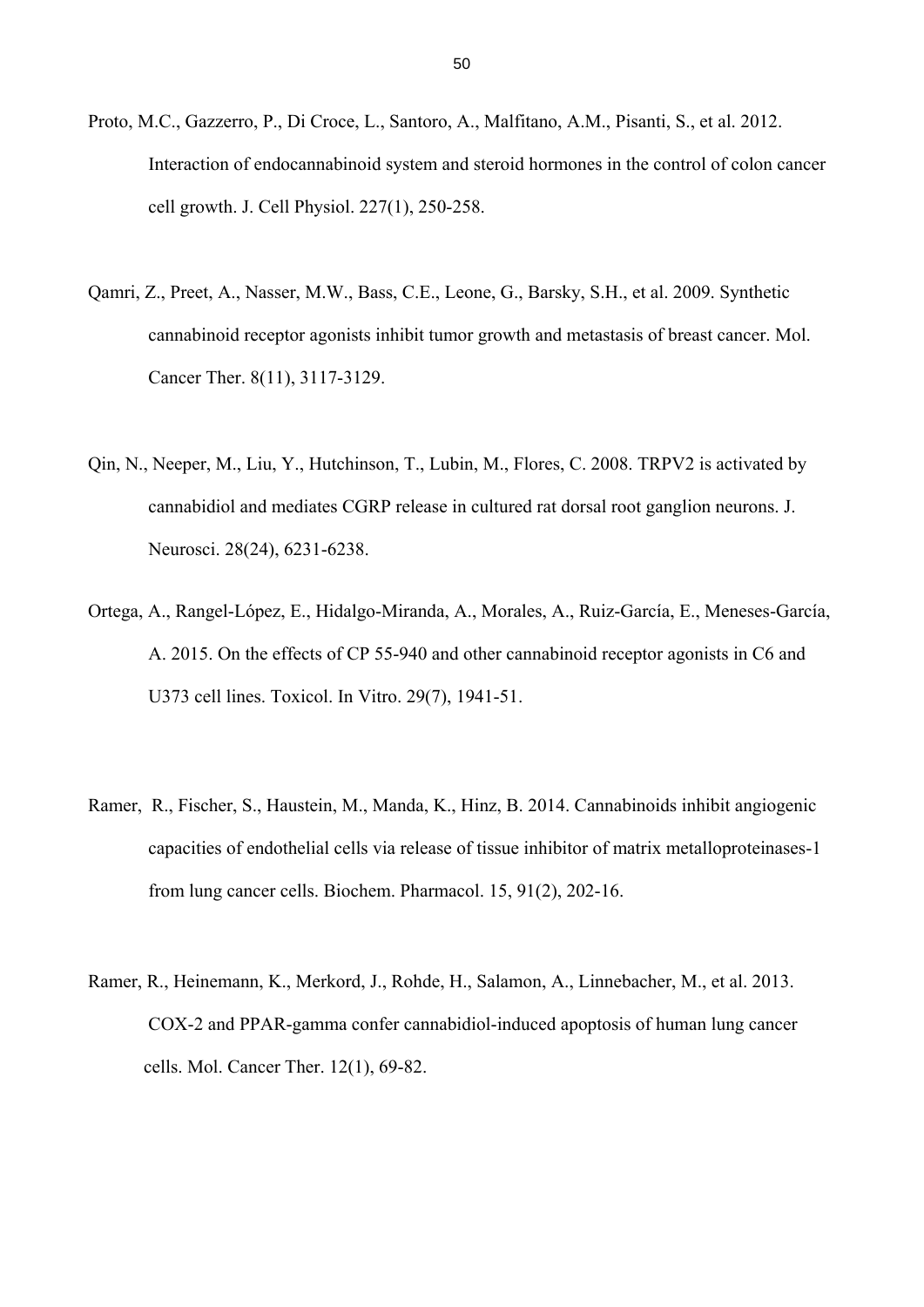- Ramer, R., Hinz, B. 2008. Inhibition of cancer cell invasion by cannabinoids via increased expression of tissue inhibitor of matrix metalloproteinases-1. J. Natl. Cancer Inst. 100(1), 59-69.
- Ramer, R., Merkord, J., Rohde, H., Hinz, B. 2010. Cannabidiol inhibits cancer cell invasion via upregulation of tissue inhibitor of matrix metalloproteinases-1. Biochem. Pharmacol. 79(7), 955-966.
- Rangel-López, E., Colín-González, A.L., Paz-Loyola, A.L., Pinzón, E., Torres, I., Serratos, I.N., Castellanos, P., Wajner, M., Souza, D.O., Santamaría, A. 2015. Cannabinoid receptor agonists reduce the short-term mitochondrial dysfunction and oxidative stress linked to excitotoxicity in the rat brain. Neuroscience, 285, 97–106.
- Richfield, E.K., Herkenham, M. 1994. Selective vulnerability in Huntington's disease: preferential loss of cannabinoid receptors in lateral globus pallidus. Ann. Neurol. 36(4), 577-584.
- Robson, P. 2011. Abuse potential and psychoactive effects of δ-9-tetrahydrocannabinol and cannabidiol oromucosal spray (Sativex), a new cannabinoid medicine. Expert Opin. Drug Saf. 10(5), 675-685.
- Romero, J., Berrendero, F., Garcia-Gil, L., De la Cruz, P., Ramos, J.A., Fernandez-Ruiz, J.J. 1998. Loss of cannabinoid receptor binding and messenger RNA levels and cannabinoid agonist stimulated [35S]guanylyl-5'O-(thio)-triphosphate binding in the basal ganglia of aged rats. Neuroscience 84(4), 1075-1083.

Ross, R.A. 2003. Anandamide and vanilloid TRPV1 receptors. Br. J. Pharmacol. 140(5), 790-801.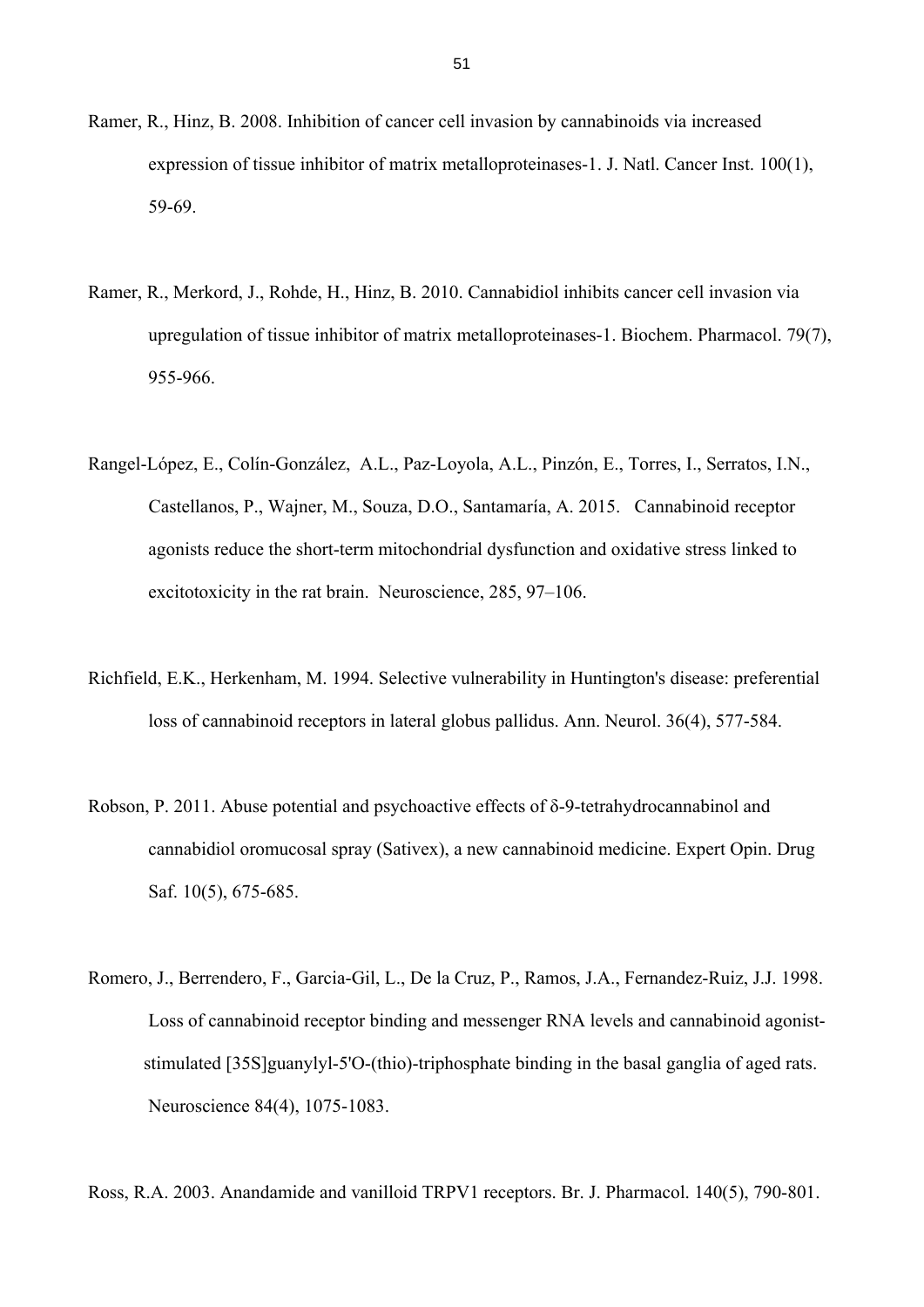- Rossato, M., Ion Popa, F., Ferigo, M., Clari, G., Foresta, C. 2005. Human sperm express cannabinoid receptor CB1, the activation of which inhibits motility, acrosome reaction, and mitochondrial function. J. Clin. Endocrinol. Metab. 90(2), 984-991.
- Rubovitch, V., Gafni, M., Sarne, Y. 2004. The involvement of VEGF receptors and MAPK in the cannabinoid potentiation of Ca2+ flux into N18TG2 neuroblastoma cells. Brain Res. Mol. 120(2), 138-144.
- Ruiz-Llorente, L., Sanchez, M.G., Carmena, M.J., Prieto, J.C., Sanchez-Chapado, M., Izquierdo, A., et al. 2003. Expression of functionally active cannabinoid receptor CB1 in the human prostate gland. Prostate 54(2), 95-102.
- Ruiz, L., Miguel, A., Diaz-Laviada, I. 1999. Delta9-tetrahydrocannabinol induces apoptosis in human prostate PC-3 cells via a receptor-independent mechanism. FEBS Lett. 458(3), 400- 404.
- Sailler, S., Schmitz, K., Jager, E., Ferreiros, N., Wicker, S., Zschiebsch, K. et al. 2014. Regulation of circulating endocannabinoids associated with cancer and metastases in mice and humans. Oncoscience 1 (4), pp. 272–28.
- Sánchez, A., Sánchez, M., Malagarie-Cazenave, S., Olea, N., Díaz-Laviada, I. 2006. Induction of apoptosis in prostate tumor PC-3 cells and inhibition of xenograft prostate tumor growth by the vanilloid capsaicin. Apoptosis 11(1), 89-99.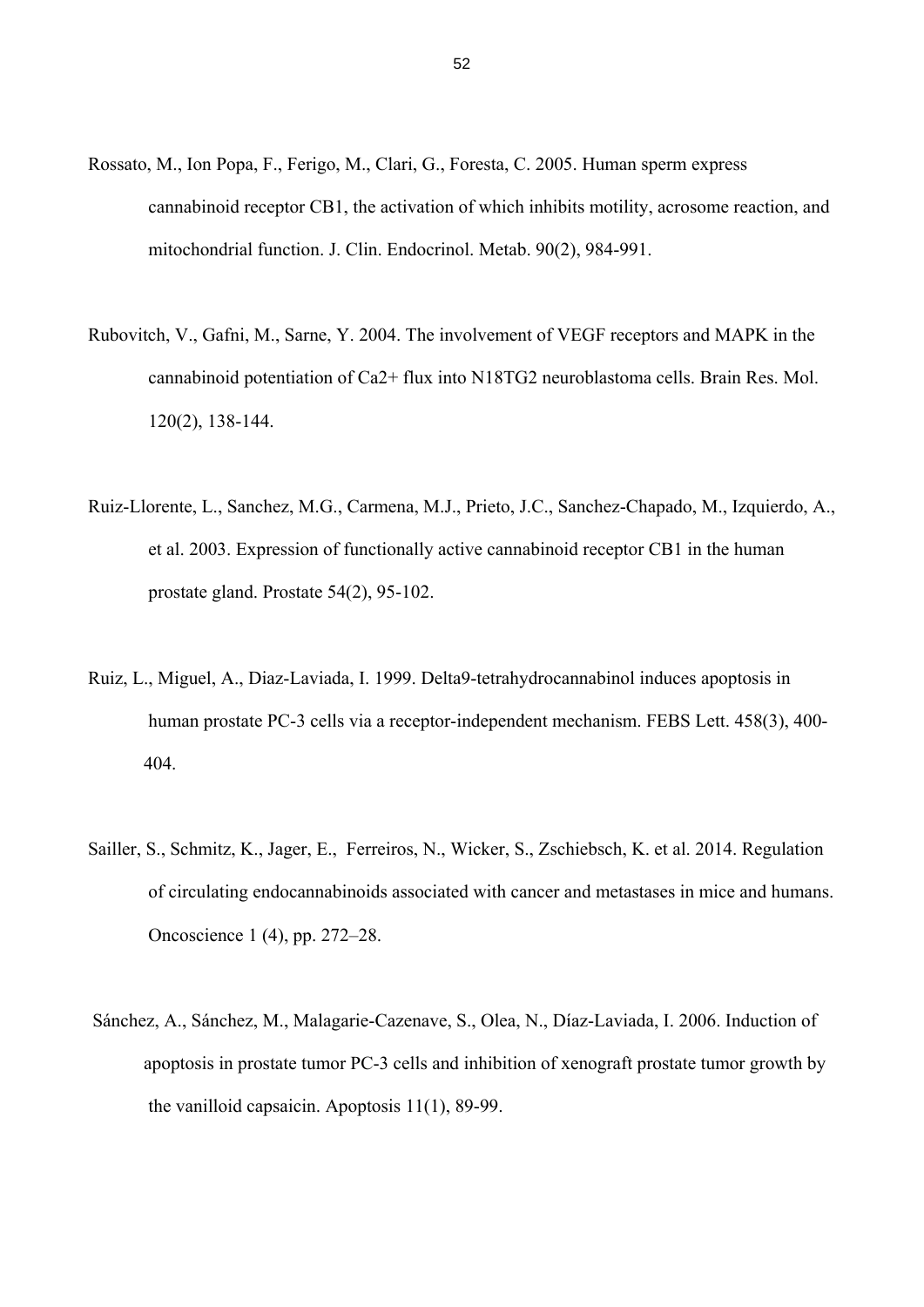- Sanchez, C., De Ceballos, M.L., Gomez del Pulgar, T., Rueda, D., Corbacho, C., Velasco, G., et al. 2001a. Inhibition of glioma growth in vivo by selective activation of the CB(2) cannabinoid receptor. Cancer Res. 61(15), 5784-5789.
- Sanchez, C., Rueda, D., Segui, B., Galve-Roperh, I., Levade, T., Guzman, M. 2001b. The CB(1) cannabinoid receptor of astrocytes is coupled to sphingomyelin hydrolysis through the adaptor protein fan. Mol. Pharmacol. 59(5), 955-959.
- Sanchez, M., Sanchez, A., Collado, B., Malagarie-Cazenave, S., Olea, N., Carmena, M., et al. 2005. Expression of the transient receptor potential vanilloid 1 (TRPV1) in LNCaP and PC- 3 prostate cancer cells and in human prostate tissue. Eur. J. Pharmacol. 515(1-3), 20-27.
- Sanchez, M.G., Sanchez, A.M., Ruiz-Llorente, L., Diaz-Laviada, I. 2003. Enhancement of androgen receptor expression induced by (R)-methanandamide in prostate LNCaP cells. FEBS Lett. 555(3), 561-566.
- Santoro, A., Pisanti, S., Grimaldi, C., Izzo, A.A., Borrelli, F., Proto, M.C., et al. 2009. Rimonabant inhibits human colon cancer cell growth and reduces the formation of precancerous lesions in the mouse colon. Int. J. Cancer 125(5), 996-1003.
- Sarfaraz, S., Adhami, V.M., Syed, D.N., Afaq, F., Mukhtar, H. 2008. Cannabinoids for cancer treatment: progress and promise. Cancer Res. 68(2), 339-342.
- Sarfaraz, S., Afaq, F., Adhami, V.M., Malik, A., Mukhtar, H. 2006. Cannabinoid receptor agonist induced apoptosis of human prostate cancer cells LNCaP proceeds through sustained activation of ERK1/2 leading to G1 cell cycle arrest. J. Biol. Chem. 281(51), 39480-39491.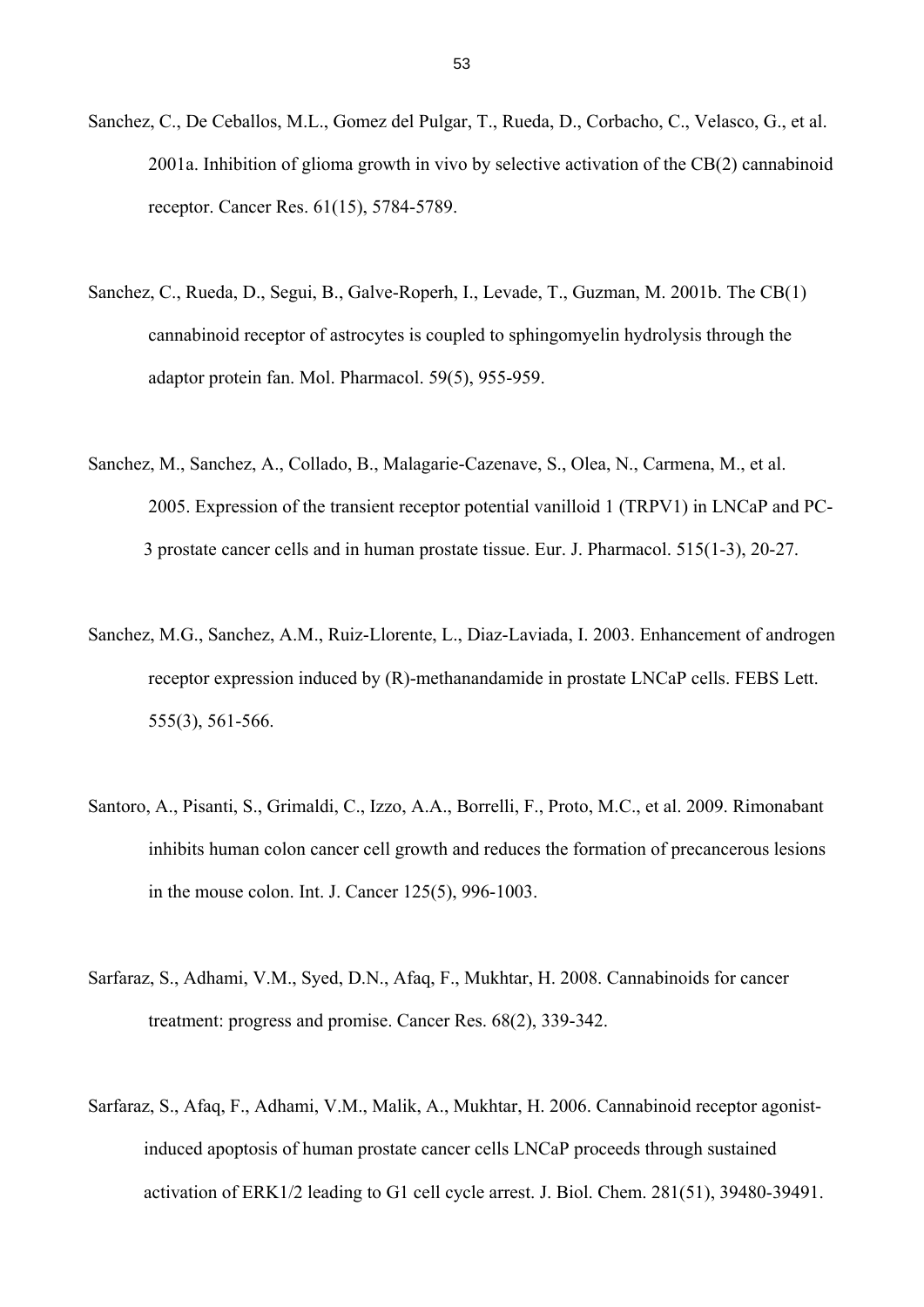- Sarfaraz, S., Afaq, F., Adhami, V.M., Mukhtar, H. 2005. Cannabinoid receptor as a novel target for the treatment of prostate cancer. Cancer Res. 65(5), 1635-1641.
- Sarnataro, D., Pisanti, S., Santoro, A., Gazzerro, P., Malfitano, A.M., Laezza, C., et al. 2006. The cannabinoid CB1 receptor antagonist rimonabant (SR141716) inhibits human breast cancer cell proliferation through a lipid raft-mediated mechanism. Mol. Pharmacol. 70(4), 1298 -1306.
- Schley, M., Stander, S., Kerner, J., Vajkoczy, P., Schupfer, G., Dusch, M., et al. 2009. Predominant CB2 receptor expression in endothelial cells of glioblastoma in humans. Brain Res. Bull. 79(5), 333-337.
- Scott, K.A., Dalgleish, A.G., Liu, W.M. 2014. The combination of cannabidiol and Delta9 tetrahydrocannabinol enhances the anticancer effects of radiation in an orthotopic murine glioma model. Mol. Cancer Ther. 13 (12), 2955–2967.
- Shire, D., Calandra, B., Rinaldi-Carmona, M., Oustric, D., Pessegue, B., Bonnin-Cabanne, O. et al. 1996. Molecular cloning, expression and function of the murine CB2 peripheral cannabinoid receptor. Biochim. Biophys. Acta 1307(2), 132-136.
- Shrivastava, A., Kuzontkoski, P.M., Groopman, J.E., Prasad, A. 2011. Cannabidiol induces programmed cell death in breast cancer cells by coordinating the cross-talk between apoptosis and autophagy. Mol. Cancer Ther. 10,1161-1172.
- Skaper, S.D., Buriani, A., Dal Toso, R., Petrelli, L., Romanello, S., Facci, L., et al. 1996. The Aliamide palmitoylethanolamide and cannabinoids, but not anandamide, are protective in a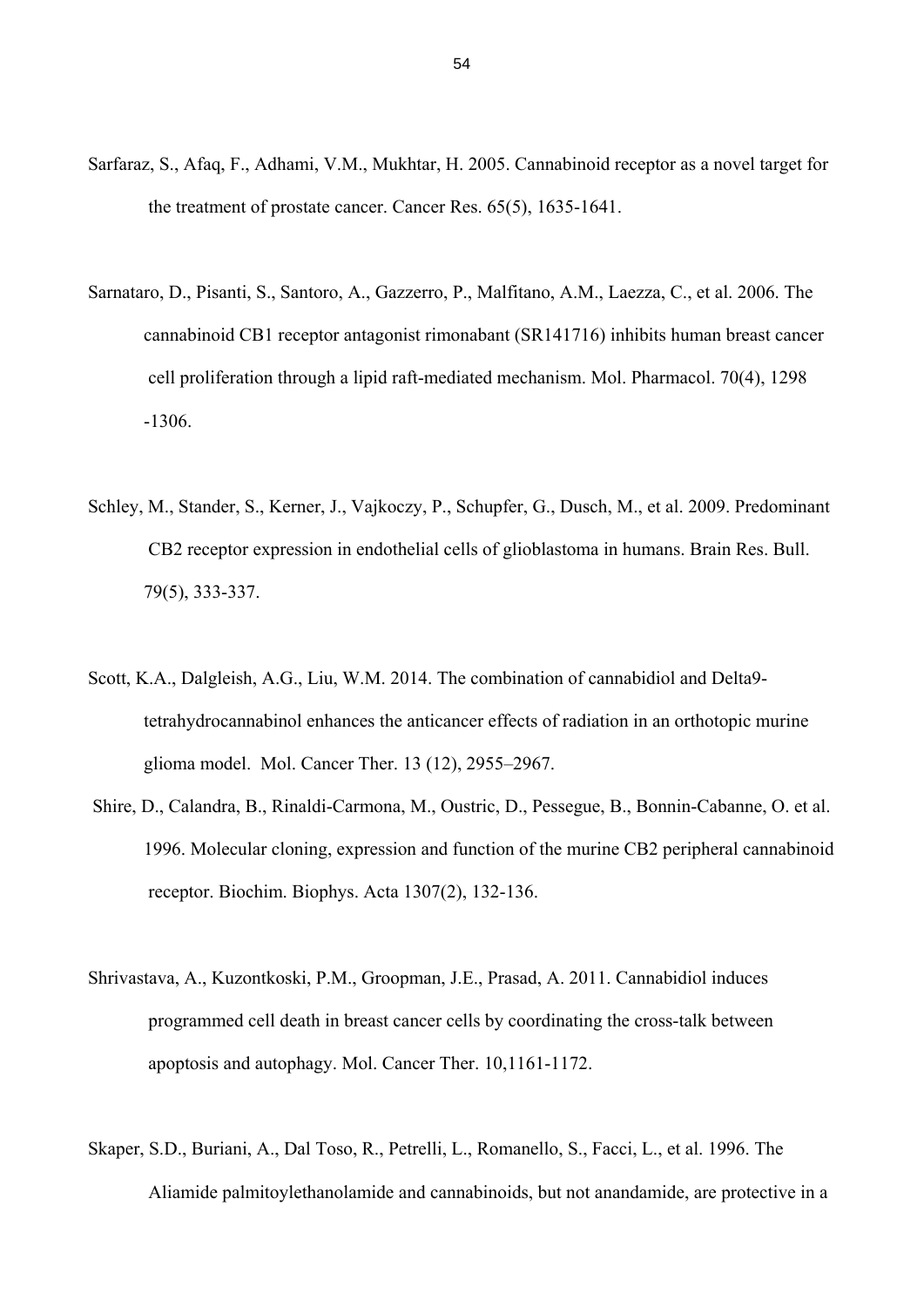delayed postglutamate paradigm of excitotoxic death in cerebellar granule neurons. Proc. Natl. Acad. Sci. USA 93(9), 3984-3989.

- Sloan, E.K., Stanley, K.L., Anderson, R.L. 2004. Caveolin-1 inhibits breast cancer growth and metastasis. Oncogene 23(47), 7893-7897.
- Solinas, M., Massi, P., Cinquina, V., Valenti, M., Bolognini, D., Gariboldi, M., et al. 2013. Cannabidiol, a non-psychoactive cannabinoid compound, inhibits proliferation and invasion in U87-MG and T98G glioma cells through a multitarget effect. PLoS One 8(10), e76918.
- Smart, D. & Jerman, J.C. 2000. Anandamide: an endogenous activator of the vanilloid receptor. Trends Pharmacol. Sci. Apr; 21(4):134.
- Stella, N. 2004. Cannabinoid signaling in glial cells. Glia 48(4), 267-277.
- Sullivan, J.M. 2000. Cellular and molecular mechanisms underlying learning and memory impairments produced by cannabinoids. Learn Mem. 7(3), 132-139.
- Sun, Y., Bennett, A. 2007. Cannabinoids: a new group of agonists of PPARs. PPAR Res. 2007: 23513.
- Thapa, D., Lee, J.S., Heo, S.W., Lee, Y.R., Kang, K.W., Kwak, M.K., et al. 2011. Novel hexahydrocannabinol analogs as potential anti-cancer agents inhibit cell proliferation and tumor angiogenesis. Eur. J. Pharmacol. 650(1), 64-71.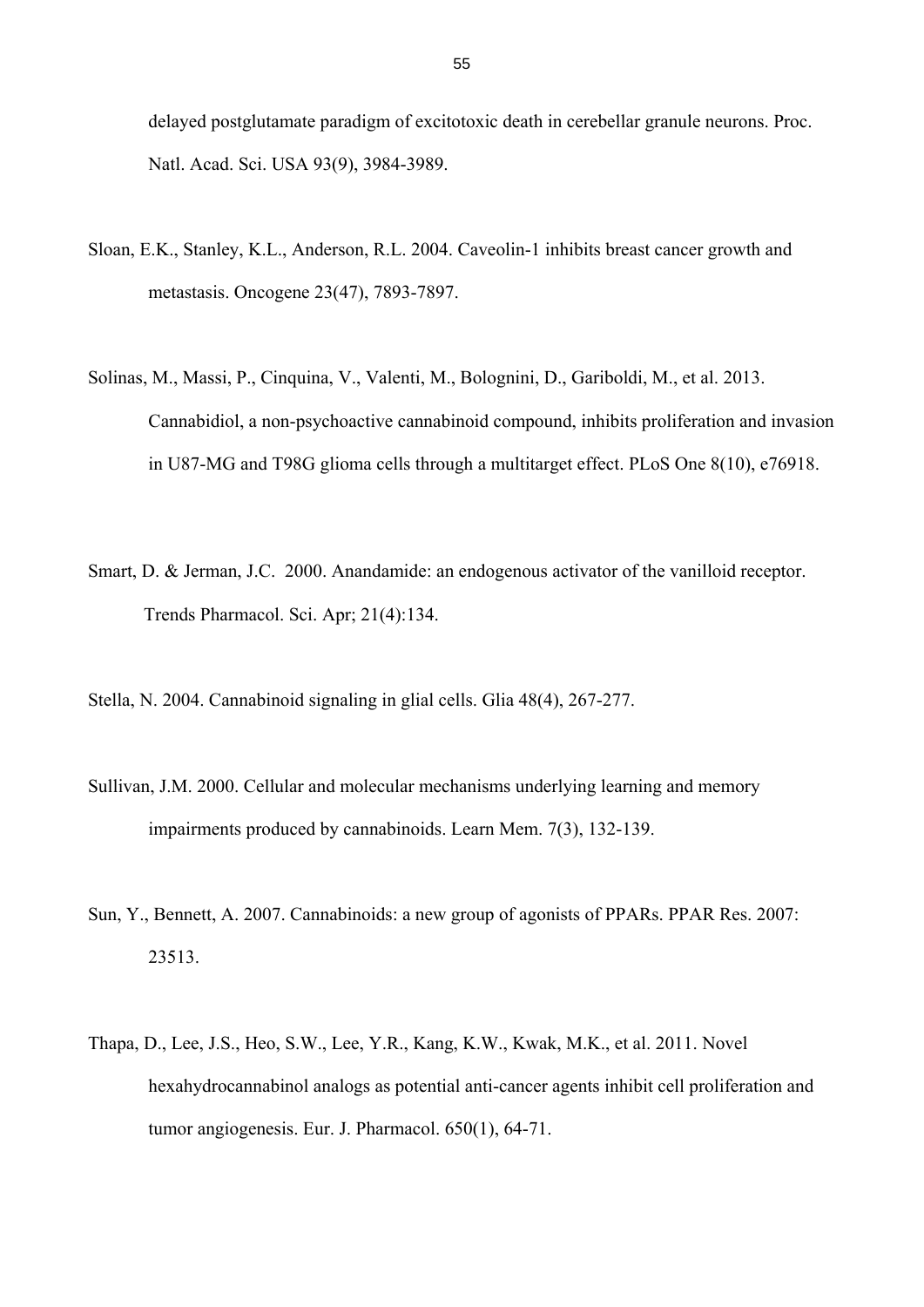- Tomiyama, K., Funada, M. 2011. Cytotoxicity of synthetic cannabinoids found in 'Spice' products: the role of cannabinoid receptors and the caspase cascade in the NG 108-15 cell line. Toxicol. Lett., 207, 12–17.
- Torres, S., Lorente, M., Rodriguez-Fornes, F., Hernandez-Tiedra, S., Salazar, M., Garcia-Taboada, E., et al. 2011. A combined preclinical therapy of cannabinoids and temozolomide against glioma. Mol. Cancer Ther. 10(1), 90-103.
- Tsavaler, L., Shapero, M., Morkowski, S., Laus, R. 2001. Trp-p8, a novel prostate-specific gene, is up-regulated in prostate cancer and other malignancies and shares high homology with transient receptor potential calcium channel proteins. Cancer Res. 61(9), 3760-3769.
- Tsou, K., Brown, S., Sanudo-Pena, M.C., Mackie, K., Walker, J.M. 1998. Immunohistochemical distribution of cannabinoid CB1 receptors in the rat central nervous system. Neuroscience 83(2), 393-411.
- Vaccani, A., Massi, P., Colombo, A., Rubino, T., Parolaro, D. 2005. Cannabidiol inhibits human glioma cell migration through a cannabinoid receptor-independent mechanism. Br. J. Pharmacol. 144(8), 1032-1036.
- Valverde, O., Karsak, M., Zimmer, A. 2005. Analysis of the endocannabinoid system by using CB1 cannabinoid receptor knockout mice. Handb. Exp. Pharmacol. (168), 117-145.
- Van Sickle, M.D., Duncan, M., Kingsley, P.J., Mouihate, A., Urbani, P., Mackie, K., et al. 2005. Identification and functional characterization of brainstem cannabinoid CB2 receptors. Science 310(5746), 329-332.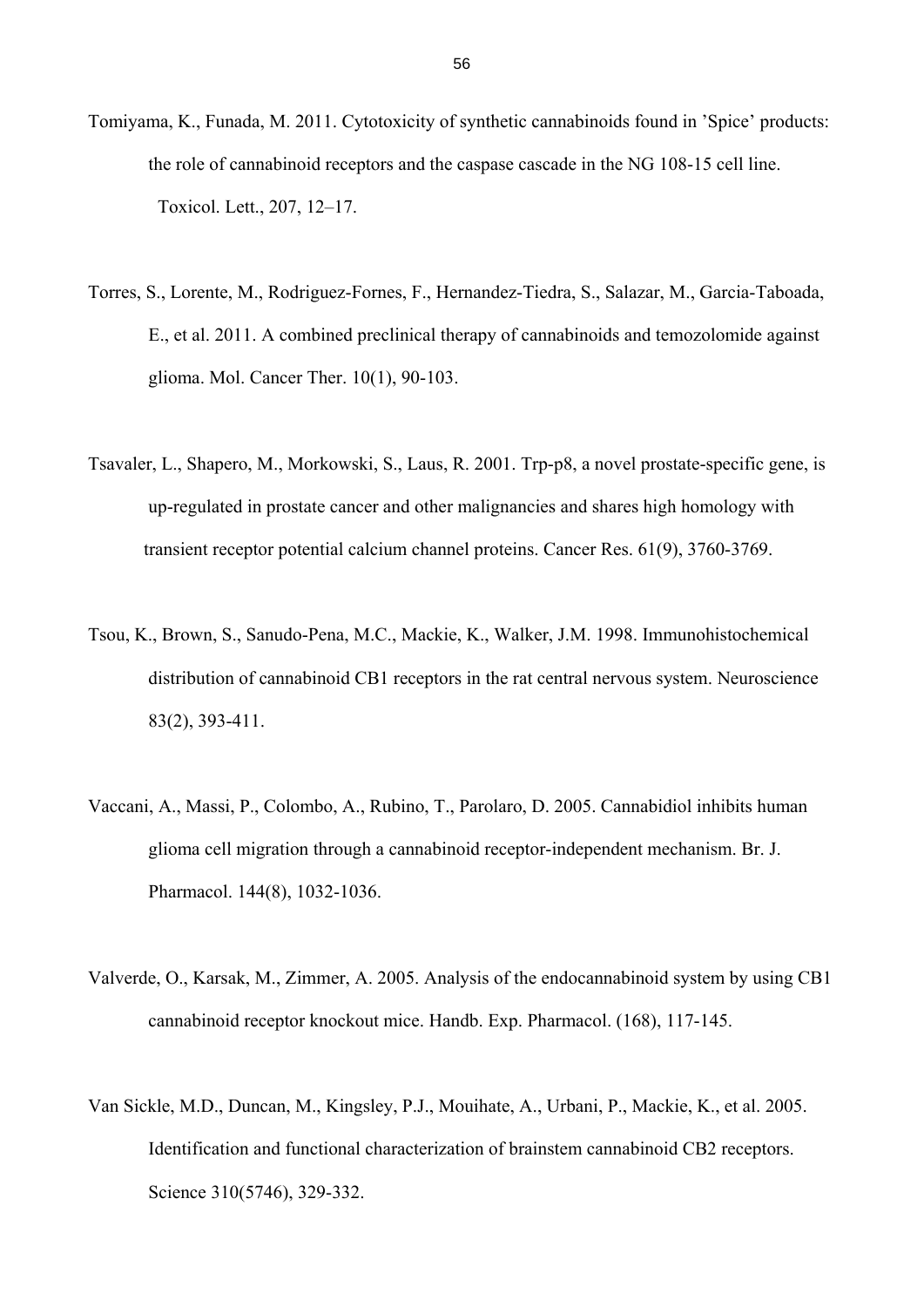- Vara, D., Salazar, M., Olea-Herrero, N., Guzman, M., Velasco, G., Diaz-Laviada, I. 2011. Anti tumoral action of cannabinoids on hepatocellular carcinoma: role of AMPK-dependent activation of autophagy. Cell Death Differ. 18(7), 1099-1111.
- Velasco, G., Hernandez-Tiedra, S., Davila, D., Lorente, M. 2015. The use of cannabinoids as anti -cancer agents. Progress in Neuro-Psychopharmacology & Biological Psychiatry, 64:259 -266.
- Velasco, L., Ruiz, L., Sanchez, M.G., Diaz-Laviada, I. 2001. delta(9)-Tetrahydrocannabinol increases nerve growth factor production by prostate PC-3 cells. Involvement of CB1 cannabinoid receptor and Raf-1. Eur. J. Biochem. 268(3), 531-535.
- Velasco, G., Sanchez, C., Guzman, M. 2012. Towards the use of cannabinoids as antitumour agents. Nat. Rev. Cancer 12 (6), 436–444.
- Wang, D., Wang, H., Ning, W., Backlund, M.G., Dey, S.K., DuBois, R.N. 2008. Loss of cannabinoid receptor 1 accelerates intestinal tumor growth. Cancer Res. 68(15), 6468-6476.
- Wang, H., Guo, Y., Wang, D., Kingsley, P., Marnett, L., Das, S., et al. 2004. Aberrant cannabinoid signaling impairs oviductal transport of embryos. Nat. Med. 10(10), 1074-1080.
- Wasik, A.M., Nygren, L., Almestrand, S., Zong, F., Flygare, J., Wennerholm, S.B. et al. 2014. Perturbations of the endocannabinoid system in mantle cell lymphoma: correlations to clinical and pathological features. Oncoscience, 1 (8), 550–557.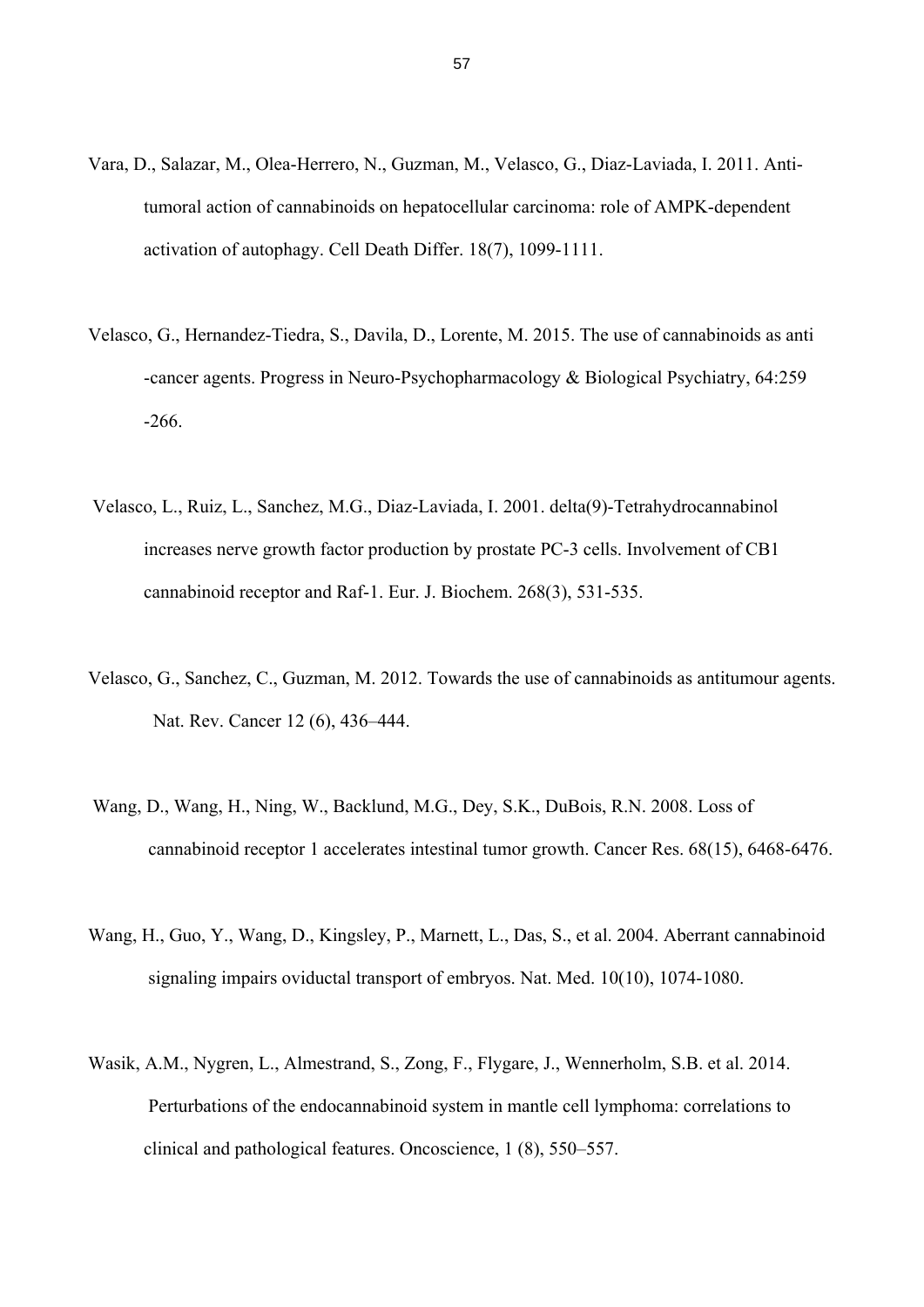- Westlake, T.M., Howlett, A.C., Bonner, T.I., Matsuda, L.A., Herkenham, M. 1994. Cannabinoid receptor binding and messenger RNA expression in human brain: an in vitro receptor autoradiography and in situ hybridization histochemistry study of normal aged and Alzheimer's brains. Neuroscience 63(3), 637-652.
- White, A.C., Munson, J.A., Munson, A.E., Carchman, R.A. 1976. Effects of delta9 tetrahydrocannabinol in Lewis lung adenocarcinoma cells in tissue culture. J. Natl. Cancer Inst. 56(3), 655-658.
- Wijnholds, J., DeLange, E., Scheffer, G., Van den Berg, D., Mol, C., Van der Valk, M., et al. 2000. Multidrug resistance protein 1 protects the choroid plexus epithelium and contributes to the blood-cerebrospinal fluid barrier. J. Clin. Invest. 105(3), 279-285.
- Wijnholds, J., Scheffer, G., Van der Valk, M., Van der Valk, P., Beijnen, J., Scheper, R., et al. 1998. Multidrug resistance protein 1 protects the oropharyngeal mucosal layer and the testicular tubules against drug-induced damage. J. Exp. Med. 188, 797-808.
- Williams, T.M., Medina, F., Badano, I., Hazan, R.B., Hutchinson, J., Muller, W.J., et al. 2004. Caveolin-1 gene disruption promotes mammary tumorigenesis and dramatically enhances lung metastasis in vivo. Role of Cav-1 in cell invasiveness and matrix metalloproteinase (MMP-2/9) secretion. J. Biol. Chem. 279(49), 51630-51646.
- Wright, K., Rooney, N., Feeney, M., Tate, J., Robertson, D., Welham, M., et al. 2005. Differential expression of cannabinoid receptors in the human colon: cannabinoids promote epithelial wound healing. Gastroenterology 129(2), 437-453.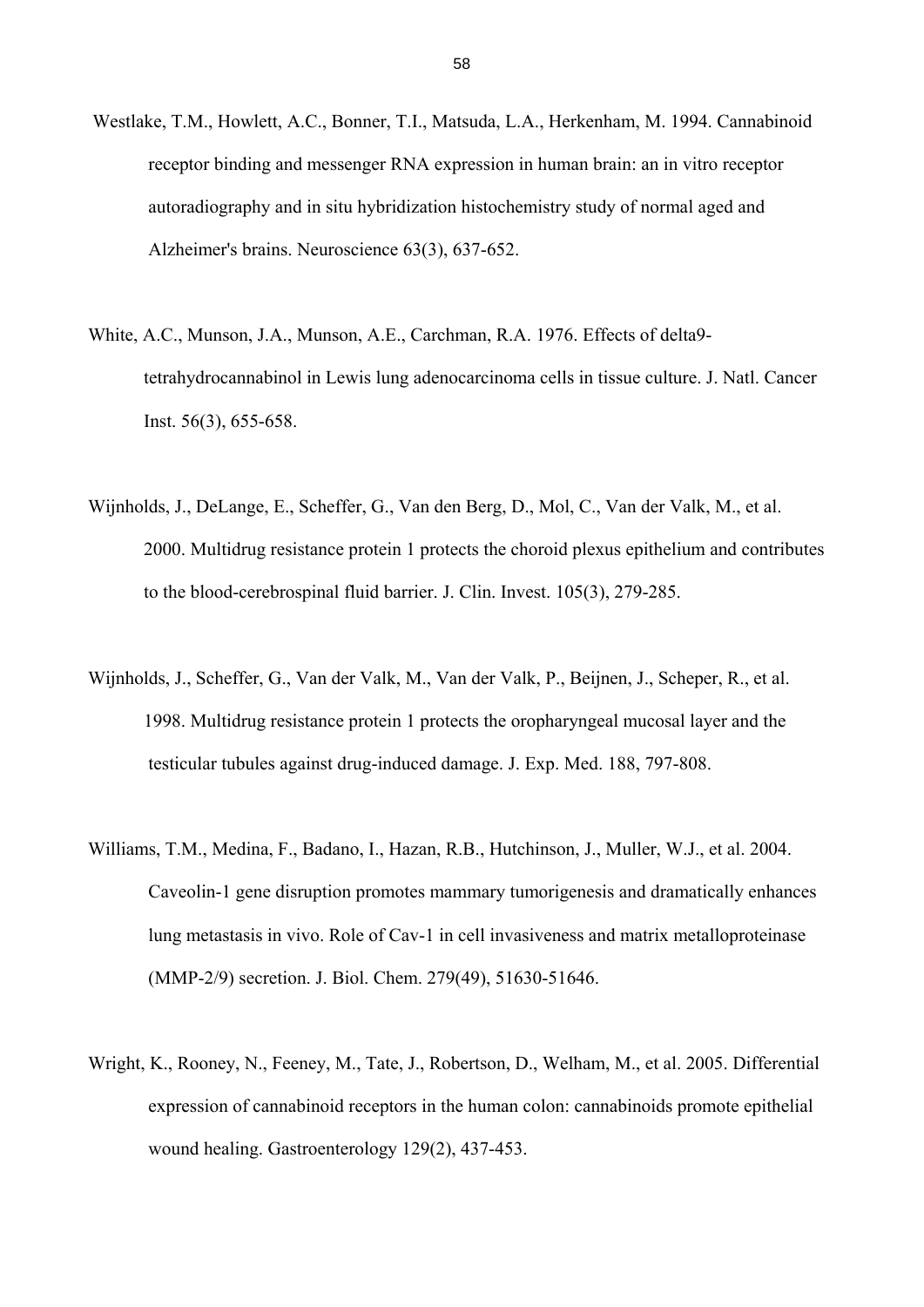- Xu, X., Liu, Y., Huang, S., Liu, G., Xie, C., Zhou, J., et al. 2006. Overexpression of cannabinoid receptors CB1 and CB2 correlates with improved prognosis of patients with hepatocellular carcinoma. Cancer Genet. Cytogenet. 171(1), 31-38.
- Zhang, L., Barritt, G. 2004. Evidence that TRPM8 is an androgen-dependent Ca2+ channel required for the survival of prostate cancer cells. Cancer Res. 64(22), 8365-8373.
- Zhu, L.X., Sharma, S., Stolina, M., Gardner, B., Roth, M.D., Tashkin, D.P., et al. 2000. Delta-9 -tetrahydrocannabinol inhibits antitumor immunity by a CB2 receptor-mediated, cytokine dependent pathway. J. Immunol. 165(1), 373-380.
- Zhuang, S.Y., Bridges, D., Grigorenko, E., McCloud, S., Boon, A., Hampson, R.E., Deadwyler, S.A. 2005. Cannabinoids produce neuroprotection by reducing intracellular calcium release from ryanodine-sensitive stores. Neuropharmacology, 48, 1086–1096.
- Ziglioli, F., Frattini, A., Maestroni, U., Dinale, F., Ciufifeda, M., Cortellini, P. 2009. Vanilloid -mediated apoptosis in prostate cancer cells through a TRPV-1 dependent and a TRPV-1 -independent mechanism. Acta Biomed. 80(1), 13-20.